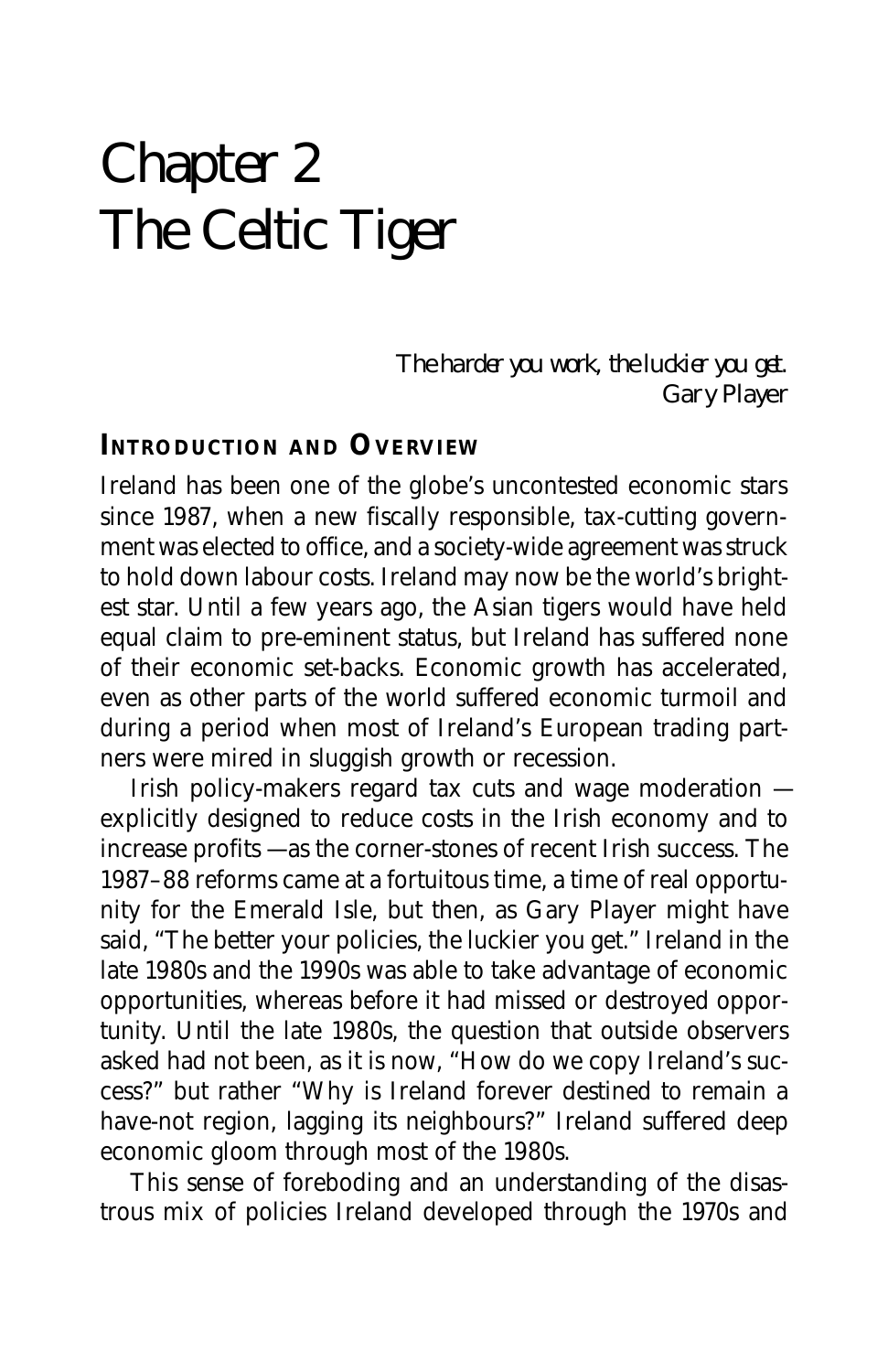1980s led to the political will needed to carry through fundamental reforms. These reforms cut costs in the Irish economy and made it a profitable place to do business and invest, leading to unprecedented wealth creation and job generation in recent years.

Ireland's economic record through to 1987 was dismal and in part a hangover from the 1970s. Irish governments had steadily increased the public debt through the 1970s, and things were getting worse. In 1977, Ireland elected a government which claimed it could spend its way out of economic stagnation. Between 1974 and 1986, the deficit was over 10 per cent of GDP for all but two years. In 1982, it exceeded 14 per cent of GDP. Yet, despite all this government spending, employment growth was stagnant at best, and all too often negative. Even though Ireland had a high birth rate, the total number of jobs in 1986 was virtually identical to the number in 1971, and there were fewer jobs in industry. In real terms, the Irish economy grew by less than 1.5 per cent on average from 1980 to 1986, less than a third of the preceding rate and less than a quarter of the rate of growth since. Thousands of young Irish left their home country.

The magnitude of the turn-around is hard to grasp. Prior to 1986, Ireland had experienced years of zero job growth and job losses in the industrial sector. But, by 1996, Ireland had one-fifth more jobs than in 1986. Even more remarkably, the number of industrial jobs increased by one-third. More jobs were generated in just three years — a 12 per cent increase between 1993 and 1996 — than in the preceding 30 years (OECD 1997a, 25).

Although employment growth had until recently been one of the weaker aspects of the Irish turn-around, growth in Irish employment has outpaced both the OECD average and the EU average since the mid-1990s. More remarkably, recent Irish employment growth has even outpaced the exceptional rate of job growth in United States (ESRI 1997a, 36). In Ireland, the employment rate — the ratio of employment to the total labour force — rose by 2.2 percentage points between 1991 and 1996. In the other EU-15 nations, it fell on average by 0.7 percentage points (Sachs 1997, 54). From 1995 to 1997, over 50,000 additional jobs were gener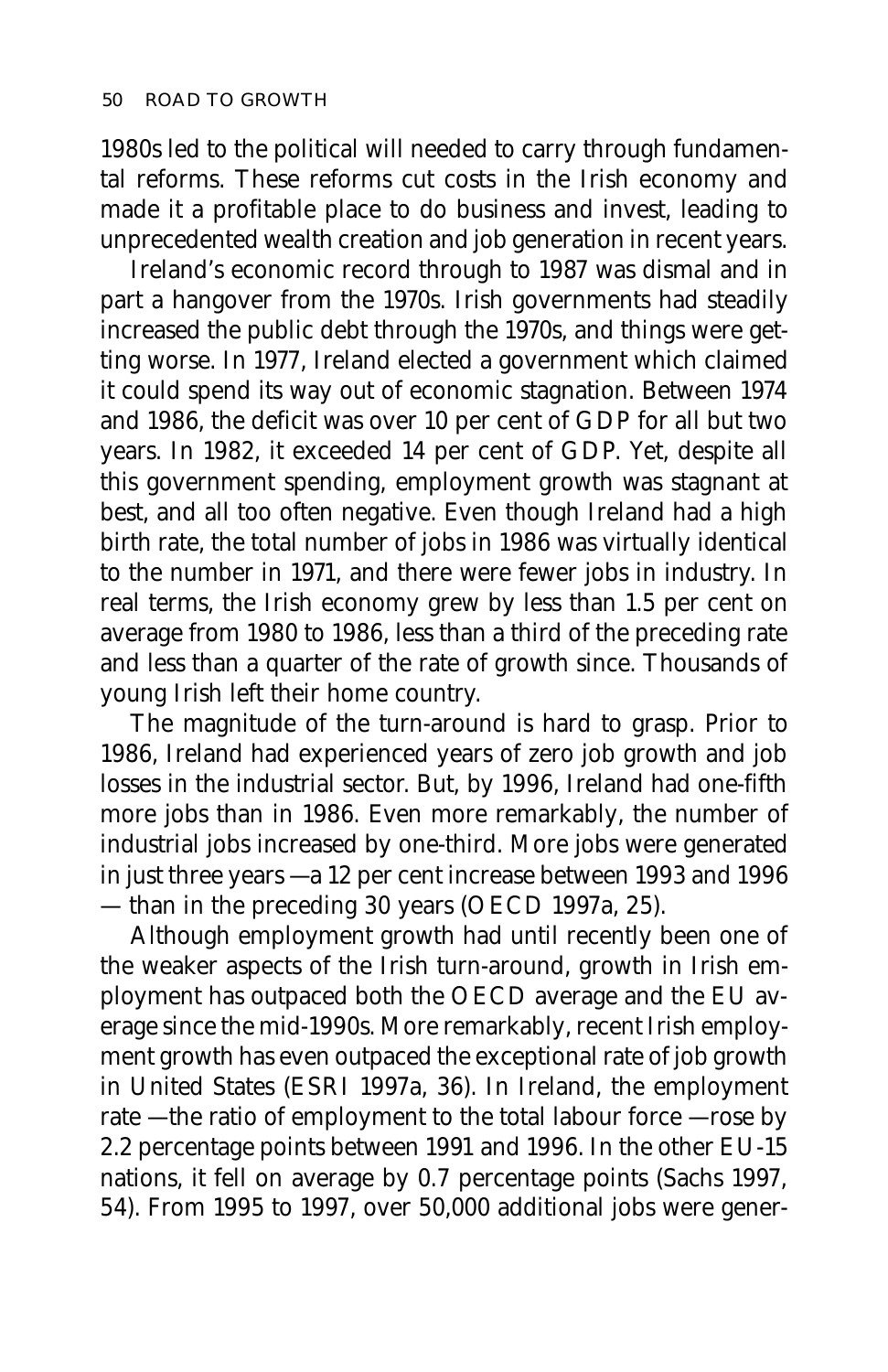ated each year. Nearly 100,000 jobs were created in 1998. In 1999, unemployment fell to under 6 per cent, down from 17 per cent in 1987.

Ireland's economic growth has been even more spectacular than its stellar record of job creation. Ireland's GDP has achieved real average growth of over 6 per cent since 1986 and over 7 per cent since 1994. In 1997, it was nearly 11 per cent and in 1998 nearly 9 per cent.

In direct contradiction to the old Keynesian assumptions, this was accomplished during a period, of sometimes intense government retrenchment. This was particularly true at the beginning of the period, when spending cuts actually seemed to spark new growth. Despite large cuts in taxation, the deficit has been slashed, and the debt–to–GDP ratio has steadily declined, as GDP growth responded to tax cuts and wage moderation. Thousands of Irish expatriates are returning, and, for the first time in modern history, Ireland is experiencing a *sustained* net inward immigration. The change in the Irish economy has been truly remarkable: "As late as 1961, Ireland was a backward, poor, agricultural region of the UK economy. Today it is a developed, industrial region of the European economy" (Baker 1997, 3).

What happened? The Irish focused on costs in the economy. The government reduced the costs under its control, steadily cutting taxes since 1987 and lessening the uncertainty costs related to large deficits. These factors alone have made Ireland a more attractive place to invest, both for foreigners and for the Irish themselves. Moreover, the bad years of the 1980s had produced a society-wide consensus that Ireland had to be made more competitive and that profits needed to be boosted.

This was a view shared by the union leadership. In 1987, unions, business, and government negotiated the first of a series of agreements designed to moderate wage increases. This controlled another key cost in the economy, the cost of labour. What the unions wanted in return provided even more stimulus to economic growth and job creation. They wanted further tax cuts so that, given the agreements on wage moderation, their members could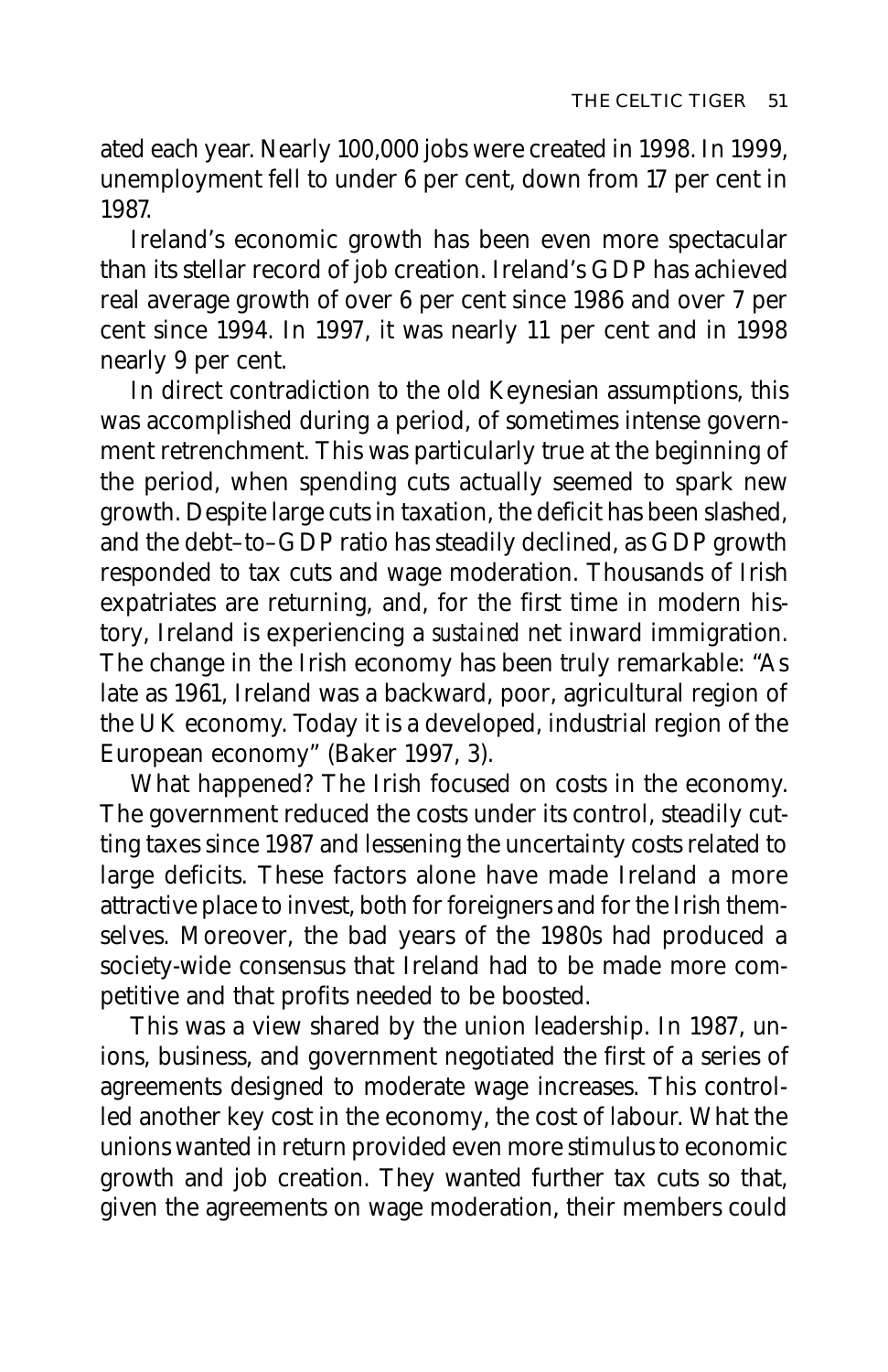take home more of their pay and government would take less. After-tax real income has grown strongly since, despite moderate wage increases. Finally, fiscal restraint and wage moderation slashed inflation. This reduces costs related to inflation, most notably the cost of uncertainty.

Yet trouble may already be brewing. With the good times, the social consensus could come unravelled. Hard times forged hard decisions. The various sectors of the economy may no longer be satisfied with the same proportion of an ever larger pie, but may want a bigger share, too. If this results in increasing costs that cut into Ireland's high profit levels; the golden goose, discussed earlier, may be headed for the chopping block.

# **A HISTORY OF ECOMONIC WEAKNESS**

In any society, a bloody upheaval reduces living standards in its aftermath. This was true of the American, French, both Russian revolutions, and countless others. It was certainly true of Ireland in the 1920s, following a bloody war of independence and then a similarly bloody civil war. As the violence wound down, economic times were grim under the government of William Cosgrove, 1922 to 1932. Cosgrove aimed for an open economy and fiscal prudence. While a few economists detect some economic improvement under the Cosgrove government, if it did exist, it wasn't enough.

Éamon de Valera assumed power in 1932. His plan was to generate growth domestically. Tariff walls were thrown up. Import substitution would generate jobs and economic growth. The policy was an utter failure, as Jeffrey Sachs notes:

The most famous phase in modern [Irish economic] history was 1932–57, when Ireland launched a policy of import substituting industrialization in the depths of the Depression. The notoriety of Ireland's policy was magnified by John Maynard Keynes' endorsement of the inward-looking strategy in his famous Finlay Lecture on "Economic self-sufficiency" delivered at University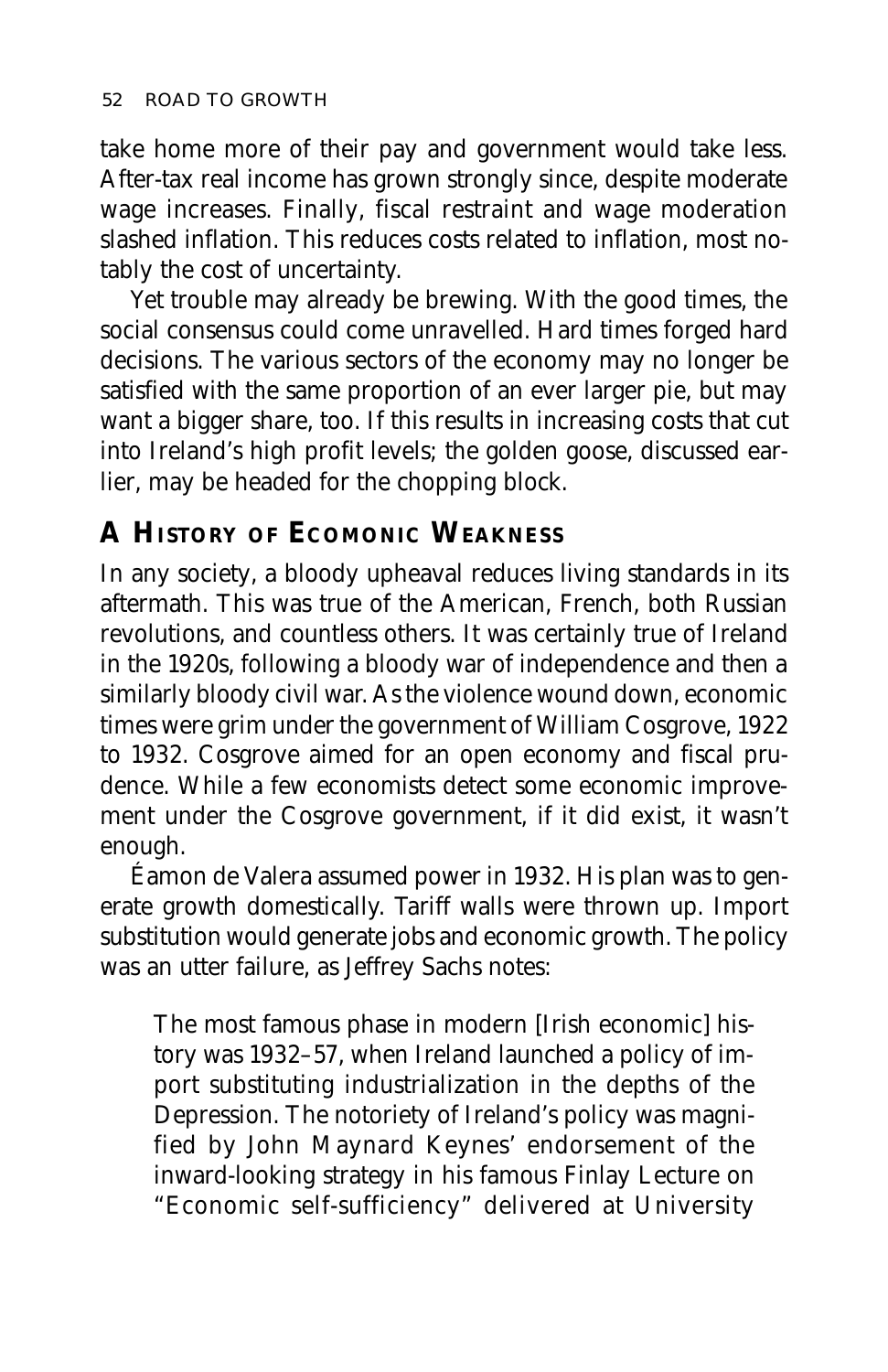College, Dublin, in April 1933. The policy in retrospect was a debacle. (Sachs 1997, 58)<sup>1</sup>

The imposition of this inward-looking policy brought what weak economic growth there was to a stuttering halt in the 1930s, but it would be hardly fair to draw conclusions from Ireland's performance during the extraordinary Depression or war years.

The closed-door policy remained in effect in the post-war years, and here is where it is possible to take a measure of the impact of this policy. Despite powerful economic growth in Britain, Europe, and North America, in Ireland,

[r]eal national income virtually stagnated between 1950 and 1958 ... A corrosive pessimism took over. The July 1956 issue of the satirical monthly, *Dublin Opinion,* bore a cartoon on its cover showing a map of Ireland with the caption "Shortly Available Underdeveloped Country ... Owners Going Abroad. ..." It was only when the rest of Europe left the Irish economy standing in the 1950s that the bankruptcy of the old policies became clear to policy makers. (Ó Gráda 1997, 27 and 49)

Ireland, with its closed-door trade policy, had the slowest growth in all of Europe through the 1950s, even as other, more-damaged nations were rapidly rebuilding their economies. Thousands of people were leaving Ireland to seek work in Britain, the United States, and other English-speaking nations.

Then, Irish policy abruptly changed in the late 1950s. The closed Irish economy was opened. Strong economic growth appeared for the first time in modern Irish history. Ireland had entered its first golden age of growth.

<sup>1.</sup> Sachs notes that this flew in the face of Keynes's otherwise strong support for free trade.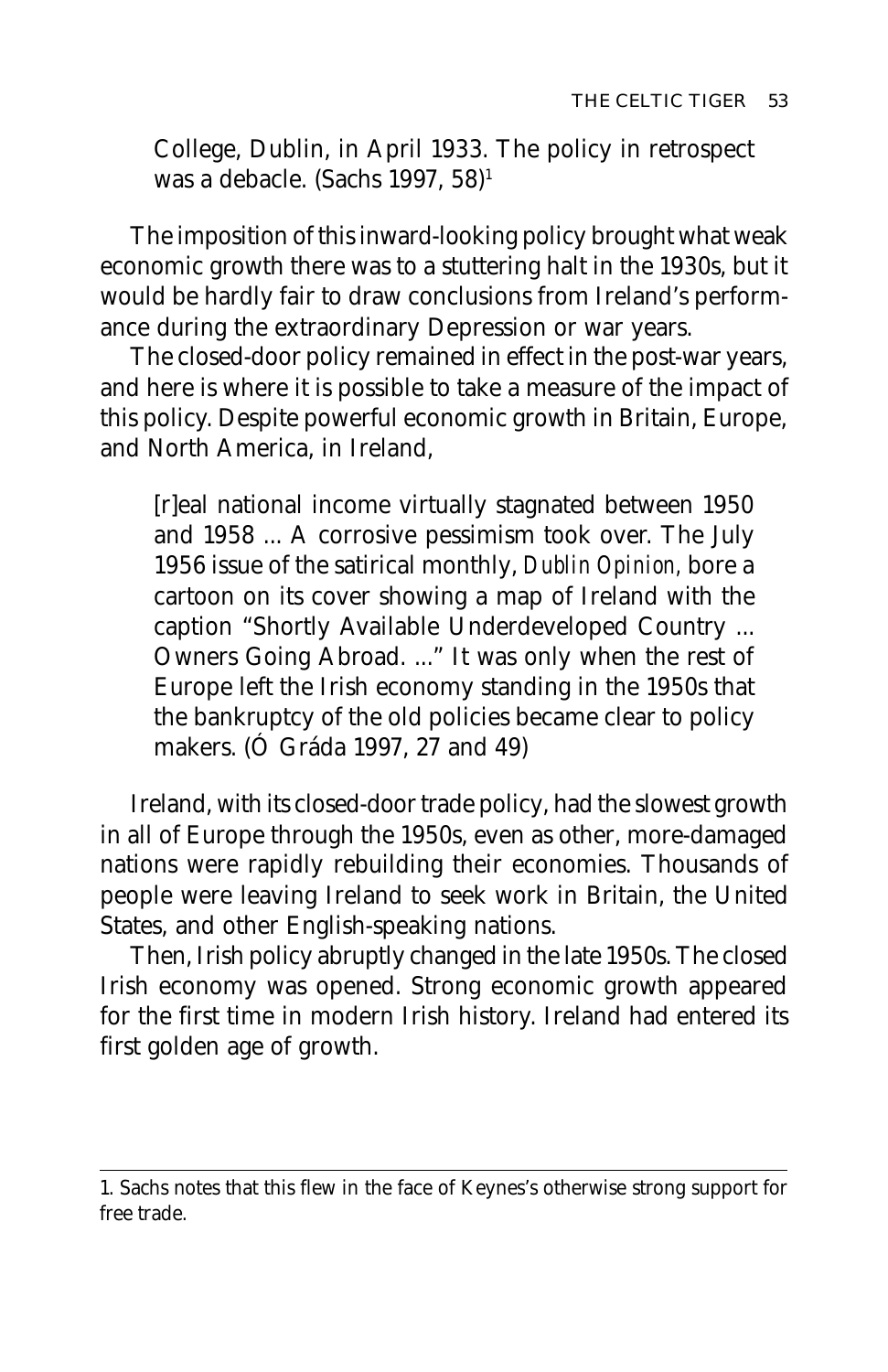### *The First Golden Age*

A couple of curiosities surround Ireland's first golden age of economic growth. The central puzzle relates to the magnitude of the turn-around. The only deep policy change was the move from a closed economy to an open economy. Ireland through the 1950s had been fiscally responsible. The move to an open economy certainly boosted economic activity. Through the 1960s, exports grew by nearly 7 per cent a year in real terms and industrial production by over 6 per cent. Yet many economists have been reluctant to attribute Ireland's astounding turn-around — from virtually zero growth to about 4 per cent a year — solely to this one policy change.2

However, Sachs (1997) notes the shift to an open-door policy was also accompanied by important cuts in corporate taxes, which attracted a strong inflow of foreign investment for the first time in recent Irish history. And Arrow (1997, 7) discusses how an open economy spurs competitiveness and efficiency through a small economy: "In a small country, it can easily happen that there are too few firms in an industry to permit adequate competition; foreign competition is needed. Competition is important partly to reduce markups and therefore increase consumer welfare but even more importantly to create a steady pressure for efficiency."

The other curiosity is that Seán Lemass, the architect of De Valera's protection policy, engineered this reverse course. Lemass was "determined to overturn the very policies with which he had been identified since the 1930s" (Ó Gráda 1997, 29).

The result was a "fundamental policy change ... in the '60s, gradually moving away from protection to an open export-based economy, with diversification away from the UK market. Membership in the EU from 1973 played a vital role in this modernizing process" (Baker 1997, 3).

In short, Ireland in its first golden age had a policy regime with many elements very similar to the policy regime credited with the nation's growth in the 1990s, in particular a fiscally responsible

<sup>2.</sup> Recent research, however, shows powerful positive economic effects from openness. See, for example, Sachs and Warner (1995).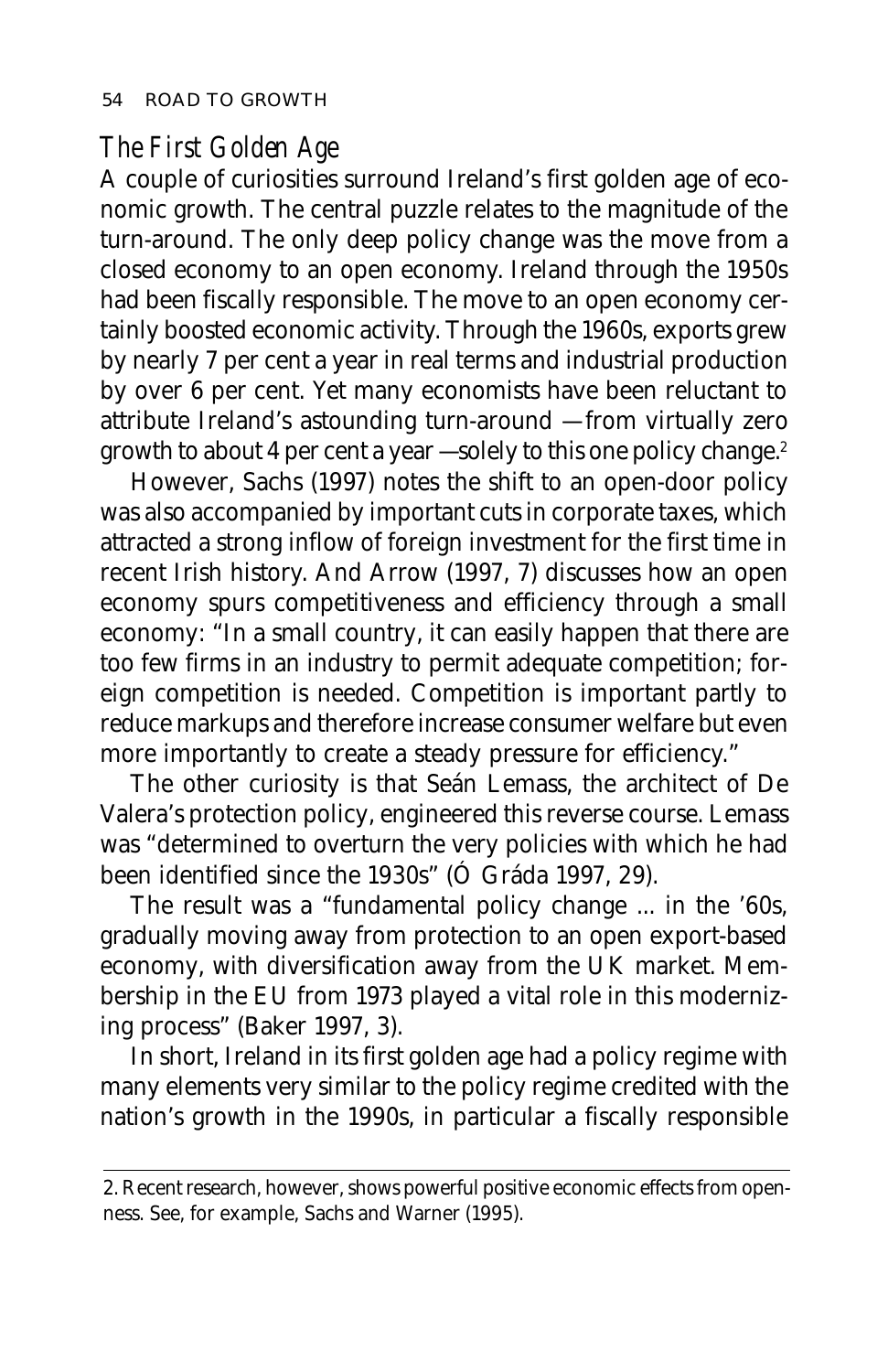government and an open economy. GDP growth was strong (charts 2-1 and 2-2). But this would change.

# *The Bad Years and Their Prelude*

Ireland, like other industrial nations, suffered a set-back with the oil crisis in late 1973. Government responded in Ireland, as it did elsewhere, with increased spending and ever-larger deficits. The economy was well into recovery by 1975, yet the government continued to spend. Deficits averaged around 10 per cent of GDP, and then they got worse (chart 2-3).

In 1977, a new government, led by Jack Lynch, was elected by a landslide. Ireland's fiscal position was already perilous, but Lynch's Fianna Fáil's "extravagant and irresponsible election programme" (Ó Gráda 1997, 31) promised to spend the nation's way to new economic growth. By the early 1980s, the deficit had soared to more than 14 per cent of GDP. This is a period which virtually all Irish commentators now regard with something near horror:<sup>3</sup>

The 1979-87 period is recalled as one of very poor economic performance on almost all counts: slow growth, rapidly deteriorating public finances, stagnation of per capita disposable income, huge imbalances of payments, deficits and industrial relations turmoil. (NESC 1996, 9)

Although Irish growth was strong through the late 1970s, when large deficits began to develop, Irish economic analysts draw a direct link to the following period of weak growth:

[I]nitially [government fiscal stimulus] had every appearance of success, with rapid economic growth, a reduction in the unemployment rate (to 7.2 per cent in 1979), and significant net immigration [though short-lived] for the first time in a generation. The costs came with a lag. The government had to borrow heavily, and so the ratio of

<sup>3.</sup> See, for example, Tansey (1998), Ó Gráda (1997), Haughton (1995), and Sachs (1997). This is also the sense I had in interviews with Irish officials in the spring of 1998.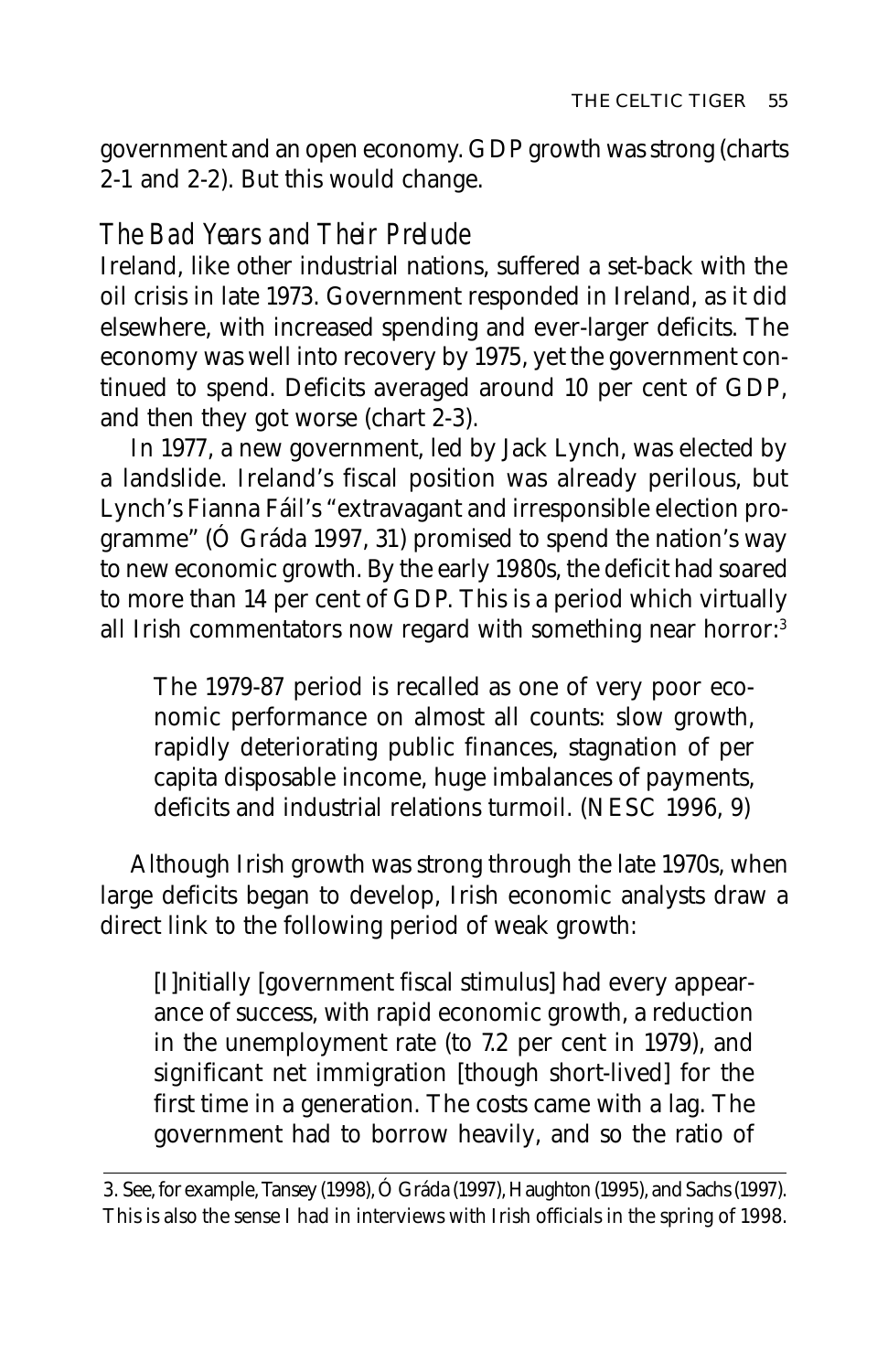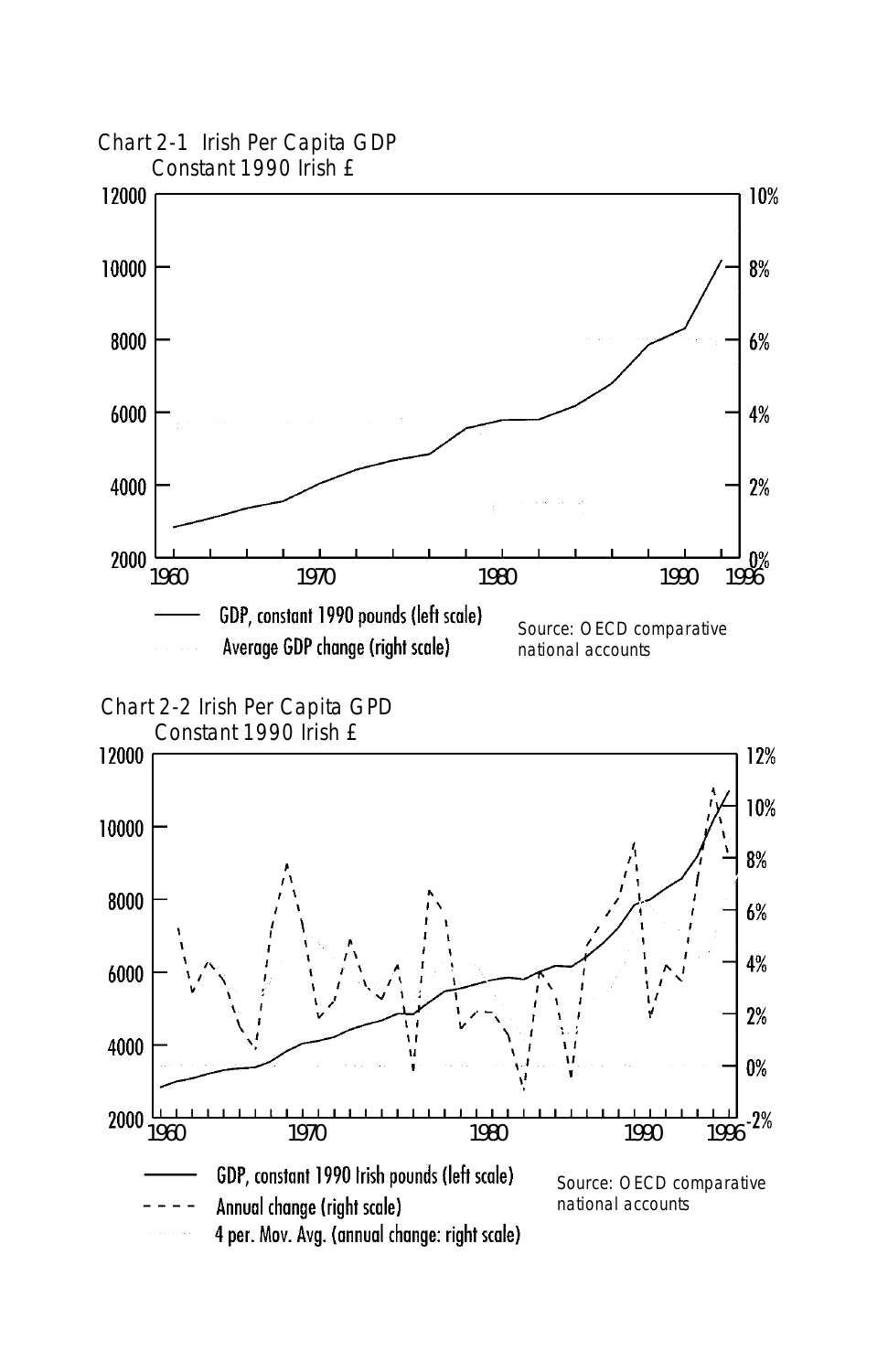

Chart 2-3 Irish Budget Deficit Including Grants (% of GDP)

debt to GDP rose, from 52 per cent in 1973 to 129 per cent by 1987, by then easily the highest in the European Union. By 1986, the cost of servicing this debt took up 94 per cent of all revenue from personal income tax. Successive governments initially tried to solve the problem by raising tax rates, especially in 1981 and 1983, but these changes hardly increased tax revenue, suggesting that the country was close to its revenue maximising tax rates. (Haughton 1995, 39)

Irish average economic growth from the mid-1970s to the latter part of the decade was only a shade lower than the growth through the post-1958 period, but it came at the cost of unsustainable imbalances, which would lead to the prolonged downturn. Growth weakened in the late 1970s and often turned negative in the 1980s. "The imbalances that accompanied the growth of the period 1976– 81 are quite striking when compared to the balanced nature of the growth performance since the mid-1980s" (ESRI 1997a, 38). (See chart 2-4, which reproduces ESRI, 39.)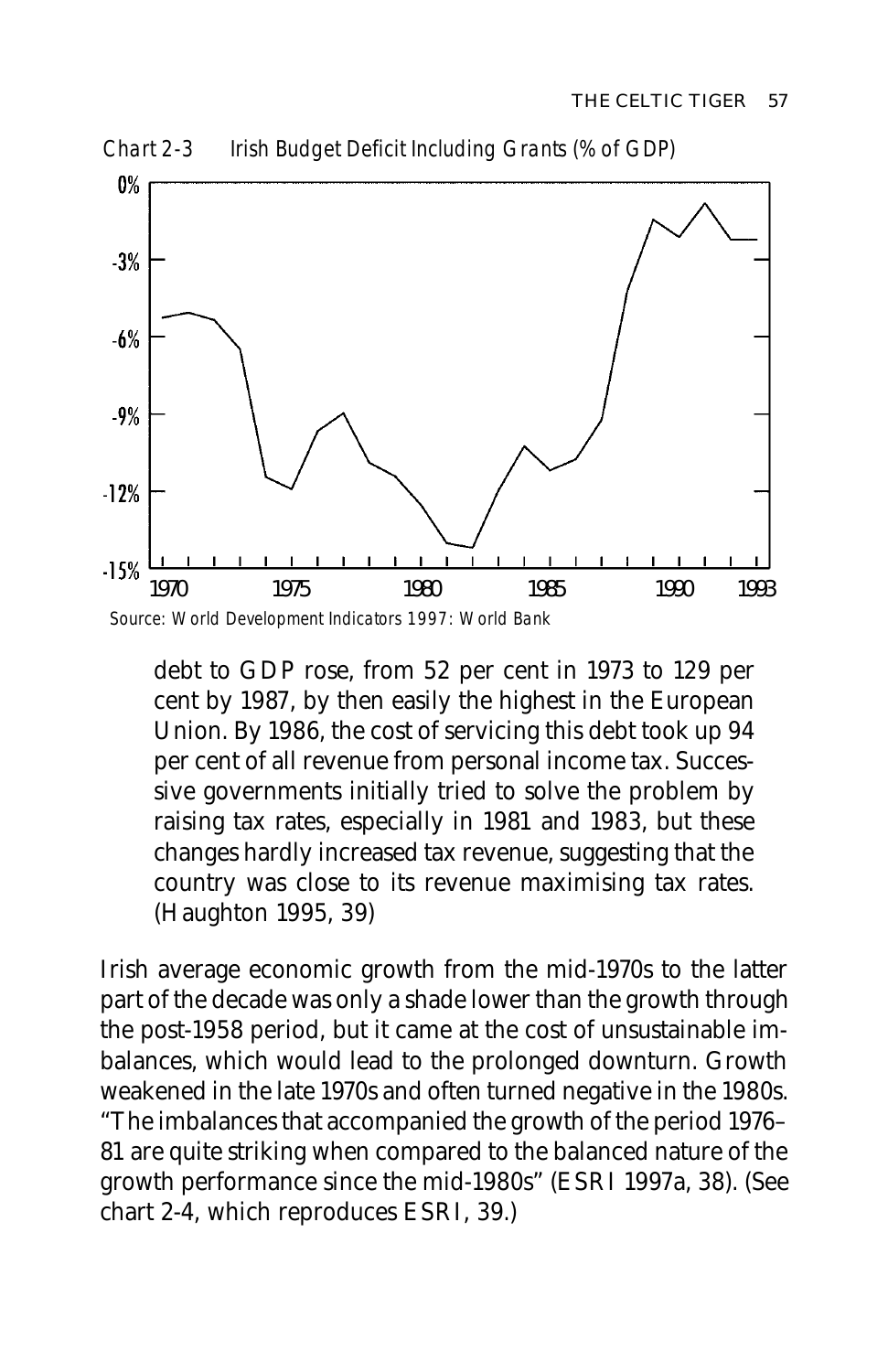Chart 2-4 Growth, Inflation, EBR and BoP as Share of GNP of (a) 1976-81 and (b) 1987-96 — ESA 79 Basis



Nonetheless, the government continued to promise new growth through Keynesian techniques. Deficits were kept high, and this fiscal stimulus was to generate new growth:

Never before or since has an Irish government got it so wrong. The slow growth — the economy would contract by 0.5 per cent in 1982 — put paid to "revenue buoyancy" [the predicted Keynesian stimulus which would solve the fiscal problems] and high interest rates added to the public debt burden. At the time, both the deficit and the rise in PSBR [Public Sector Borrowing Requirement] were rationalized in Keynesian terms. But budget deficits continued to accumulate in the following few years ... raising the PSBR and national debt to clearly unsustainable levels. (Ó Gráda 1997, 70-71)

Both skyrocketing deficits and increasing large government expenditures had a negative impact on growth, through the "crowding out" effect:

[T]here is the added consideration that fiscal policy may "crowd out" private sector investment. This conclusion would appear to be borne out by the Irish experience.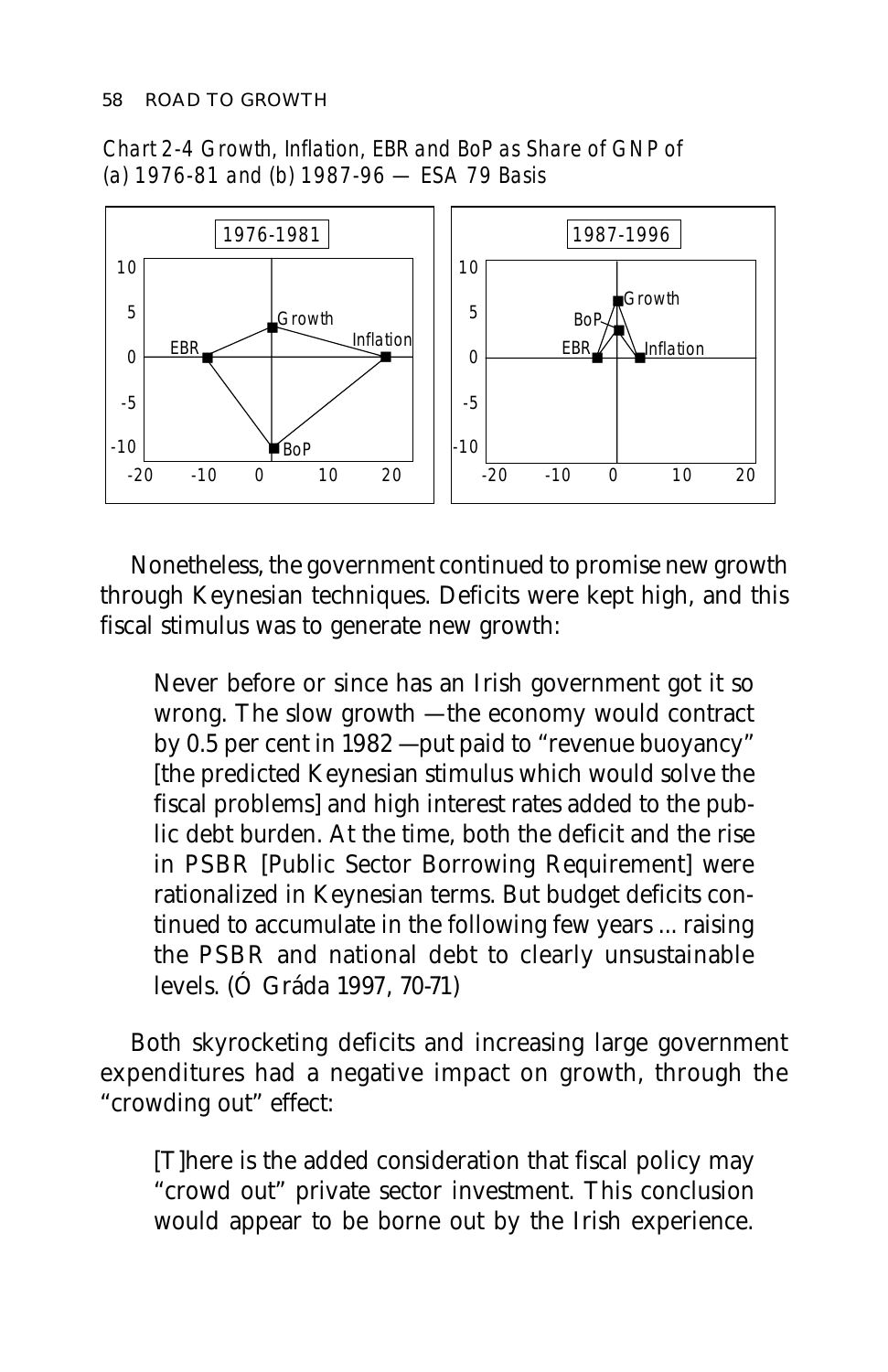Between 1972 and 1987 fiscal policy in Ireland led to a significant increase in the national debt without having the desired effect on growth and employment. (Leddin & O'Leary 1995, 194)

The "crowding out" effect occurs through several channels. Large government borrowing forces up the cost of capital, making investment more expensive. High taxes reduce the money people and businesses have to spend and invest. Government expenditures bid up the cost of scarce resources — labour, land, and supplies — again making investment more expensive. And high taxes coupled with generous social programmes create incentive not to work, furthering inflating the cost of labour.

Along with Ireland's deteriorating fiscal position, labour problems were serious. Unions rapidly pushed up wages. Unit labour costs in particular soared. Yet real wages shrank. High taxes and union militancy had virtually eliminated profits, thereby destroying the incentive and the means for further investment. The productivity of the Irish economy deteriorated. Thus, there was simply less pie to share, and that had inevitable consequences for real wages, no matter how high the nominal settlements.

Falling real wages fed back into increasing labour strife. In 1979, more than 1.4 million days were lost to labour disputes. That deepened the economic troubles. The economy shed tens of thousands of jobs. Unemployment would have been far worse had not many thousands chosen to emigrate.

Export growth was essentially flat between 1977 and 1982, but grew thereafter (chart 2-5). But growth between 1982 and 1987 was largely due to weakness in the domestic market. The domestic weakness is, of course, evident in a broad range of economic figures, and it is also reflected in the fact that net exports grew even more rapidly than exports through this period. After 1987, export growth was more balanced.

This period also bequeathed to Ireland a new problem, one that still persists — urban ghettos largely occupied by long-term unemployed (OECD, 1997a, 58-74). Because of the escape valve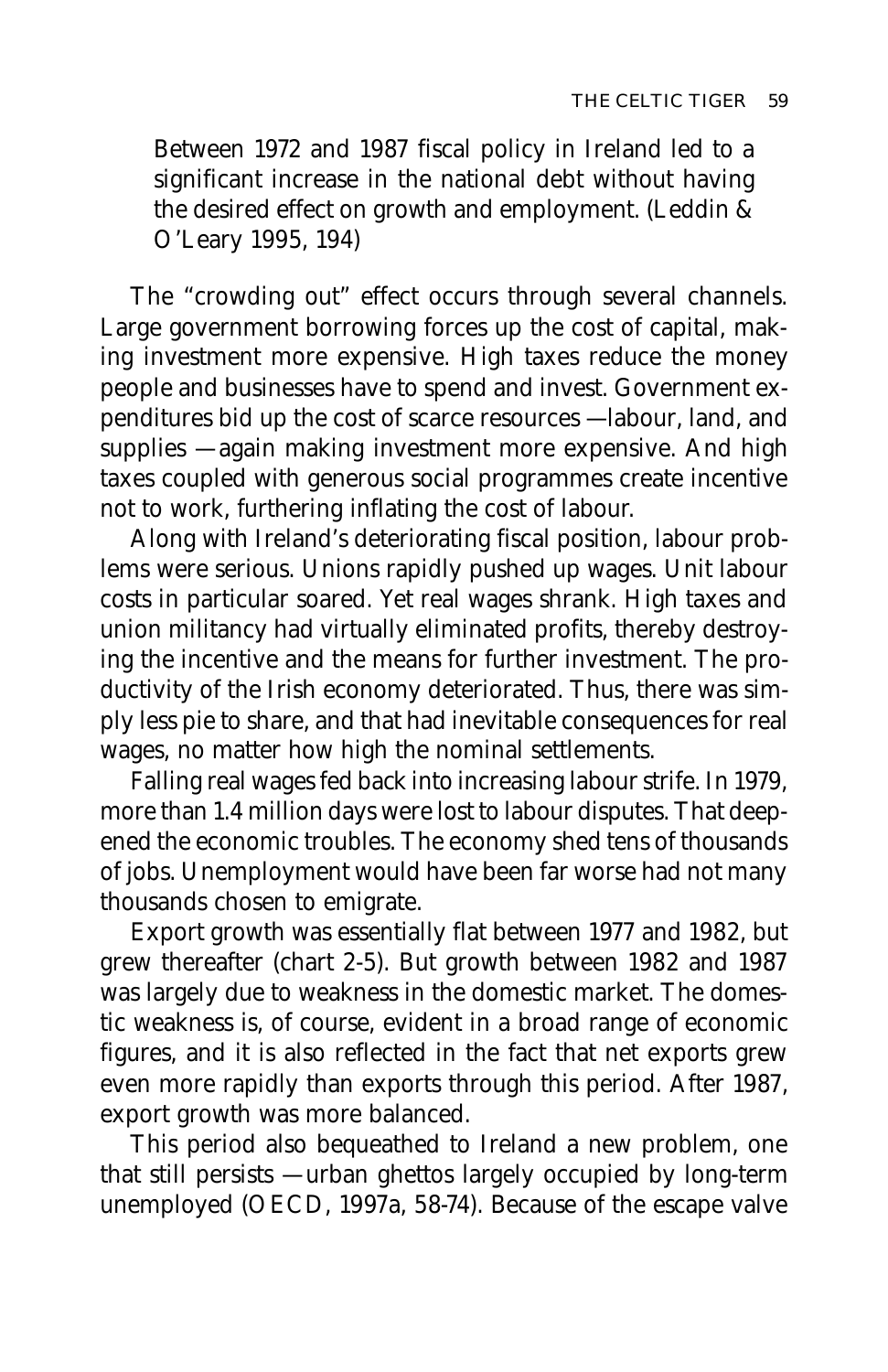

Chart 2-5 Irish Exports of Goods and Services (% of GDP)

of emigration, even in bad times, Ireland seldom had a high unemployment rate. But, through the 1970s and early 1980s, the government increased personal transfer payments while also boosting personal taxes. The combination of the two made it more profitable for many to collect social payments than to work or emigrate.4

The difference between unemployment as measured by the Labour Force Survey (LFS) and the Live Register Unemployment (LRU), essentially those claiming benefits, gives some indication of the number of beneficiaries who were simply not willing to look for or accept work. The LFS is a survey asking people if they are willing to accept work and looking for it; in other words, whether they were unemployed by the official measure. The LRU is simply the count of the number of people claiming unemployment benefits.

<sup>4.</sup> These problems are discussed in Burda (1997, 95-109) and, more extensively, throughout Tansey (1998).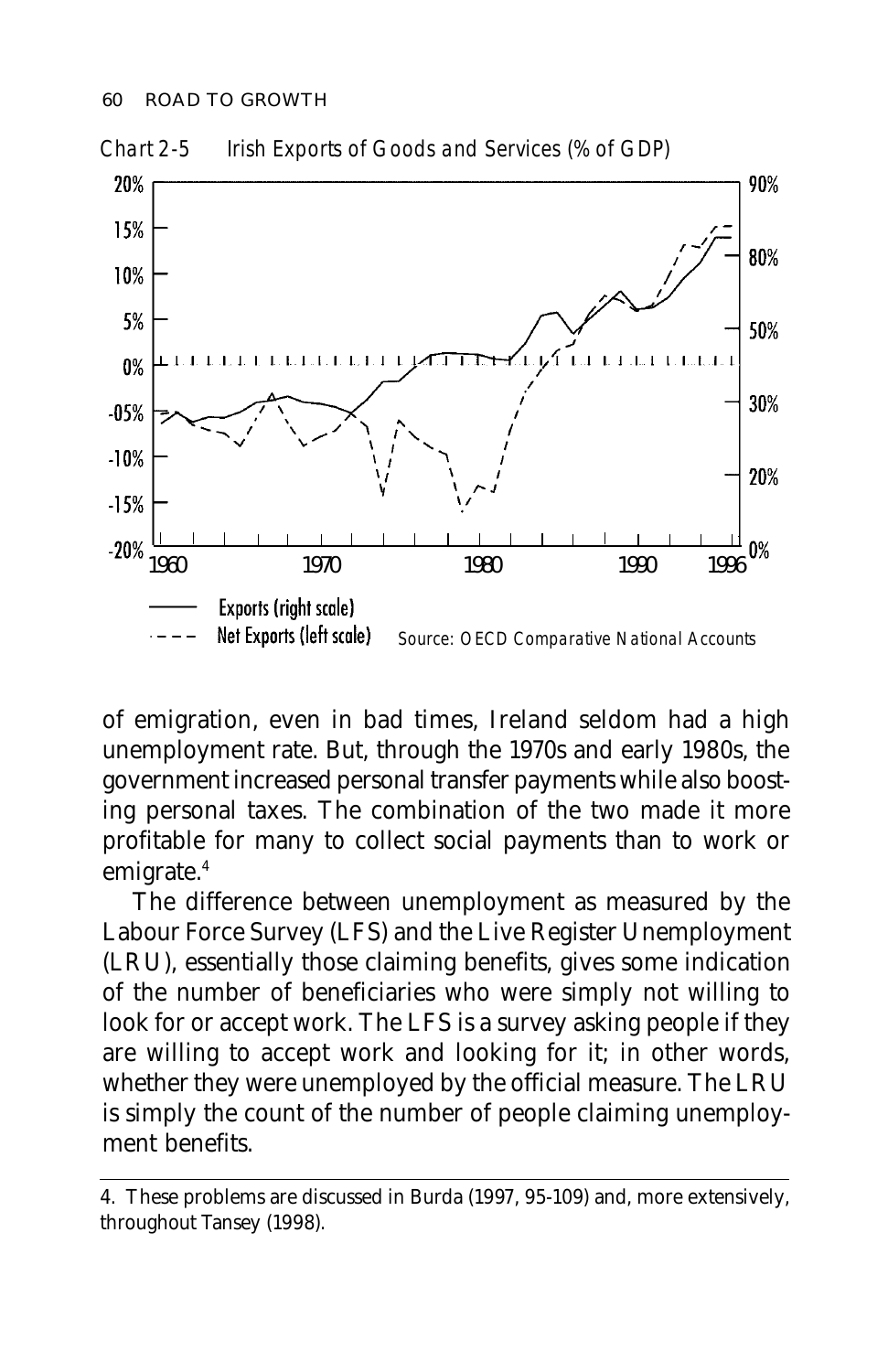

Source: Tansey (1998, 92)

For some years, the number of people collecting unemployment benefits exceeded the number of people officially unemployed in Ireland. In 1995, according to the OECD (1997a, 69), the number of people collecting benefits was 50 per cent higher than the unemployment rate (chart 2-6). The widening gap between the two in recent years reflects the increasing availability of jobs in Ireland for those seeking employment. Thus, almost anyone who has wanted a job could find one, lowering the rate of unemployment but little affecting the number of those content to collect benefits.

Of course, Ireland is not unique in this. In many jurisdictions, the number of people collecting unemployment benefits exceeds the number of people officially unemployed. This is true in many European nations, and spectacularly true in Atlantic Canada, where the number of people collecting unemployment was often twice as high as the official number of unemployed (see McMahon 2000). The long-term nature of much of Ireland's unemployment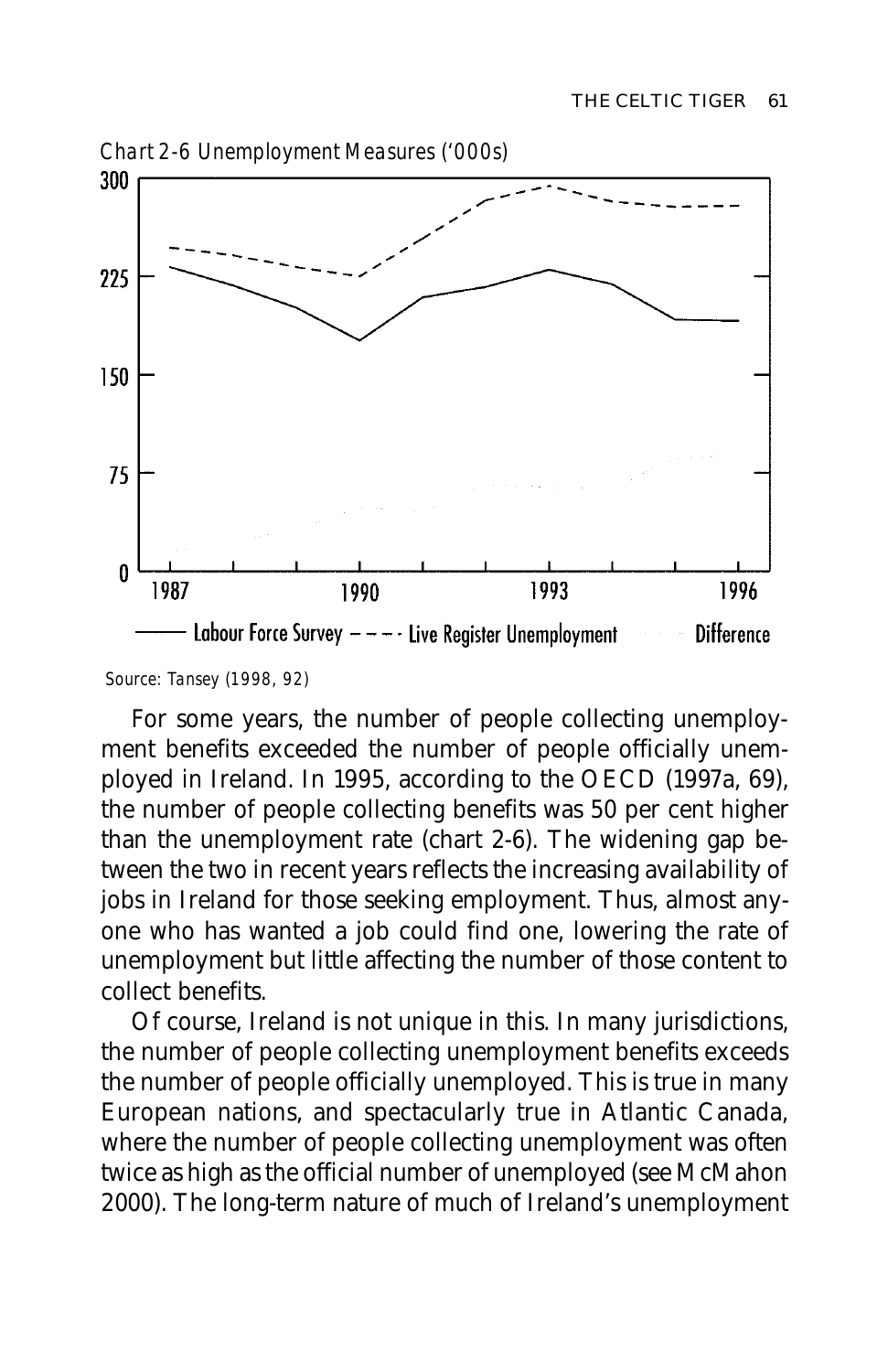again reveals a class of unemployed with little connection to the labour market. The OECD (1997, 177) found that about 60 per cent of Ireland's unemployed were long-term unemployed.

"There are whole areas of this city where there is no culture of employment," Manus O'Riordan, head of research for Ireland's largest union association, the Services Industrial Professional Union, told me while I was in Dublin in June 1998. The creation of the "no-employment" culture occurred in just one generation. As earlier noted, unemployment was virtually non-existent in Ireland prior to the 1970s because of the safety valve of emigration in weak economic times. O'Riordan and the union movement do not support a reduction in social payments, but they are vocally calling for further tax reduction. "Taxes are a disincentive to work. We need incentives to work," O'Riordan says. Nonetheless, at that time the Irish government was pushing to reform social payments, to make them less generous and harder to obtain, particularly for younger workers. The government hoped to avoid trapping another generation in the culture of the dole, a sentiment shared by O'Riordan, though he would prefer to work with incentives through the tax code.

I got a first-hand sense of the gloom which had descended over Ireland between 1980 and 1986 in a conversation in the Central Bank of Ireland's disconcertingly modern building in the heart of historic Dublin. I had asked about the early 1980s. Hugh O'Donnell, the bank's chief spokesman, visibly sighed. "Those were dreary times, weren't they, Rafique?" he asked his colleague Rafique Mottiar, a senior bank economist and Irishman for the past 25 years. "We had thought emigration was a problem of the past," O'Donnell continued, "but thousands of people were leaving each year." Mottiar turned to me and added, "It seemed half the college graduating class went straight from graduating ceremonies to the airport, for America." Ireland had become a highcost place to do business, troubled by militant unions and high taxes, and suffering from private-sector crowding out due to big government, large deficits, and the resulting impact on interest rates.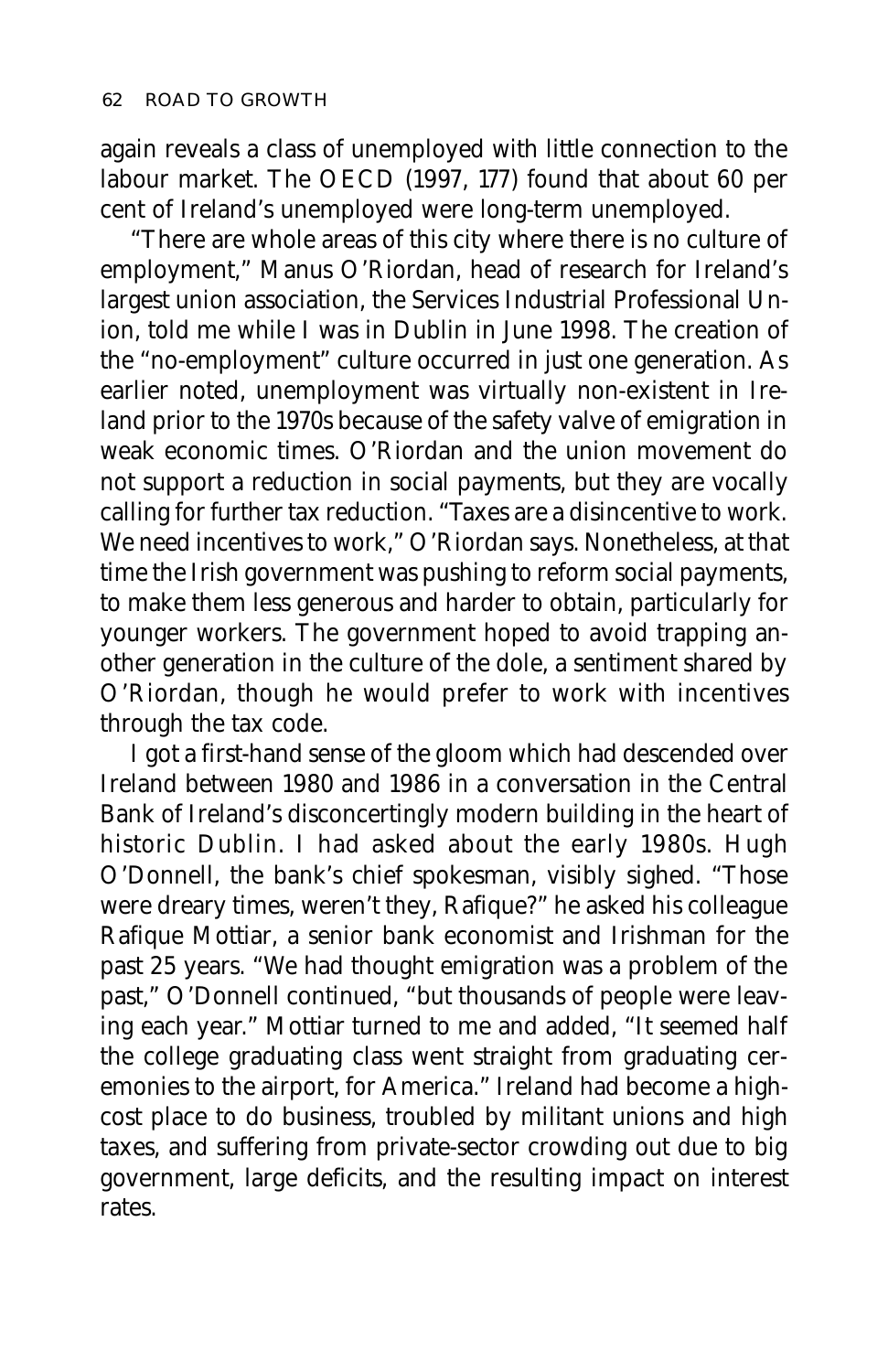In a separate conversation, O'Riordan said much the same thing as O'Donnell and Mottiar: "We had declining economic growth and declining employment. Wages were up, but inflation and taxes were up more. Living standards were declining. We knew we had to do something."

However, the doom-and-gloom sense of the time may have had positive benefits in line with the earlier discussion of the nature of reform in a corporatist economy. "This perceived failure of economic policy undoubtedly added to the mood of pessimism which pervaded the public debate at the time. However this air of desperation, particularly concerning employment prospects, itself engendered a profound shift in attitudes which laid the foundation for the subsequent sustained recovery" (ESRI 1997a, 63).

# **DOING SOMETHING**

For most of the post-independence period, Ireland either had a fiscally prudent government (virtually the entire period from independence to the 1970s) or an open economy (the period after 1958). Prior to 1987, they overlapped only in the period from the late 1950s to the first oil shock, the first period of strong Irish economic growth. They were to be reunited in the late 1980s. Two further policy initiatives were added — a social contract explicitly designed to moderate labour costs and increase profits, and a commitment to tax reductions. We'll look at government cuts first and then consider the labour situation.

# *Fiscal Reform*

Although the 1987 election resulted in a minority government, a broad consensus had developed that the public finances had to be put in order. The new government under Charles Haughey acted quickly. Two days after being appointed finance minister, Ray McSharry — soon nicknamed Mac-the-knife — killed a planned pay raise for senior civil servants. This was a small foretaste of what was to come. Reflecting the society-wide consensus, these reforms were continued when Haughey's Fianna Fáil was replaced in government in 1994 by the "Rainbow coalition" of parties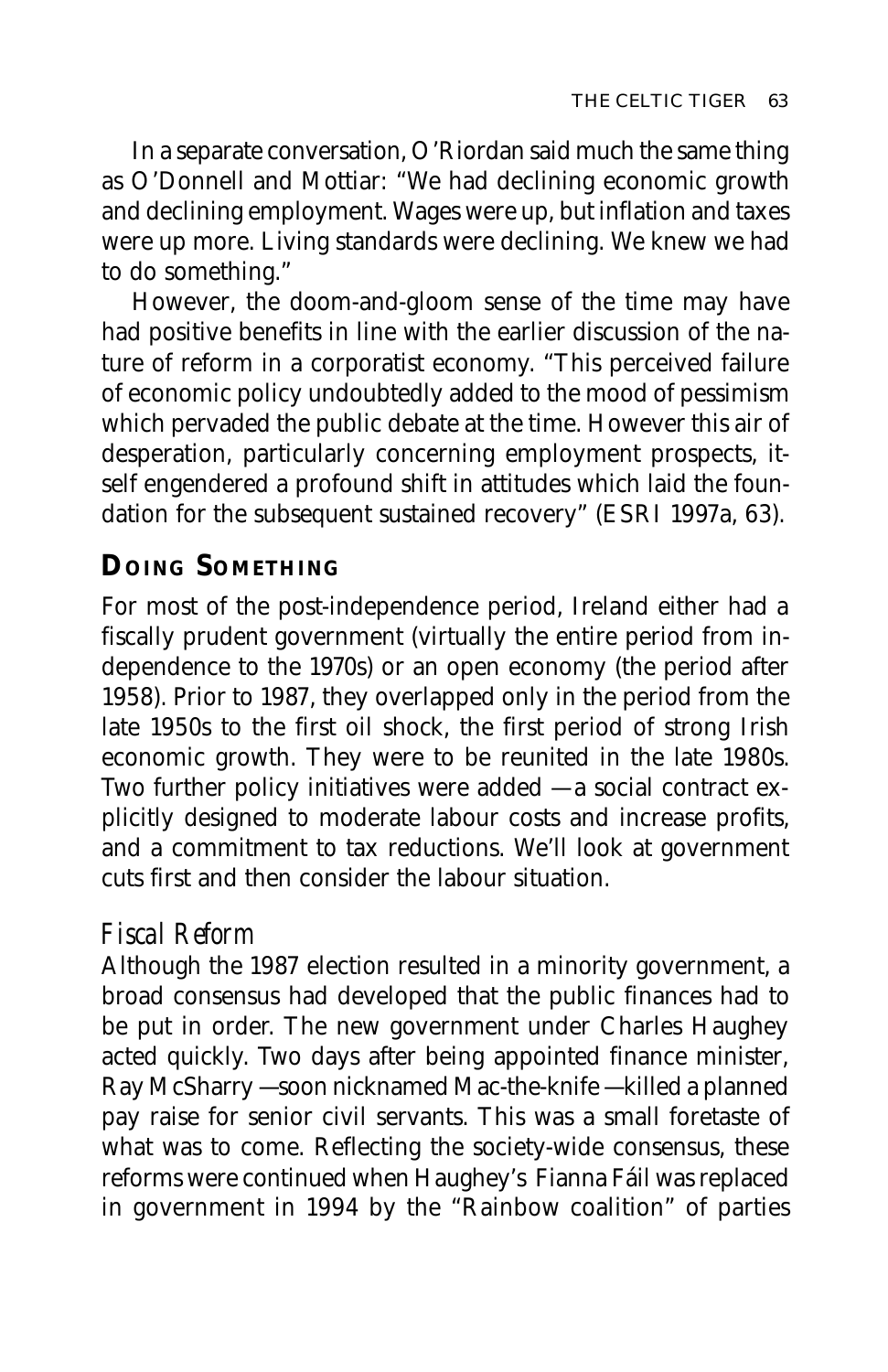including, Fine Gael, Labour, and Democratic Left. The coalition was headed by Fine Gael leader John Bruton, who became president of the EU Council in 1996.<sup>5</sup>

The cuts were, if anything, more severe than those made in Margaret Thatcher's Britain or Ronald Reagan's United States. By 1989, two years after the election, government spending was lower as a percentage of GDP than in 1979. Remarkably, government spending fell from an average of over half of GDP between 1982 and 1987 to around 40 per cent of GDP in 1989 (charts 2-7 and 2-8). This was a much larger and much quicker cut of government as a per cent of GDP than Thatcher had engineered almost a decade earlier in Great Britain. This holds true as well when averaged over years rather than measured from peaks to troughs. In comparing the periods 1980–1984 and 1990–1994, government spending in Ireland declined by 5 per cent of GDP, compared to 2.3 per cent of GDP in Britain (de la Fuente & Vives 1997, 104).

Keynesian economics would predict disastrous results for a retrenchment or negative fiscal stimulus this abrupt and large, particularly when an economy already was in recession. Economic growth had been negative in 1986. It would seem cut-backs could not have come a worse time, just when the economy needed stimulus, not restrictive policies. Even the advocates of fiscal retrenchment expected economic turmoil and economic weakness during an adjustment period. What happened surprised everyone, no matter how optimistic or supportive of Haughey's policy.

Economic growth took off immediately with the budget cuts. Negative in 1986, it was transformed to a positive growth ratio of 4.5 per cent in 1987, the year of the cuts. This was the strongest growth since 1977. But things got even better. Growth steadily rose to over 8.5 per cent in 1990, the strongest yearly growth Ireland had yet achieved in its history. For the first three years of the 1990s, growth fell back to 2 to 4 per cent before ratcheting up to more than 7 per cent for the next years of the 1990s, including over 10 per cent growth in 1995. Sounder fiscal policies, combined with a

<sup>5.</sup> Bruton may be even better known for his social reforms, including the removal of Ireland's ban on divorce.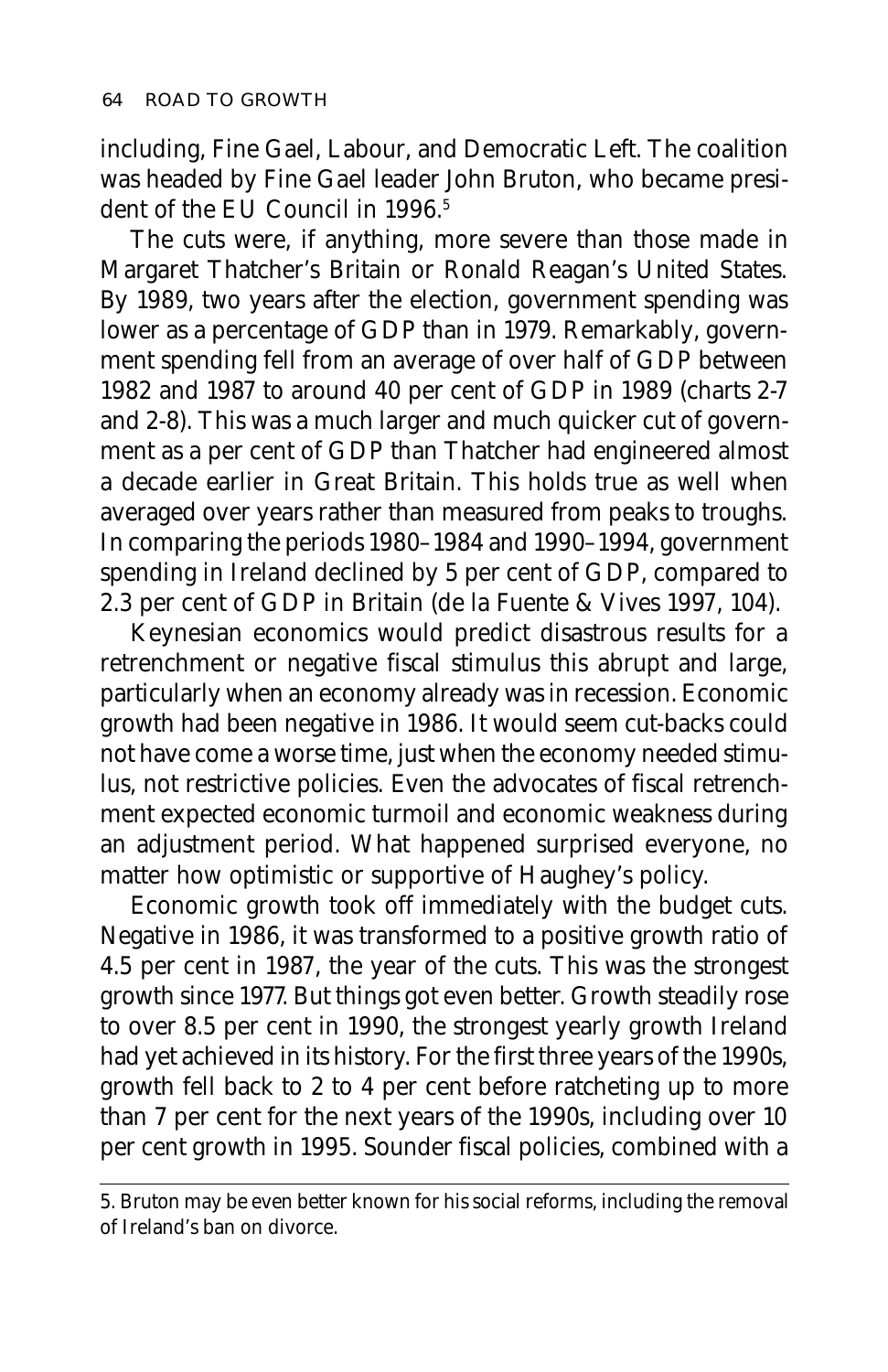

Chart 2-7 Government Expenditures and Revenue (% of GDP)

Source: World Development Indicators 1997: World Bank



Source: World Development Indicators 1997: World Bank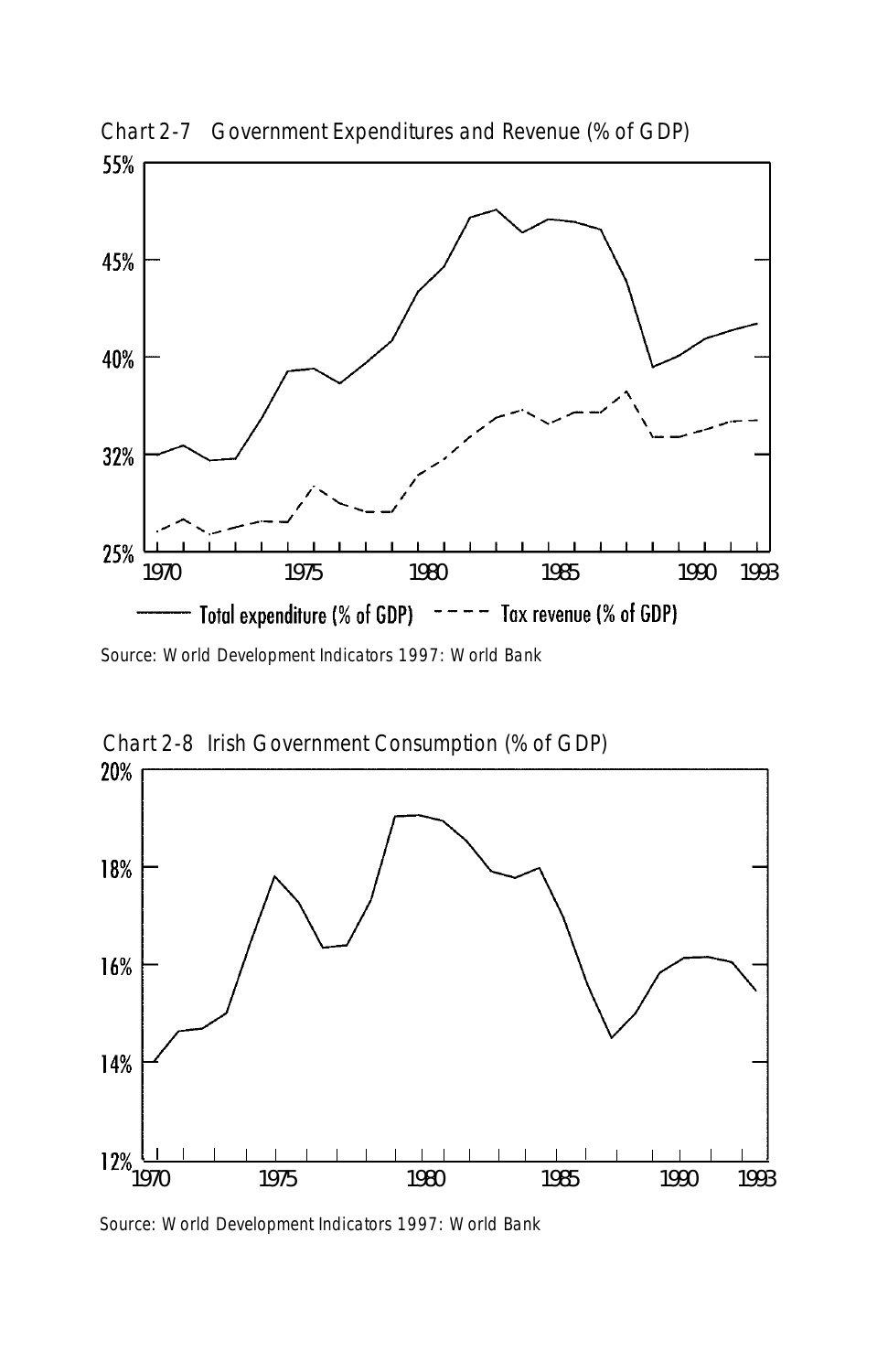change in attitude and a growing commitment to wage moderation, seemed to have powered the growth. "The bipartisan commitment to putting public finances in order had apparently restored the confidence of both consumers and private investors" (Ó Gráda 1997, 32).

Economists began to speculate about "expansionary fiscal contraction", or EFC. The apparently contradictory phrase is meant to capture the idea that government activities distort the economy and crowd out other activity. Therefore a lessening of government activity can stimulate, rather than retard, growth. The NESC (1996, 24-25) discusses

the tendency for various government incentives to produce rent-seeking financial manipulation, rather than increased business initiative. ... Failures seem to have arisen — in periods of both growth or recession — when there was insufficient recognition that the cost and effectiveness of the public sector impacted strongly on the competitiveness of, and the burdens on, the private sector.<sup>6</sup>

De la Fuente and Vives (1997, 124-125) also discuss the reductions in economic distortions to which government retrenchment can lead. Their econometric estimates show a large positive impact from government cut-backs:

Tax and expenditure reductions can be expected to increase growth by reducing disincentives that tend to depress investment and labor supply. King and Rebelo, 1990, show the impact of these effects can be quite important, especially in the case of a small open economy. Since we are controlling for both employment and factor accumulation, however, our [econometric] estimates are presumably not picking up these effects, or the 'crowding out' of private investment, but a negative externality effect of

<sup>6.</sup> This discussion is not explicitly tied to the EFC idea, but it covers similar territory.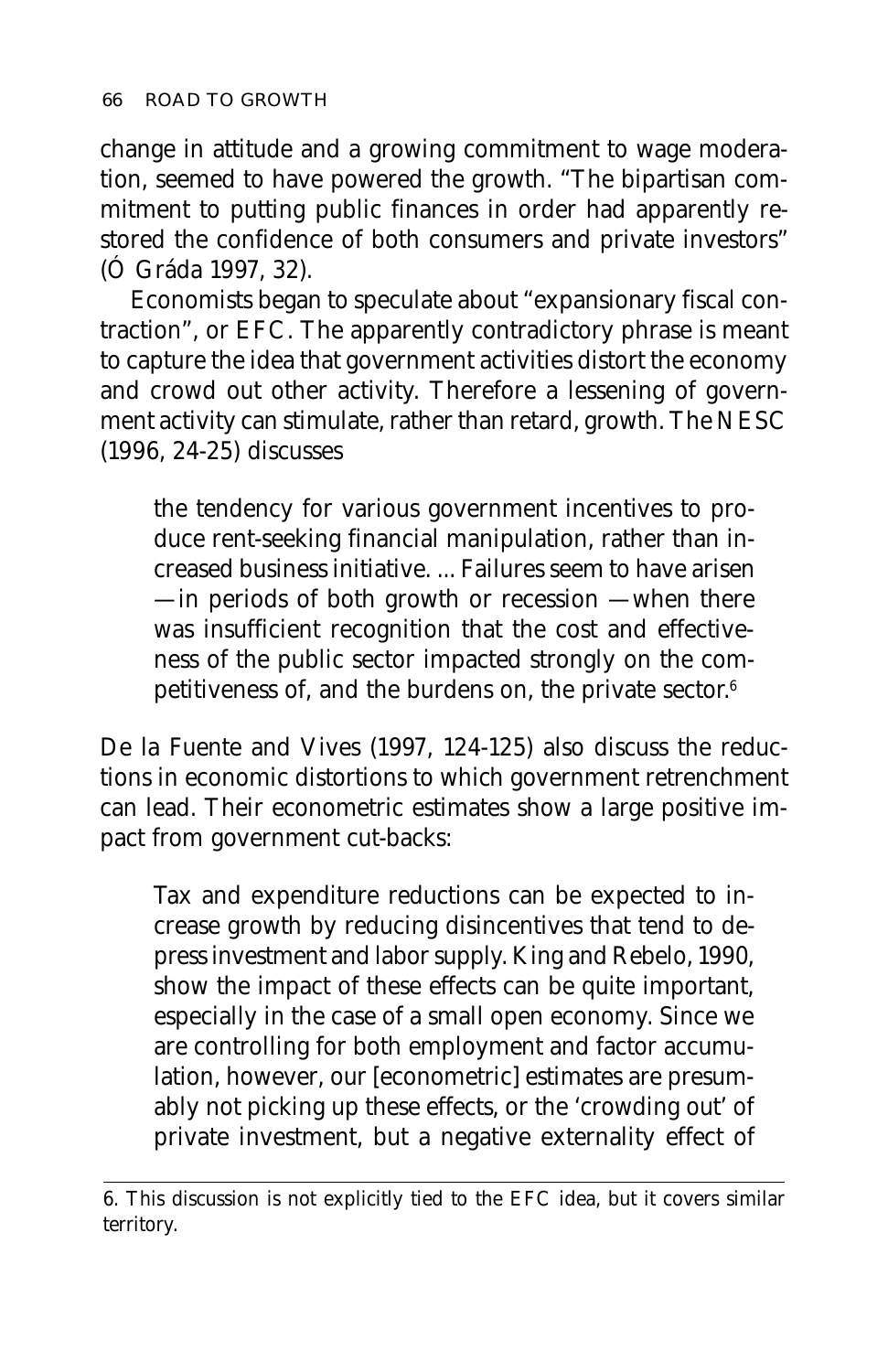government size on the efficiency of resource allocation and on work effort ... [O]ur results are consistent with the view that fiscal adjustment [contraction] was directly responsible for a sizable increase in [Ireland's] growth rate.7

EFC is also meant to capture the impact of the confidencebuilding nature of fiscal responsibility and the resulting expectation of lower taxes. Lower taxes increase after-tax incomes and increase incentives to work, boosting growth. Increases in consumption related to greater income further spur economic growth. Most importantly, the promise of lower taxes, and thus higher profits, could serve as a magnet for investment.

Yet the situation was not quite so simple. The evidence is convincing that reforms designed to redress deficits through expenditure cut-backs produce long-term benefits. For example, Alesina and Perotti (1995) survey OECD nations which attempted to reestablish fiscal balance. They find that nations, which do this through expenditure cuts achieve significantly better results than nations which tackle deficits through tax increases.<sup>8</sup> Alesina and Perotti measure success through debt- and deficit-to-GDP ratios. Most interestingly, a large part of the difference between the two groups of countries is stronger GDP growth in the first group.

But economic adjustment is not instantaneous, and a government retrenchment as large as Ireland's should have created shortterm dislocations in the period immediately following the cut-backs before renewed private-sector activity crowded in. But policymakers had the luck of the Irish in their timing. The Irish pound had been devalued in 1986, making Irish exports more pricecompetitive. In the long term, devaluation is no way to save an

<sup>7.</sup> King and Rebelo (1990) is cited as a reference for this book. De la Fuente and Vives also cite (p.124) a number of other works which support the idea of an EFC, though they do not use the term.

<sup>8.</sup> Tax increases in Canada, mainly bracket creep due to lack of indexation of income-tax rates, have carried the weight of about two-thirds of Canada's deficit fight. Canada's relatively weak economic performance through this period appears consistent with Alesina and Perotti's results.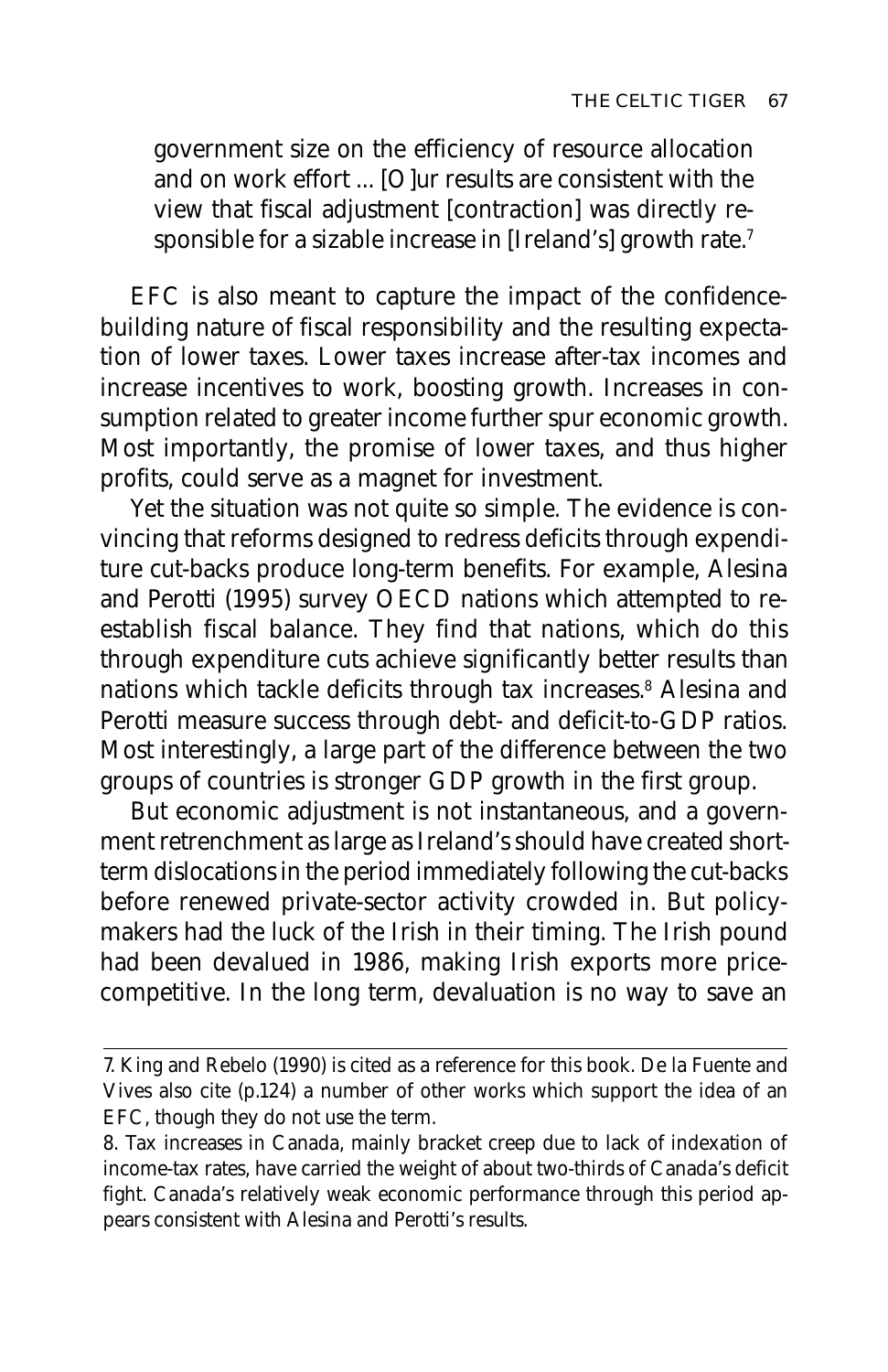economy. It simply indicates falling productivity compared to that in other nations, and implies that economic reforms are needed to improve productivity growth. But it can provide a temporary boost, and this helped Ireland, which was on the verge of fundamental reform.

The devaluation of the Irish pound was coupled with a fall in international interest rates, which promoted investment and helped lead to unexpectedly strong world-wide growth. Growth in the United Kingdom was also strong, due to large tax cuts in that country. These factors combined to strengthen export growth and encourage private-sector investment, just as government was cutting back.

Nonetheless, the EFC hypothesis does capture real economic phenomena. Barry and Devereux (1995) modelled the EFC hypotheses and found that forward-looking behaviour — based on the expectation of tax cuts — would partly offset a fiscal contraction in the short term before new, longer-term growth was sparked by the cuts. But this offset is only partial. More interestingly, they found forward-looking behaviour, when coupled with the positive external shocks, could in fact lead to a result similar to EFC. Moreover, in the long term, government efficiency and taxation levels have a large impact on economic growth:

[I]t should be recognized that the performance of government is an important determinant of international competitiveness. An efficient government enhances the ability of domestic firms to compete in international markets, by reducing the taxation, and other costs of obtaining policy objectives. (In international empirical studies, an efficient government is highly correlated with strong economic performance ...) (Lane 1995, 125; bracketed comments in the original)

Reforms stabilized Ireland's fiscal environment, reducing the costs associated with uncertainty, costs related to inflation as well as forward-looking concerns about taxes: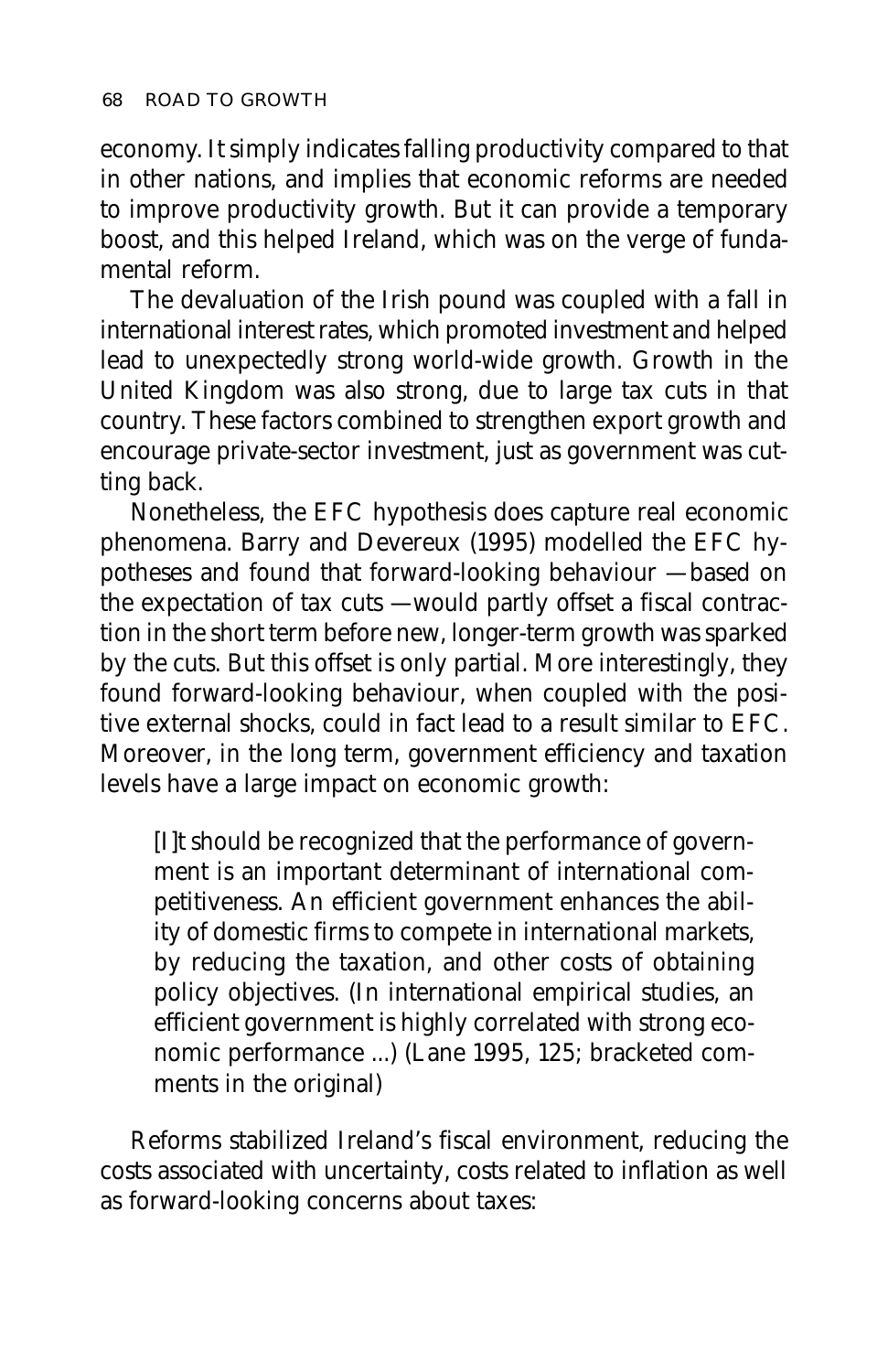Research suggests ... a stable macroeconomic environment is also a key element of economic growth. This has important implications for attempts to assess the growth performance of the Irish economy over the past three decades since it implies that the severe macroeconomic imbalances of the early 1980s may have contributed directly to the poor growth performance at that time. (ESRI 1997a, 46)

One other important fact emerges from a consideration of Ireland's recent fiscal history. Cutting taxes, far from being a race to the bottom in government services, instead soon increases government revenues through the cut's impact on economic growth. This is true in most jurisdictions which have initiated significant tax cuts, and it is certainly true of the Irish experience. Revenues fell in 1988, immediately after the cuts, but within a year, by 1989, inflation-adjusted tax revenues exceeded the revenues received by government prior to the tax cuts (chart 2-9).

#### *Wage Moderation*

As important as fiscal reform was, even more important was a trilateral agreement between government, unions, and business to hold wage growth down and increase profits, and thus boost the attractiveness of Ireland for investment.

The three-year *Programme for National Recovery* (PNR) agreement signed in October 1987 embodied the concepts of labour peace and pay moderation in exchange for tax cuts, as discussed earlier. It has been followed by successive agreements, most recently *Partnership 2000*, which commits the government to further tax reductions. The tax cuts under these programmes have been substantial. For instance, the PNR explicitly targeted tax reductions of £225 million but the cuts were later calculated to have totalled £800 million (Tansey 1998, 147). Using the exchange rates of the time, the saving roughly equalled \$1.6 billion Canadian or \$1.25 billion U.S., a significant reduction for a nation of about 3.5 million people. As well, the agreements specifically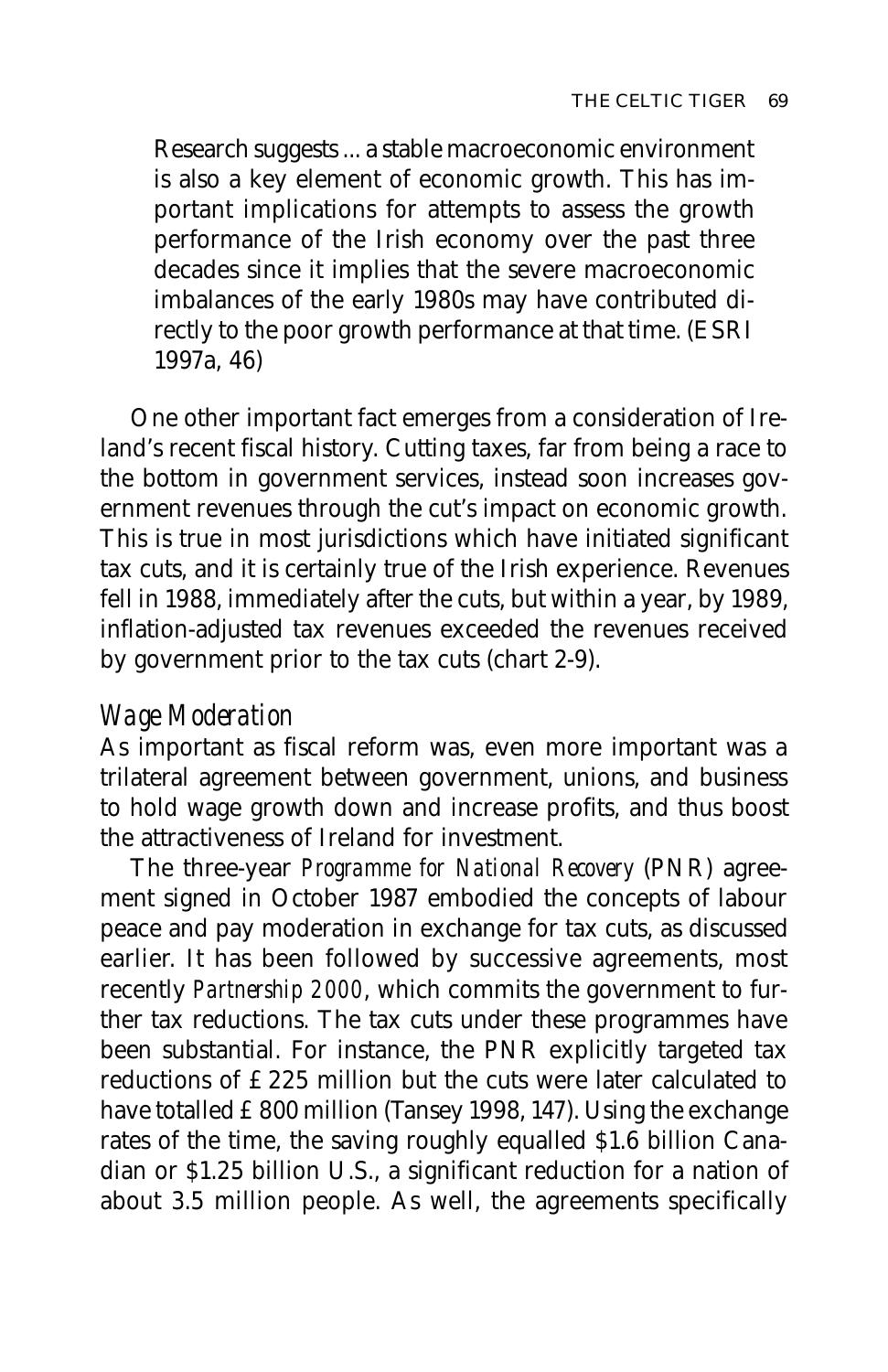

Chart 2-9 Irish Tax Revenues in Real Terms (1987 = 100)

recognized the competitive boost and job-generating impact of moderate wage growth.

Wage increases in Ireland had actually been slowing for some time prior to 1987 (chart 2-10). Nominal increases in the manufacturing wage had hit a high of over 25 per cent in the inflationary years following the first oil shock. They continued to range of between 15 and 20 per cent a year until the early 1980s. In 1984, wage increases dipped below 10 per cent and slid slightly through to 1986. In 1987, wage increases dropped below 5 per cent and then stayed in the range of 5 per cent until 1993, when they fell well below 5 per cent in spite of Ireland's astonishing growth in these years.

The OECD (1997a, 93) suggests the agreements may have had less direct impact on wage moderation than might be thought. It notes that the two most important factors in wage determination are inflation and after-tax income. The fiscal restructuring helped bring inflation down and created an expectation of lower taxes. The explicit promise of tax reductions in the PNR and later agree-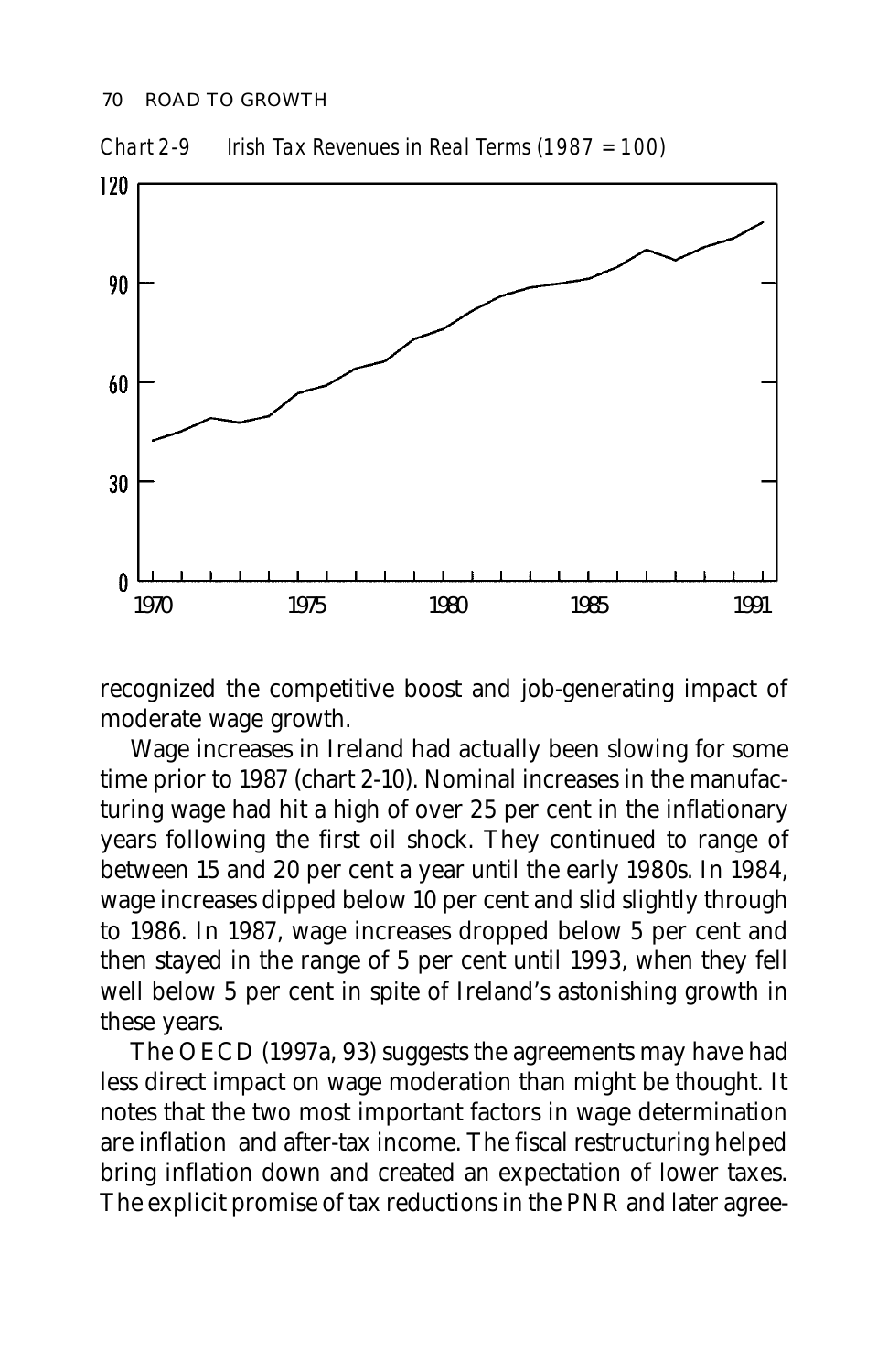

Chart 2-10 Hourly Earnings and Inflation (1992=100)

ments certainly added weight to this expectation. Of course, nominal wages are highly correlated to inflation, which fell from an annual rate of over 20 per cent in 1981 to about 2 per cent in 1988 (chart 2-11).

A number of factors clearly contributed to slower Irish wage growth. Although the PNR may have had less impact than meets the eye for the initial move to wage moderation, it and succeeding agreements have been crucial in maintaining low wage costs through Ireland's period of astounding growth.

Now we move to the central aspect of the wage story, which is neither nominal nor real wages but rather unit labour costs. ULCs are the true cost to business of labour. They take into account wages, inflation, and productivity growth. This reflects the real cost of labour per unit of output and is thus far more revealing than either nominal or even real wages.

Source: OECD Main Economic Indicators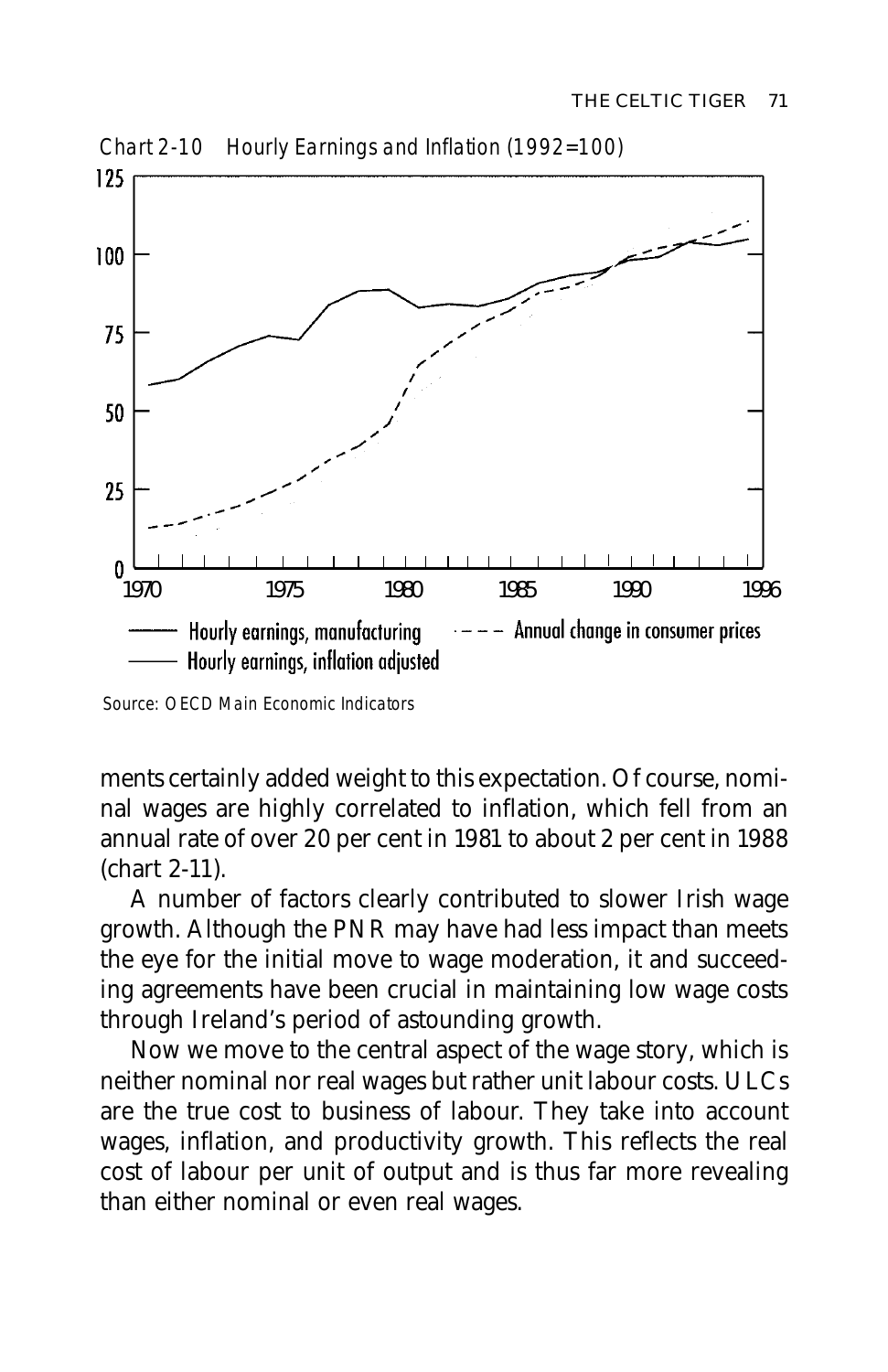

Chart 2-11 Consumer Price Index (1990 = 100)

Stable prices and a commitment to moderate wage increases had a dramatic effect on ULCs. I provide two measures of ULC in manufacturing: one based on OECD wage numbers, and the other on the United States Bureau of Labor Statistics total hourly compensation costs. Total employment is multiplied by average weekly hours and real wage (or total compensation costs) and this is then divided by real manufacturing output.<sup>9</sup>

The results are similar for both series (charts 2-12 and 2-13). I will discuss the numbers produced using total compensation, as this gives a more complete picture of costs. Using an index where

Source: OECD Main Economic Indicators

<sup>9.</sup> The OECD average weekly hours used in this calculation is for the economy as a whole but should serve as a good proxy for changes in weekly manufacturing hours. Assuming a constant number of average weekly hours does not dramatically change the calculations, which are consistent with other work. For example, see OECD (1997a) calculations.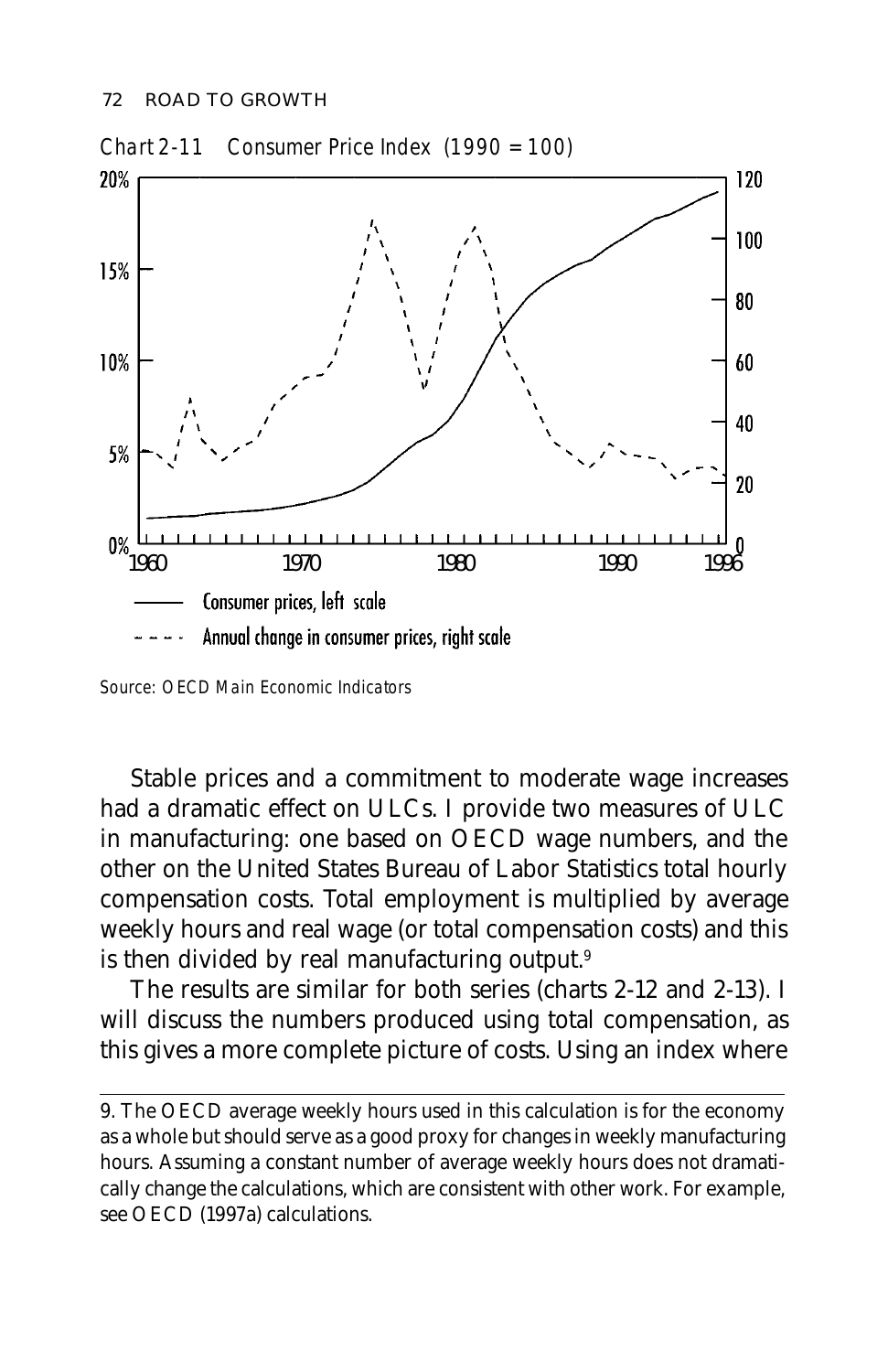

Chart 2-12 Unit Labour Costs and Wages: Manufacturing (1990 = 100)

Chart 2-13 Unit Labour Costs and Compensation: Manufacturing  $(1990 = 100)$ 



Estimate of ULC: (real compensation x Hours x employees) /real output

Source: OECD Main Economic Indicators except hourly compensation from US Bureau of Labour Statistics, international comparisons of hourly compensation costs for production workers in manufacturing 1975-77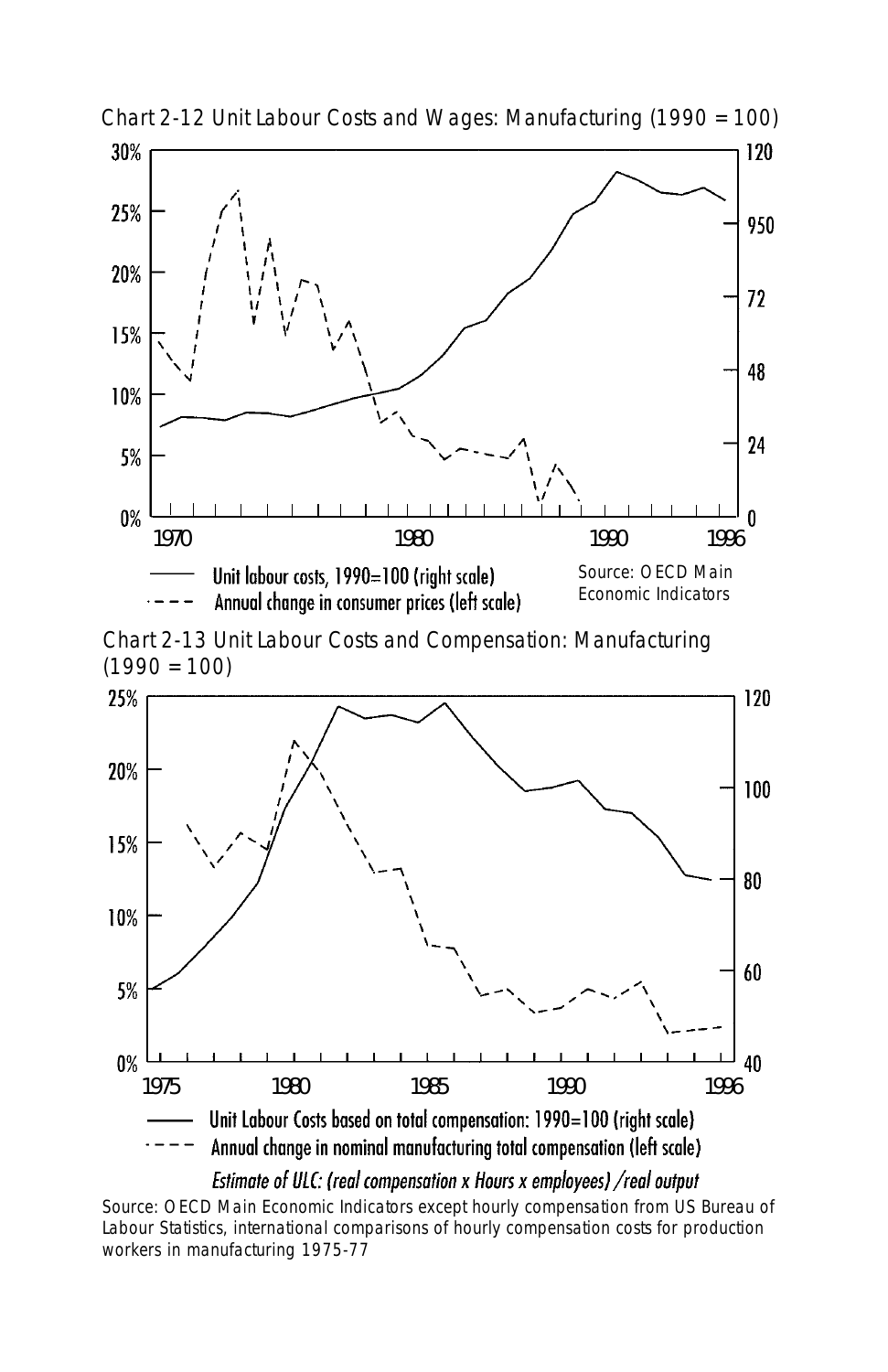1990 = 100, ULC peaked in 1986 at 118, following a dramatic rise through the 1970s, which severely retarded Ireland's competitiveness. Following the *Programme for National Recovery* agreement, ULCs declined dramatically, clearly boosting Ireland's competitiveness. From 1988 to 1989, they declined by one-sixth, then after 1991 the index declined another 20 per cent, from just over 100 to just under 80. The relatively low price of labour also favoured job creation over other sorts of investment, as Krugman (1997, 42-43) notes:

Given the combination of good productivity growth and wage constraint, the success of the economy is in a macro sense not hard to explain. With labor relatively inexpensive, the incentives were in place both for high rates of investment and for those investors to choose employmentcreating rather than labor-saving techniques of production — a sharp contrast to what was happening in continental Europe. Also, given the depressed state of the European economy (especially since 1991), Ireland's steady decline in relative unit labour costs has amounted to a de facto devaluation, making its exports increasingly competitive and therefore stimulating demand for Irish products at a time when demand elsewhere in Europe was stagnant.

A key part of this story is the impact on labour of a change of attitude on the part of unions. From the late 1960s to the mid-1980s, the number of industrial disputes had fluctuated around 150 per year, peaking at over 250 in 1974 and again at nearly 200 in 1984 (NESC 1996, 13). Just as wage increases began to fall before the 1987 agreement, so too did industrial disputes, a trend which deepened after the agreement. By 1989, the number of disputes was less than 50, and it has stayed in that range since. The number of days lost to labour disputes tells the same story. Between 1976 and 1986, 546,000 days a year were lost to industrial disputes; between 1987 and 1996, only 121,000 days on average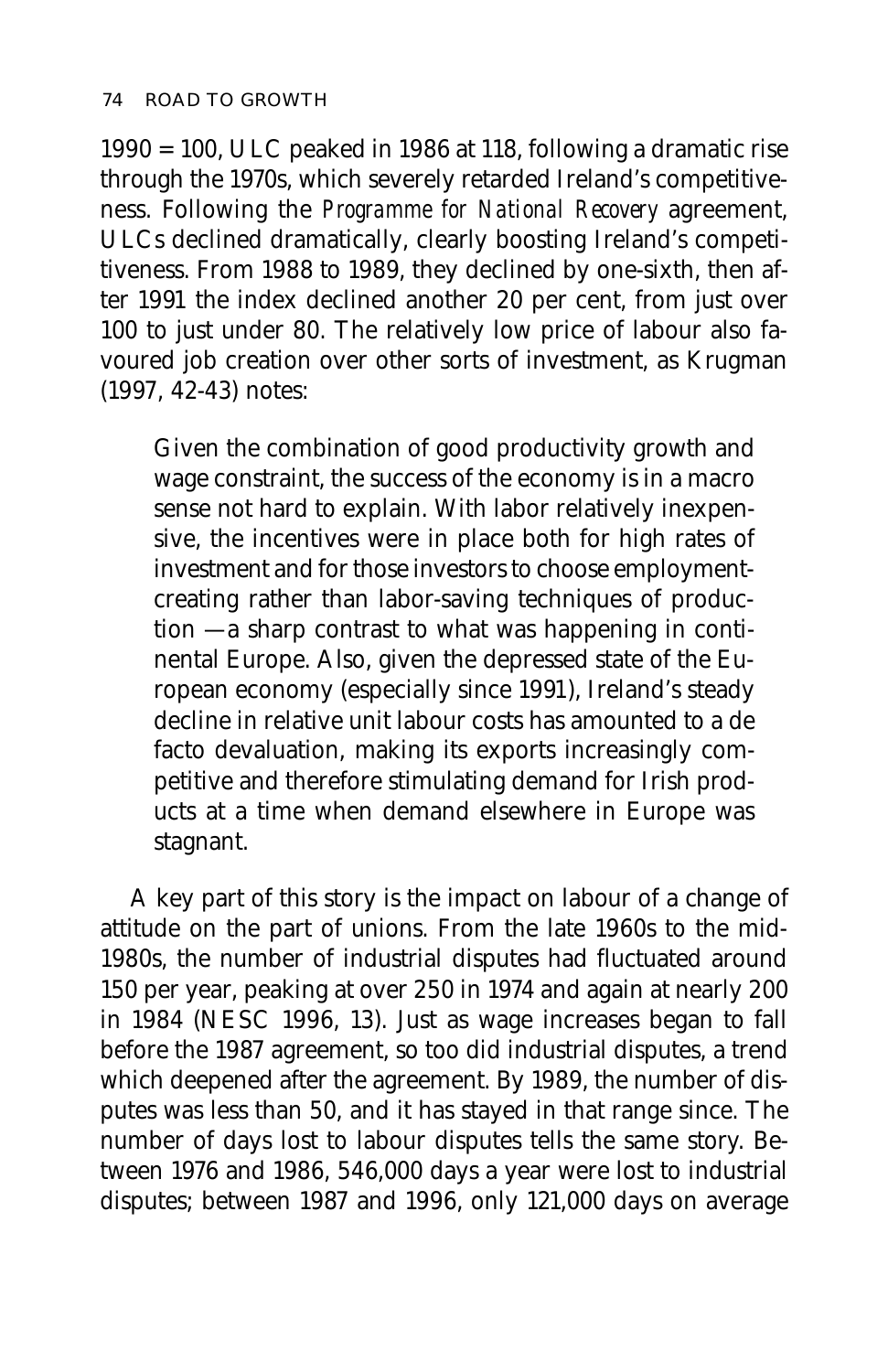

Source: Tansey (1998)

were lost each year to industrial action, well less than a quarter of the previous rate (see Tansey 1998, 156; and chart 2-14). Labour peace obviously reduces costs to business.

Perhaps the most notable shift in attitudes was among the trade union leadership. In adopting a far more long-term perspective than had been common previously, they eased the way of adaptation to change in large sections of the economy, buttressed competitiveness by agreeing to moderate increases in nominal pay, with the beneficial sideeffect of a sharp fall in days lost to industrial action, and, by becoming partners in a series of national agreements, broadened the consensus in favour of continuous fiscal responsibility. (ESRI 1997a, 64)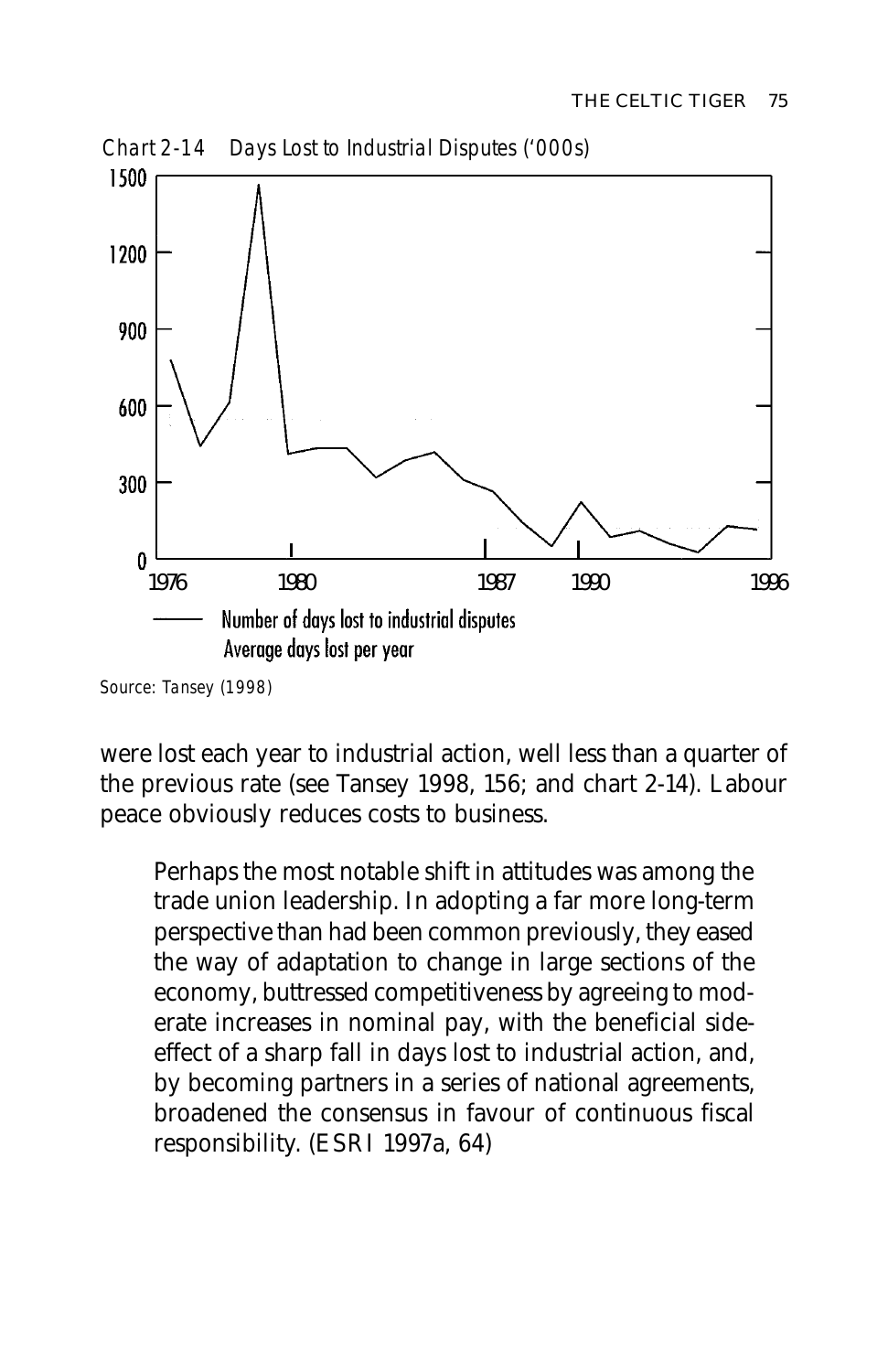#### *Labour-market Regulation*

Efficient, well-functioning labour markets are also a key to keeping costs low in the economy. Ireland's corporatist model gives corporatist actors large influence in setting wages. Yet, as Sachs (1997, 61) notes, in other aspects, Ireland's labour markets are relatively free. Discussing an executive survey carried out by the World Economic Forum (WEF), Sachs writes: "Ireland's labour market regulations are *not* seen as seriously impeding the adjustment of labor hours to fluctuations in demand, at least in comparison to other European countries" (emphasis in the original).

Burda (1997) reaches the same conclusion. While Irish labour markets are not as unfettered as U.S. labour markets, he argues, the level of regulation is about the same as in Britain, where labour markets are considerably freer than in continental Europe. Sachs also refers to the WEF survey to argue that Irish labour regulations, unlike those in much of Europe, are not a major hindrance to job creation, and that minimum wage regulations do not set wages so high that they are an important impediment to hiring unskilled or young workers:

On specific responses to the executive survey carried out by the World Economic Forum, Ireland's minimum wage regulations are *not* deemed to be important barriers to hiring unskilled or young workers, in contrast to the situation in other EU countries. Similarly, Ireland's labour market regulations are *not* seen as seriously impeding the adjustment of labour hours to fluctuations in demand, at least in comparison with other EU countries. In short, Ireland's labour markets are seen as more responsive to market conditions than in other EU countries. (Sachs 1997, 61, italics in the original)

The OECD survey (1997, 88) reviews two studies of the Irish labour market: one finds that Ireland has the third-least-regulated labour market after Switzerland and United Kingdom; the other finds that Ireland has the second-least-regulated labour market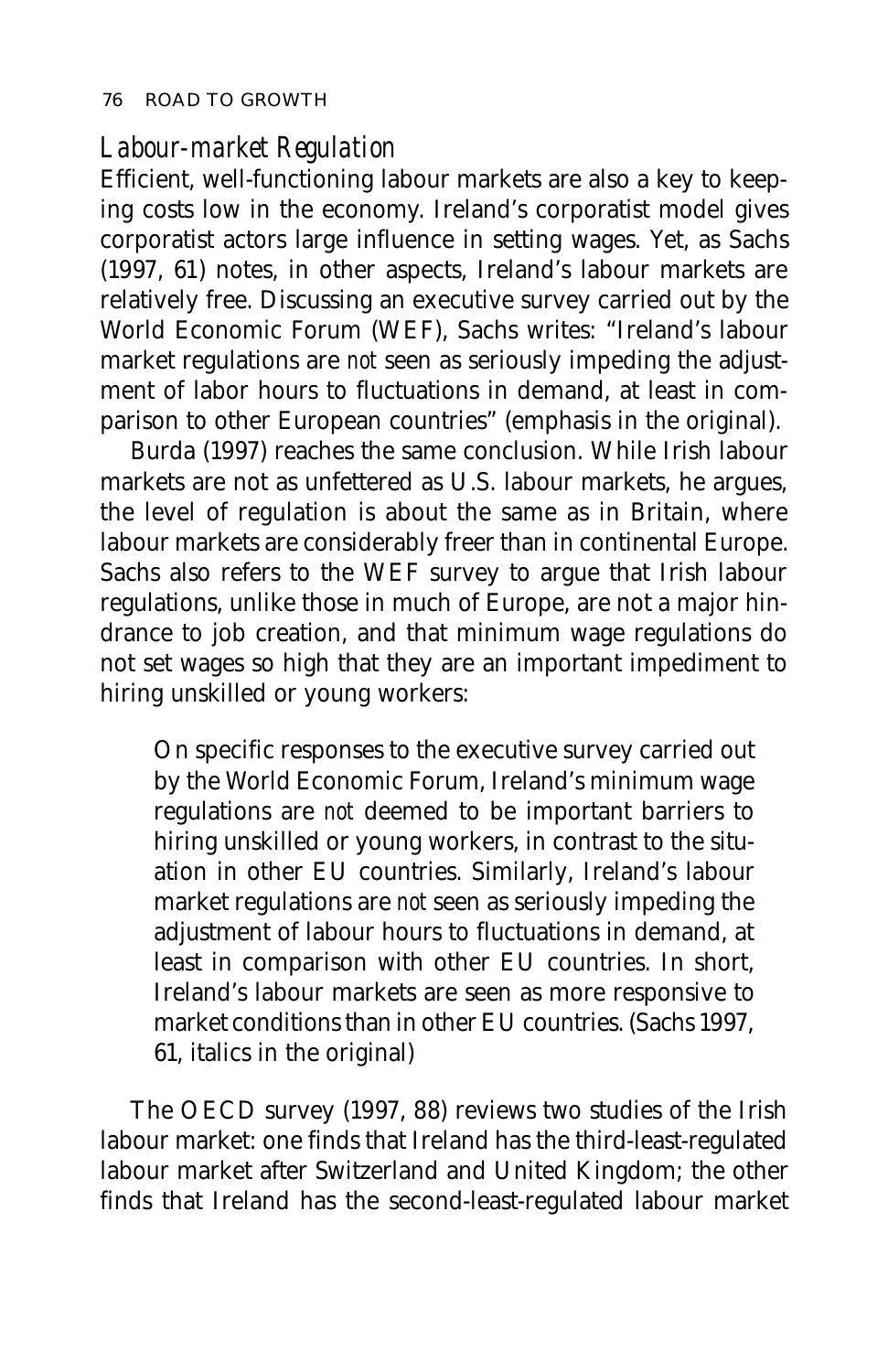after the United Kingdom. However, as discussed elsewhere in this chapter, the combination of Ireland's tax and social-welfare payments may discourage unskilled workers from seeking employment, reducing labour-market flexibility at the lower-wage end of the scale, despite moderate minimum-wage regulations.

# **A TIME OF GROWTH AND CHANGE**

Reduced taxes, fiscal reform, wage moderation, and the promise of higher profits quickly resulted in an increase in investment in both physical and human capital, adding to growth and job creation.

Irish per-capita fixed-capital formation tells the story. Through the 1980s, Ireland's investment position deteriorated significantly. In 1980, Irish capital formation was about 80 per cent of the OECD average, over £1,500 per capita in constant 1990 pounds, by 1986, it was just half the OECD average, a little over £1,100 per capita. Recovery was not instantaneous, but by 1996 capital formation was at its highest level in Irish history. It exceeded 80 per cent of the OECD average and was close to £1,800 per capita – a 60 per cent increase (see charts 2-15 and 2-16).

Yet investment in Ireland has been rather lower than might be expected from the nation's strong economic growth and record of job creation. The ESRI (1997a, 41-42) presents some "plausible reasons" why this might be so. Essentially, the ESRI argues that current investment is more efficient, and thus powers growth even at lower levels than past investment. It also claims that investment has shifted from physical investment to soft investment, which doesn't show up in the numbers. The ESRI argues that, while public-sector investment was high through the 1970s and early 1980s,

many of the public investment programs were wasteful. In this regard the introduction of long-term planning ... has helped raise the quality of public investment. The restructuring of the manufacturing sector toward more high technology processes has reduced the physical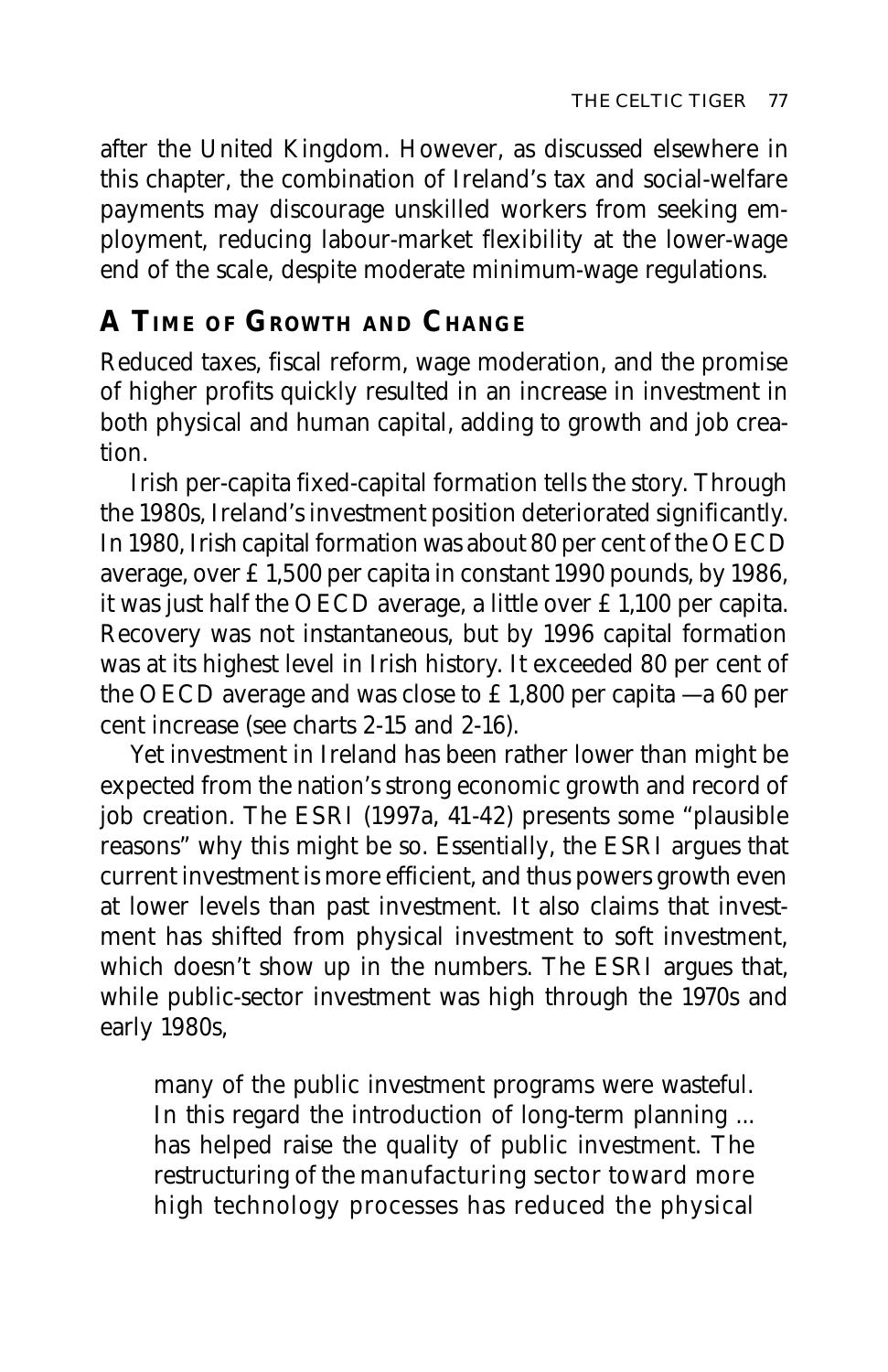

Chart 2-15 Irish Per Capita Gross Fixed Capital Formation  $(OECD = 100)$ 

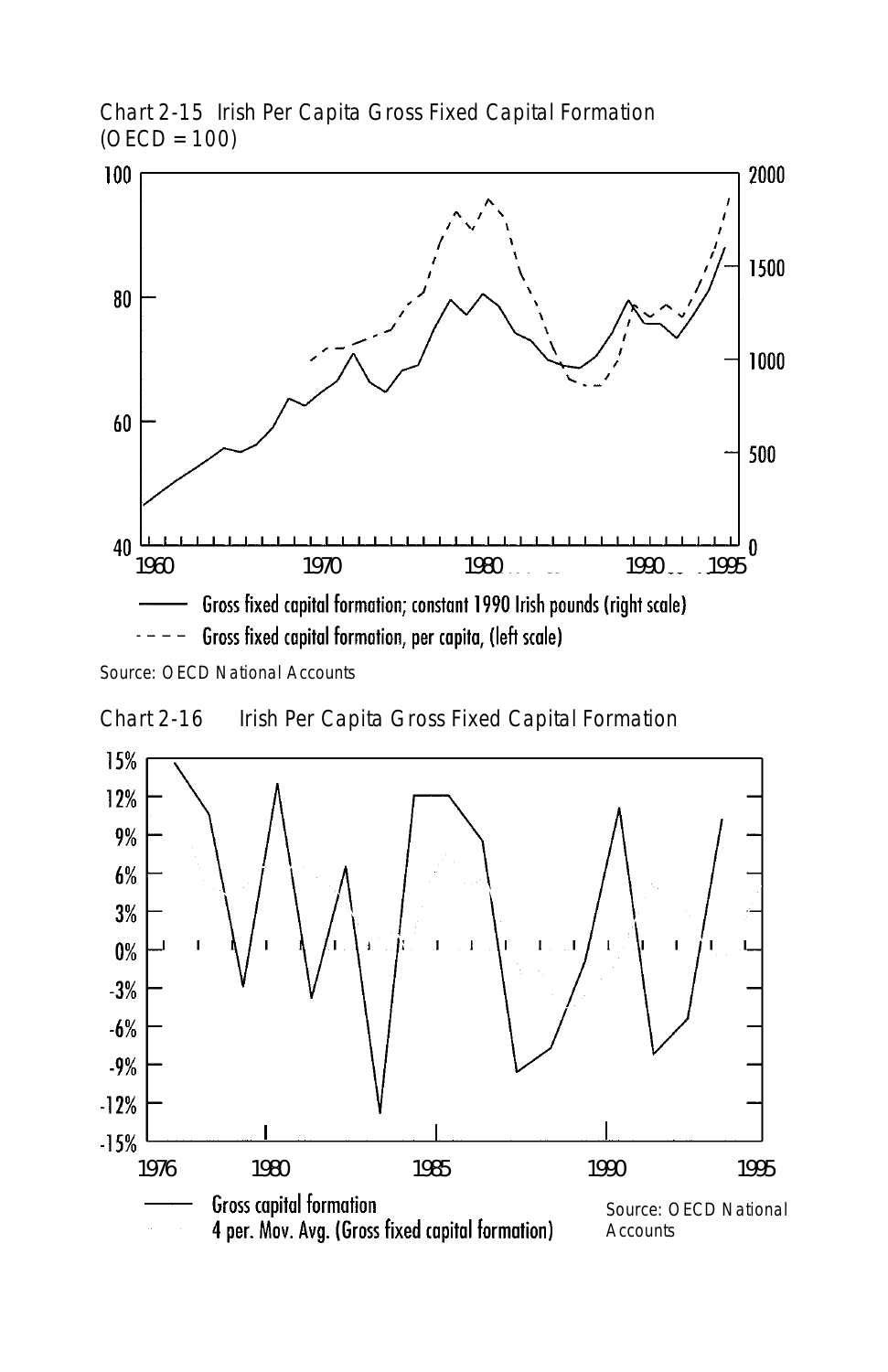capital-output ratio in production. Most of the investment required in the modern manufacturing sector is quite human-capital and R&D intensive with relatively low plant and capital equipment requirements. (ESRI 1997a, 42)

The reforms also had a profoundly beneficial impact on indigenous business, as Eoin O'Malley reports:

Since about 1987, there has been a substantial improvement in the growth performance of Irish indigenous industry as measured by trends in employment, output and exports. This improvement has been such that it is without historical precedent in twentieth century Ireland. Not only has the record of Irish indigenous industry been improved by comparison of its own previous experience, but its growth performance over the past decade has also been stronger than that of industrial countries generally. (O'Malley 1998, 57)

According to O'Malley, from 1980 to 1988, permanent employment in indigenous Irish manufacturing industries declined from 143,300 to 110,918, but, by 1997, it had grown to 120,700. Unfortunately, much of O'Malley's data begins in 1985, but the numbers are still telling. Between 1985 and 1987, EU manufacturing output grew at an annual rate of 2.1 per cent, compared to 0.6 per cent for Irish indigenous industry. Between 1987 and 1995, EU output growth had slowed to 1.7 per cent annually; Irish indigenous output was growing at 4.0 per cent a year. O'Malley credits the same factors discussed in this chapter — reduced taxes, wage moderation, deficit control, a better skilled work-force which benefit all business. He also credits a shift in Irish industrial policy away from subsidies and into helping business improve marketing, management skills, and technology. This removes distortions from the economy, by limiting the "grant-repreneur" mentality while helping firms develop their own expertise.

Econometric work by de la Fuente and Vives (1997) attempts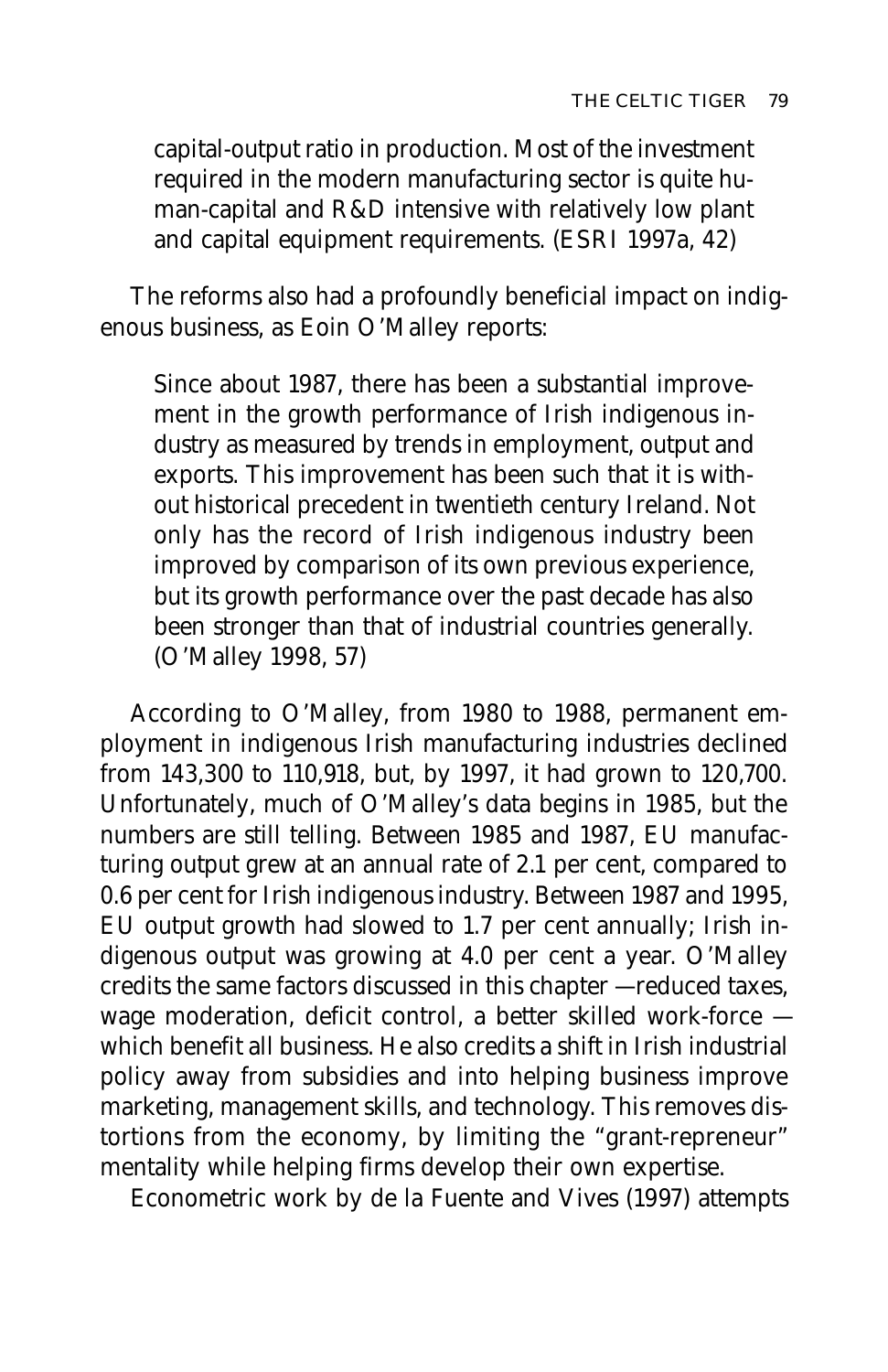to quantify the impact of reform on GDP growth. Irish economic growth in the post-1985 period has been about two percentage points (1.95) stronger per year than in the preceding 1970–85 period. De la Fuente and Vives find that improved labour-market performance and fiscal restraint were each responsible for nearly a percentage point in increased annual growth, 0.85 and 0.78 respectively.10 But, in a sense, this understates the impact of sensible government policies in competing with the rest of the world. Given that bad policy regimes are commonplace, de la Fuente and Vives's work suggests the most important factor in distinguishing Ireland's economic performance from that of other catch-up nations is Ireland's fiscal discipline.

On the labour-market side, one remarkable fact clearly emerges: real wages began to rise rapidly even as unit labour costs were falling. The growth of real wages, under agreements designed to moderate wage growth, differs sharply from the pattern of falling *real* wages during the period unions struggled to achieve the largest wage settlement possible. In the period between 1987, when Irish unions agreed to wage moderation, and 1996, real manufacturing wages rose by 20 per cent and have continued to grow strongly in more recent years. In the period of great union militancy — 1980 to 1984 — real wages fell by six per cent.

#### *Nourishing the Golden Goose*

The "golden goose" principle seems to be at work here. When wage increases are moderate and leave a comfortable gap between costs and revenues to maintain profits, strong profits attract further investment, which, in turn, increases the value of labour. This creates room for real wage increases while still leaving strong

10. This actually leaves a large part of Ireland's improved performance unexplained by the results. As discussed in other chapters, convergence itself is a strong factor in improving the performance of backward nations. As the Irish economy caught up with advanced economies, convergence weakened as a factor. This should have reduced growth in the post-1985 period by 1.22 percentage points in the model. The other important factor in the model is investment in human capital, which adds 0.40 percentage points to the growth rate.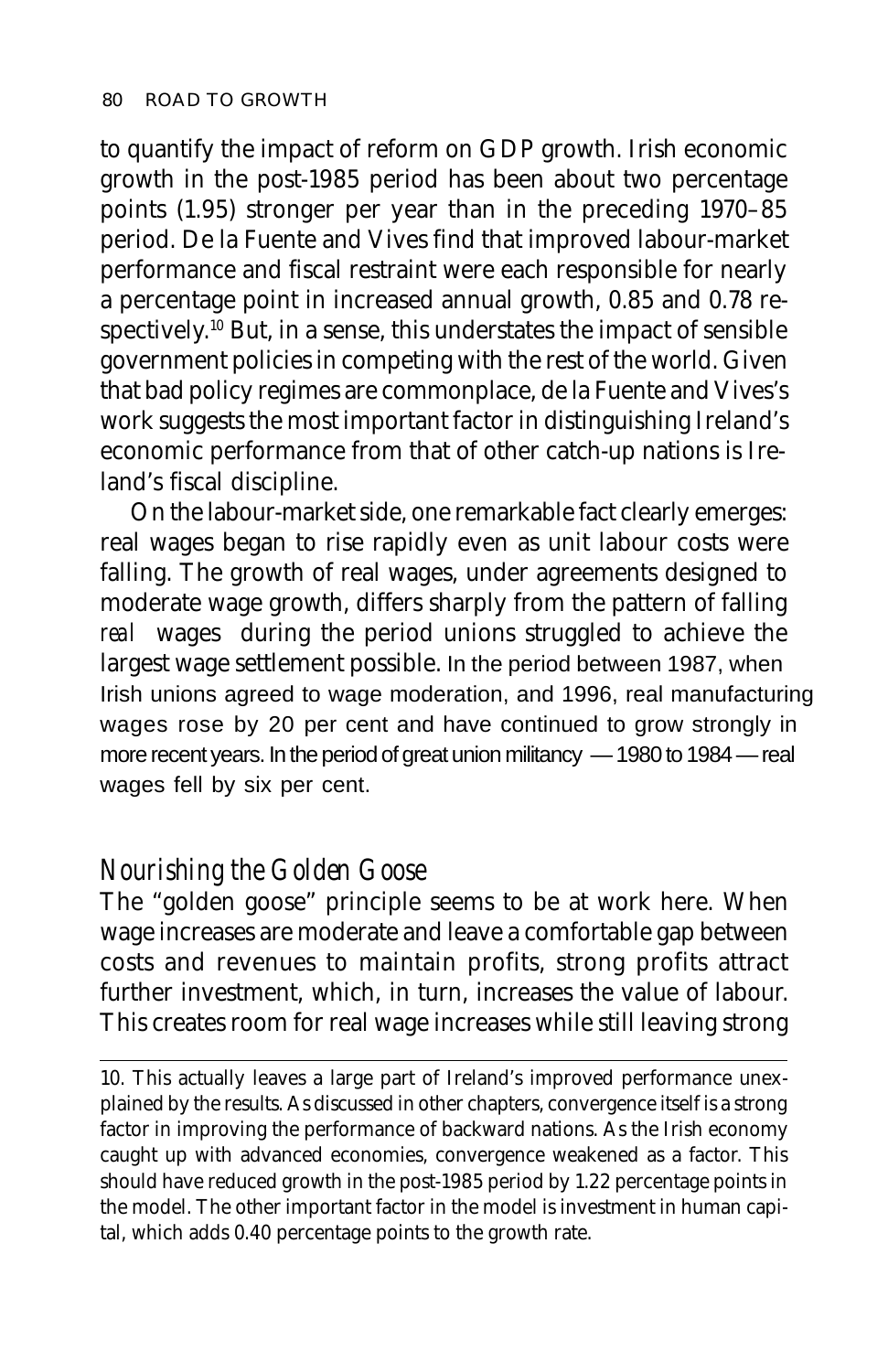profits. A virtuous circle is created, benefiting both employer and employee.

However, a vicious circle is also possible. In any given year, labour could bargain for higher wages, which would either substantially reduce or eliminate profits. Either possibility is more attractive for an employer than a lengthy shut-down that would generate negative profits. This inclines employers to accept demands for higher wages, even when these may be damaging in the long run, and it gives unions the power to achieve such increases.

This kills the golden goose. Reduced or disappearing profits remove the incentive for further investment, as well as the resources for investment. Productivity lags. Over time, employers have less and less ability to provide real wage increases. Yet labour will quite naturally expect increases. This can lead to increased labour strife, which further suppresses productivity growth, as the vicious circle turns round. Taken to an extreme, particularly in a fiscally loose climate, which encourages inflation, real wages can begin to fall despite large increases in nominal wages. This is the situation O'Riordan referred to earlier and is indeed the situation Ireland found itself in through the early and mid-1980s.

But, for now, Ireland enjoys a virtuous circle, and the goose continues to lay golden eggs. Moderate wage growth continues to fuel profits, which spur investment, which spurs economic growth and productivity improvements, which allows wages to increase without eating away at profits, and so on. The ability to make profits is Ireland's strongest drawing card for investment (OECD 1997a, 13-19 and see chart 2-17)

Before moving on, two aspects of Ireland's recovery — job creation and Irish GDP growth compared to other advanced nations — bear closer scrutiny.

#### *The Jobless Recovery*

Ireland's post-1987 economic recovery was soon dubbed the "jobless recovery". While GDP growth soared, unemployment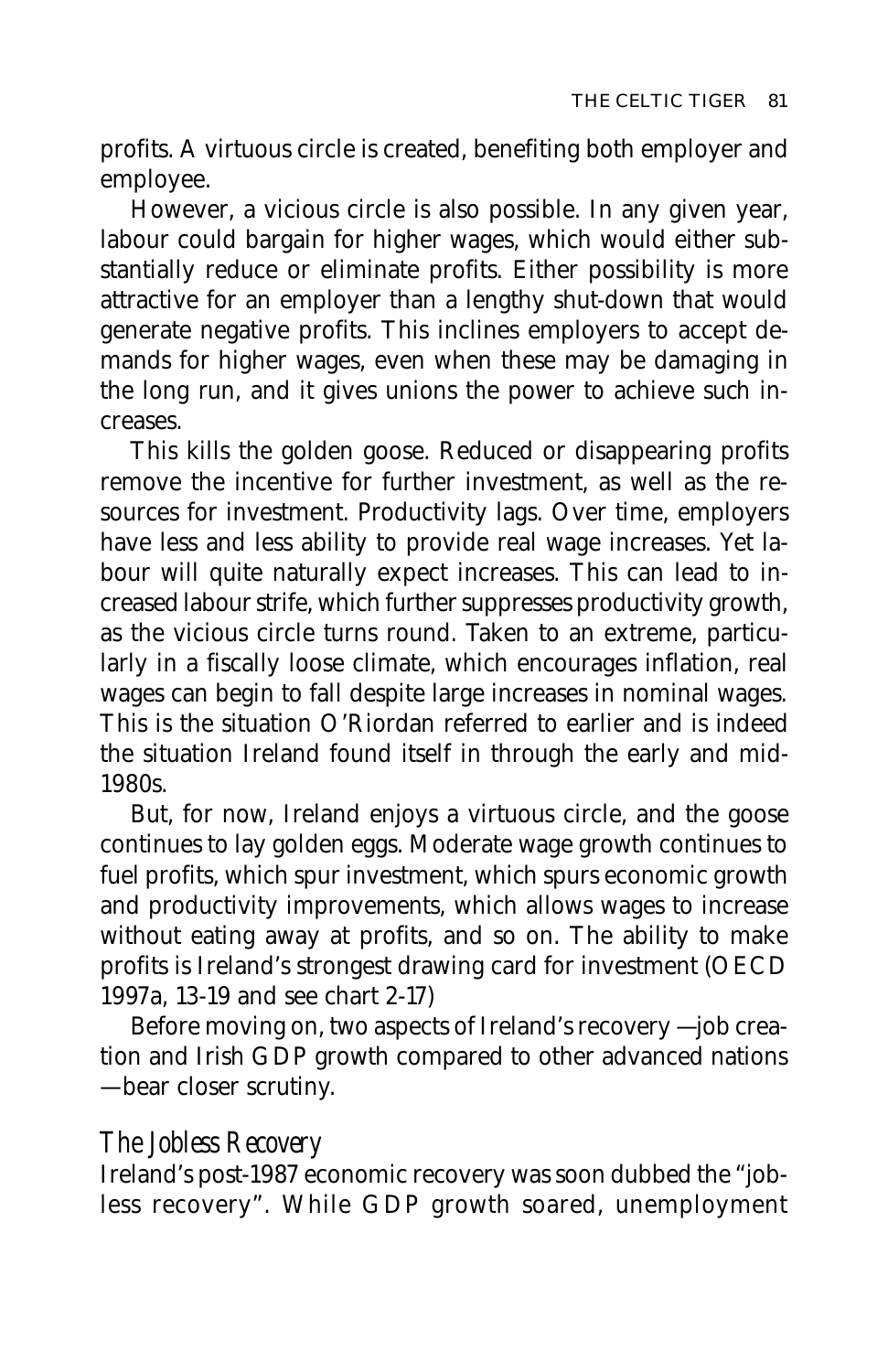

remained stubbornly high, actually increasing between 1990 and 1993 (see chart 2-18). Part of this is due to long-term unemployment, people who have simply become detached from the labour market and are uninterested in seeking employment. But, in fact, many recoveries are jobless in their initial phases, particularly if the recovery involves a fundamental reordering of the economy.

Increases in productivity ultimately allow companies — and economies — to become more competitive and generate more jobs, but the first step towards efficiency often involves shedding workers. As well, in a rapidly growing, and thus changing, economy, old skills may not be in demand while there may be not enough workers with the necessary skills in the emerging economy. So, in some occupations where workers are plentiful, there are no jobs, and in some occupations, jobs go wanting because there are no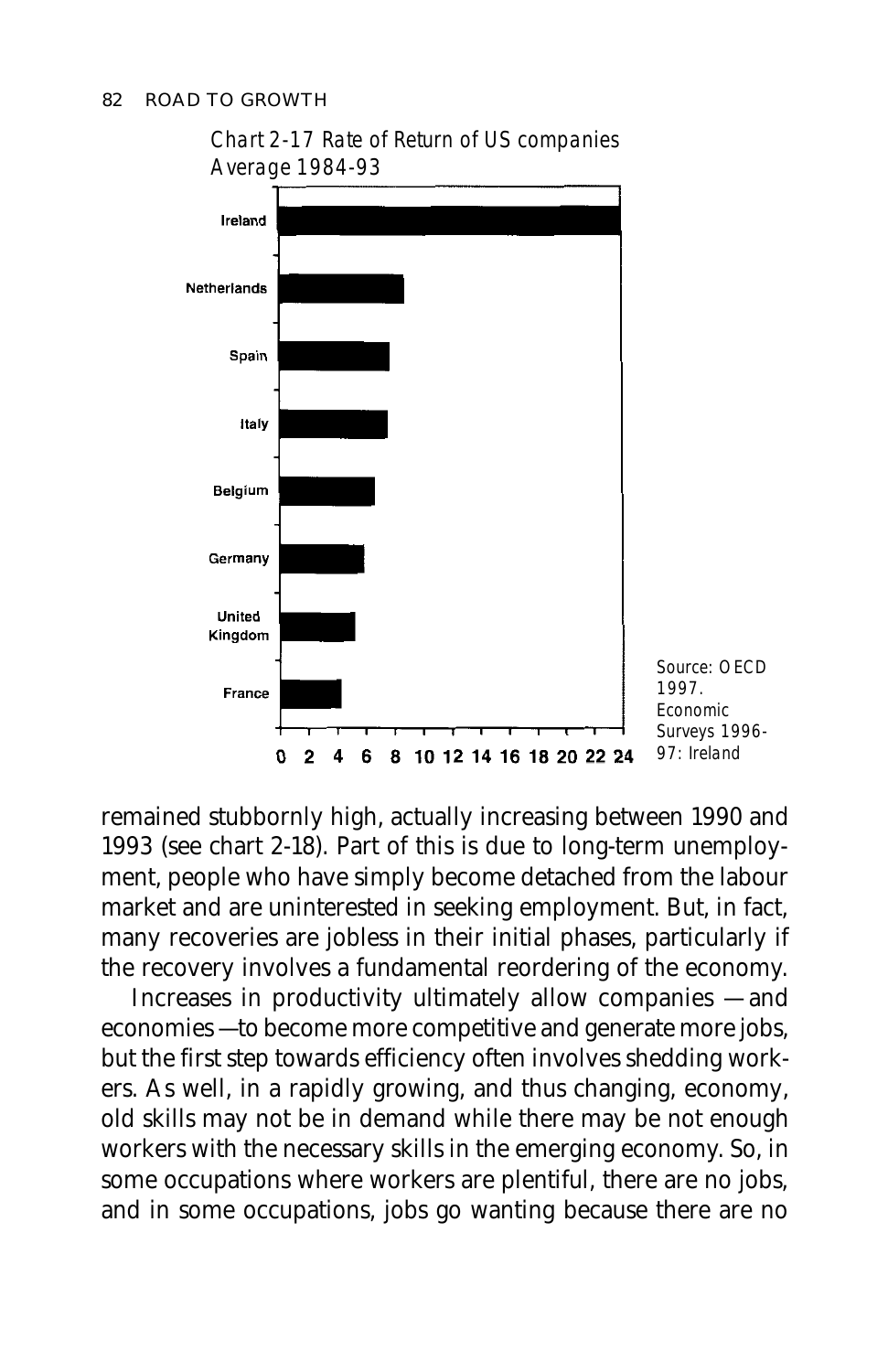Chart 2-18 Irish Unemployment Rate



workers. In the initial phases of a recovery, these conflicting trends — of new job growth, on one hand, and job shedding and labourmarket mismatches, on the other — may roughly balance each other out or even lead to job loss. Only after the economy has gone through this reordering phase does large net job creation usually occur.

This appears to be what happened in Ireland. Job growth was slow in the opening phase of the recovery. From 1987 to 1993, only about 60,000 net new jobs were created, though this is actually a third more net new jobs than were created in the full period from 1971 to 1987.

Job creation took off after 1993. Nearly 200,000 net new jobs were generated from 1993 to 1997. In 1997, for the first time since the early 1970s, the unemployment rate fell into the single digits (below 9 per cent actually). International comparisons highlight the transformation of Ireland's jobs' performance. Between 1981 and 1986, the number of jobs in Ireland fell by 4 per cent. Job growth in the United States was nearly 10 per cent in this period.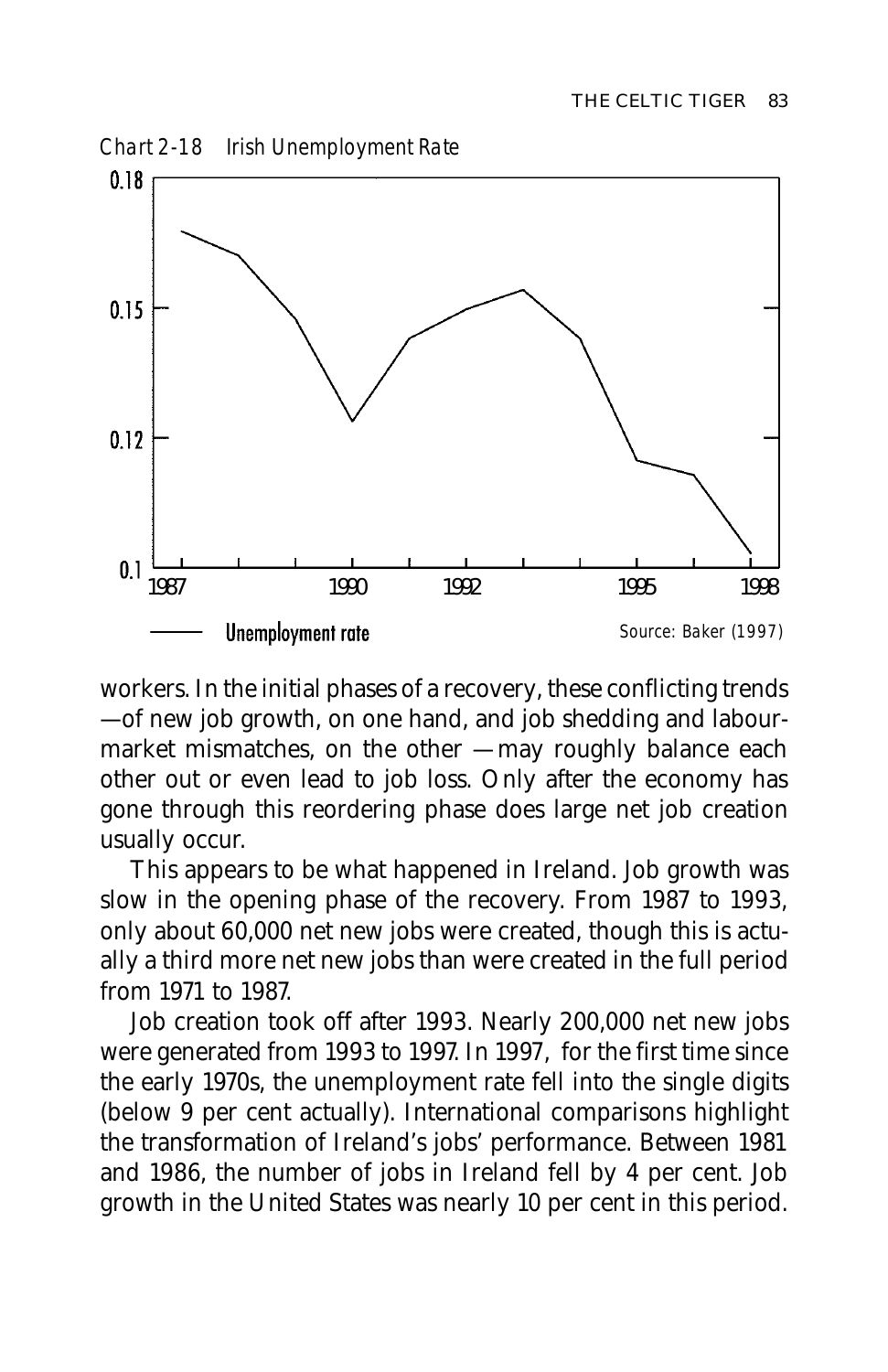In the EU-12, job growth was modest but positive, at 1.6 per cent. But in the decade following 1986, Irish employment growth has been spectacular (26 per cent), far outpacing job growth in the United States (15 per cent) and the EU (7 per cent). Growth in individual years through the mid-1990s tells the story. In 1994, the number of jobs in Ireland grew by 3.1 per cent compared to a *negative* growth rate of 0.3 per cent in the EU; in 1995, Irish job growth was 4.4 per cent compared to positive EU growth of 0.5 per cent; in 1996, Irish job growth was 4.0 per cent compared to 0.1 per cent in the EU; in 1997, Irish job growth was 3.3 per cent compared to 0.4 per cent in the EU (Gray 1997, xxiii).

The reasons for job growth are straightforward:

Given the combination of good productivity growth and wage restraint, the success of the economy is in a macro sense not hard to explain. With labor relatively inexpensive, the incentives were in place both for high rates of investment and for those investors to choose employmentcreating rather than labor-saving techniques of production — a sharp contrast to what was happening in continental Europe. (Krugman 1997, 42-43)

Ironically, one reason for Ireland's spectacular job growth in recent years, and GDP growth, too, was Ireland's bad policy regime through the 1970s and most of the 1980s. This muted the convergence effect through this period, and left the Irish economy further behind advanced economies than it otherwise would have been. Since the magnitude of the convergence effect is related to the size of the gap between advanced and lagging economies, the convergence effect itself helps explain Ireland's rapid economic and employment growth after a sensible policy regime was put in place in the late 1980s.

# *Ireland Beats the World in GDP Growth*

Ireland's GDP growth is particularly impressive when international comparisons are made. From 1981 to 1986, Irish per capita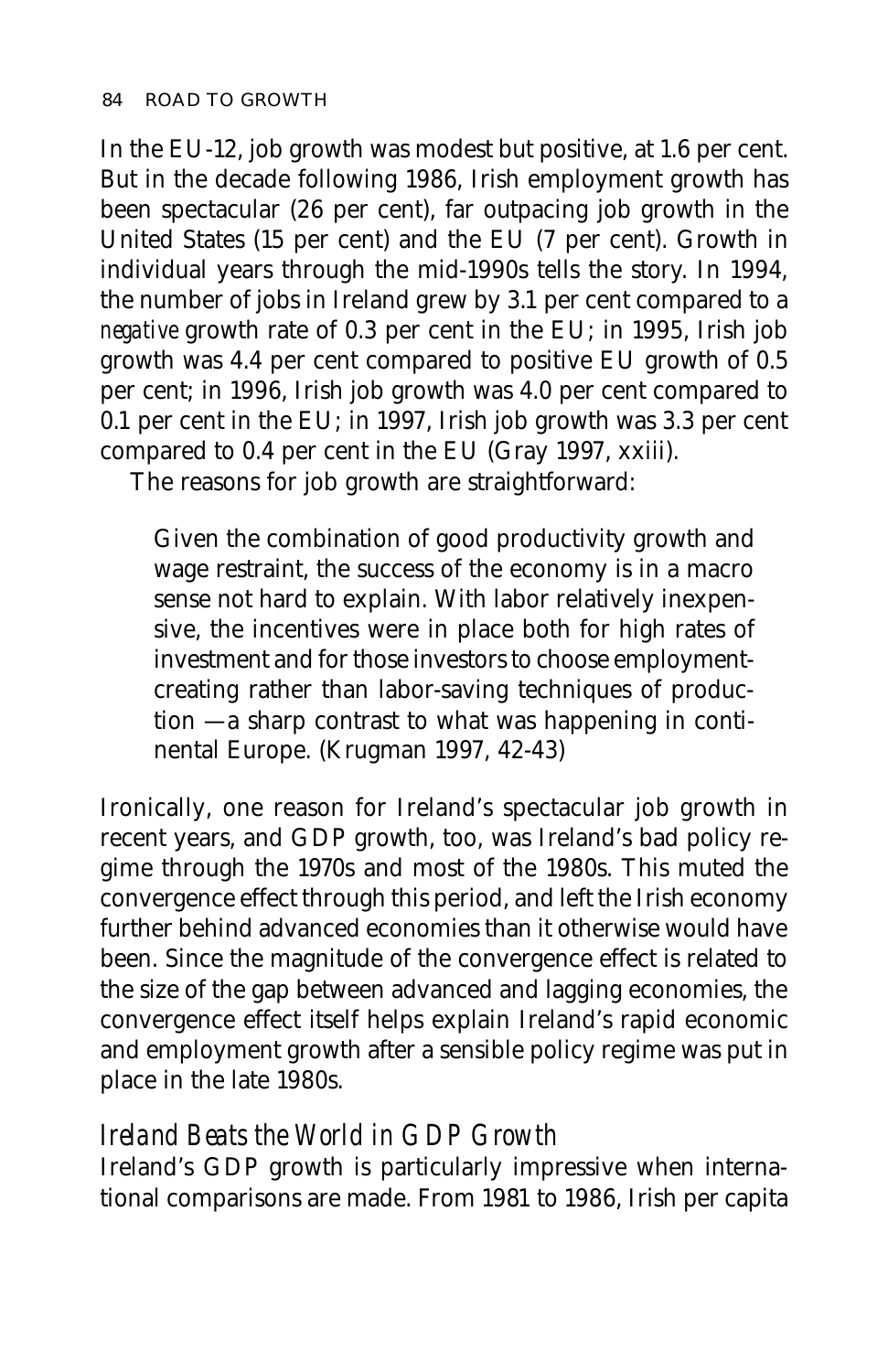

GDP fell substantially in comparison with both Canadian GDP (chart 2-19). Since then, it has risen substantially against both Canadian and U.S. GDP, though this contains a disheartening message about Canada's performance: in the mid-1980s, Canada's per capita GDP was 2.5 times the size of Ireland's; now, Irish per capita GDP exceeds per capita GDP in Canada. Irish per capita GDP has risen to about 70 per cent of U.S. per capita GDP. For most of the 1980s, Irish per capita GDP hovered at about 70 per cent of the EU-15 average, but since 1992 it has risen rapidly to 85 per cent of EU per capita GDP.

One difficulty with Irish GDP measurement is the problem of transfer pricing. One of the ways Ireland pushed costs down for investors was by a dramatic reduction of corporate taxation to 10 per cent in the manufacturing sector. This proved a magnet for investment, but it also created incentives for accounting practices which could distort the true picture of the Irish GDP. Foreign companies had an incentive to attribute as much of their profits as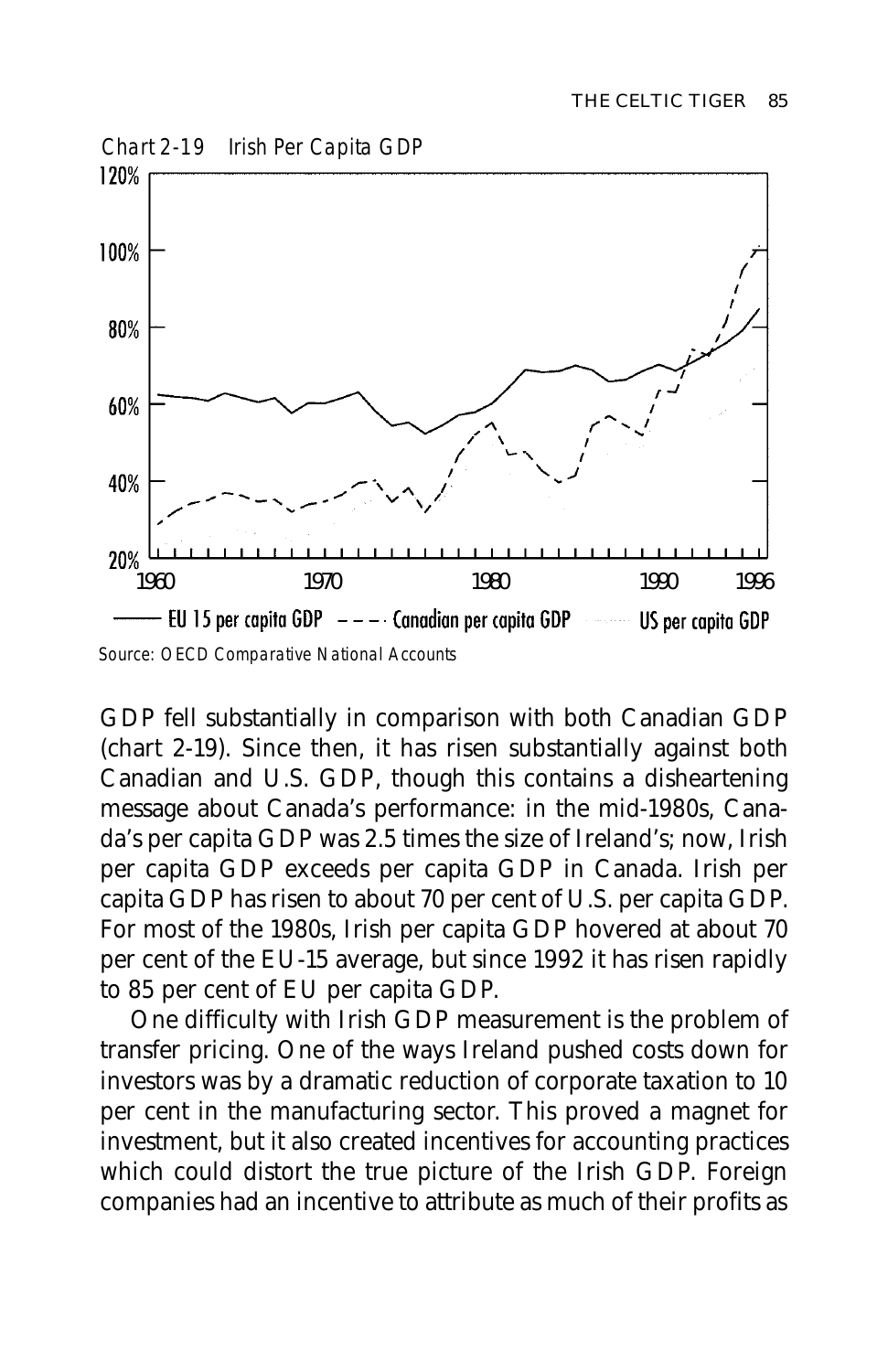possible to production in Ireland, bloating the GDP accounts. This at first appeared to be a serious problem. In the mid-1990s, economic commentator Jim O'Leary argued that Ireland's economic statistics "had about the same empirical status as moving statues, flying saucers and the statue-of-Elvis-found-on-Mars stories"(Ó Gráda 1997, 33).

This created intense concern in the mid-1990s, with Tansey and others calling for a completely new set of national accounts designed to eliminate the distortion. However, a series of later investigations has revealed that the problem, while it exists, is relatively small. Tansey hardly mentions it in his 1998 book. But this nonetheless points to another problem with Ireland's GDP measure. Because the country has attracted so much foreign investment, there is a considerable outflow of profits each year:

For most European countries, GDP and GNP are virtually interchangeable. However, in Ireland's case, the scale of annual outflows of factor income — primarily in the form of repatriations of multinational corporate income — have driven a wedge between GDP and GNP. As a result, GDP — broadly, national output — is about 13 per cent higher than national income as measured by GNP. The difference between the two represents the annual amount of income generated by production in Ireland that is transferred abroad. (Tansey 1998, 30; see also the discussion in OECD, 1997a, 18)

It is important to distinguish between the problem of transfer pricing and the GDP–GNP gap. Transfer pricing involves fanciful accounting practices which attribute to Irish-based multinational plants economic activity has actually taken place elsewhere, in order to benefit from Ireland's low rate of corporate tax. This turns out to be a relatively small distortion. The GDP–GNP gap involves economic activity which takes place in Ireland, but the profits of that activity are then exported to other parts of the firm's global structure in returns to shareholders or investments elsewhere.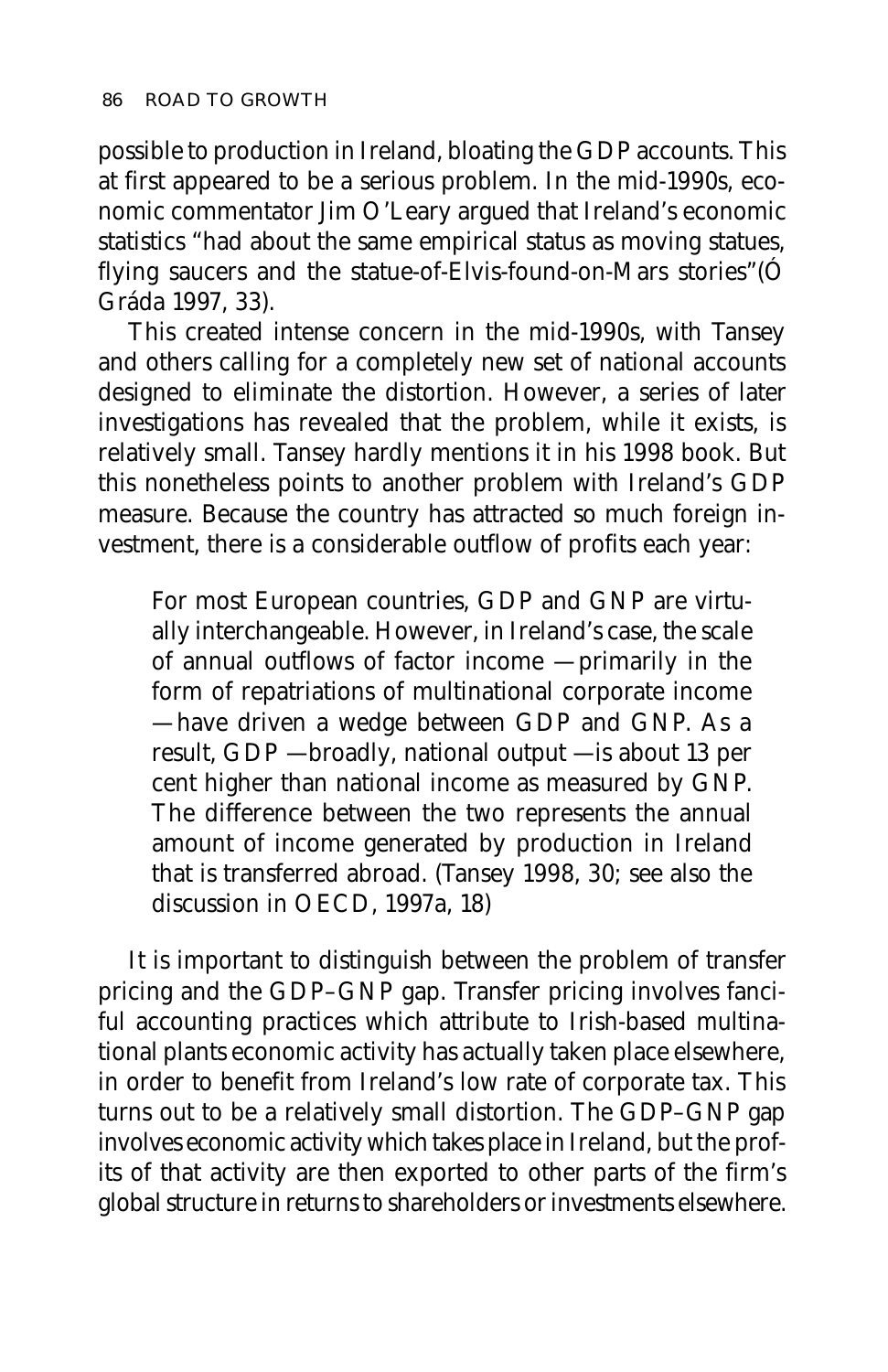A sizeable portion of Ireland's output in this way is transferred as profits into foreign hands. It is worth noting that I have not found a single article, book, or publication in Ireland that criticizes this flow, nor did I talk to one person in Ireland who mentioned it as a problem. The view seems to be that the output wouldn't be there in the first place were it not for foreign investment. This was the route to growth taken by the United States through most of its history, particularly when it was a developing economy.

# **OTHER FACTORS**

A number of other factors contributed to Ireland's economic growth since 1987. Most important in the long run is an improved education and training system. In the shorter term, a devaluation of the Irish pound in 1986 was, as discussed earlier, a key factor in the almost painless transition to fiscal responsibility. A further devaluation of the pound in 1993, coming on the heels of Ireland's participation in the European single-market project in 1992, doubtless helped Irish growth in the latter part of the 1990s, though many believe this devaluation presents a problem. Ireland's strong productivity growth hardly justified devaluation, which threatened to overheat the economy and lead to inflation. Fortunately for Ireland, wage agreements held, and inflation remained under control.

# *An Educated and Growing Work-force*

The Irish education story is particularly important, though it is too far outside the range of this book, which focuses on macroeconomic policies, to discuss it at length. Ireland was late in granting free secondary education to youths. This occurred only in 1968 and helped lay the groundwork for recent growth, although not until other macro-policies were in place. The first cadre benefiting from free secondary education entered the work-force in the early to mid-1970s, but many of them, particularly those with post-secondary education, emigrated because of poor economic conditions in Ireland. Nonetheless, by the time of the policy turn-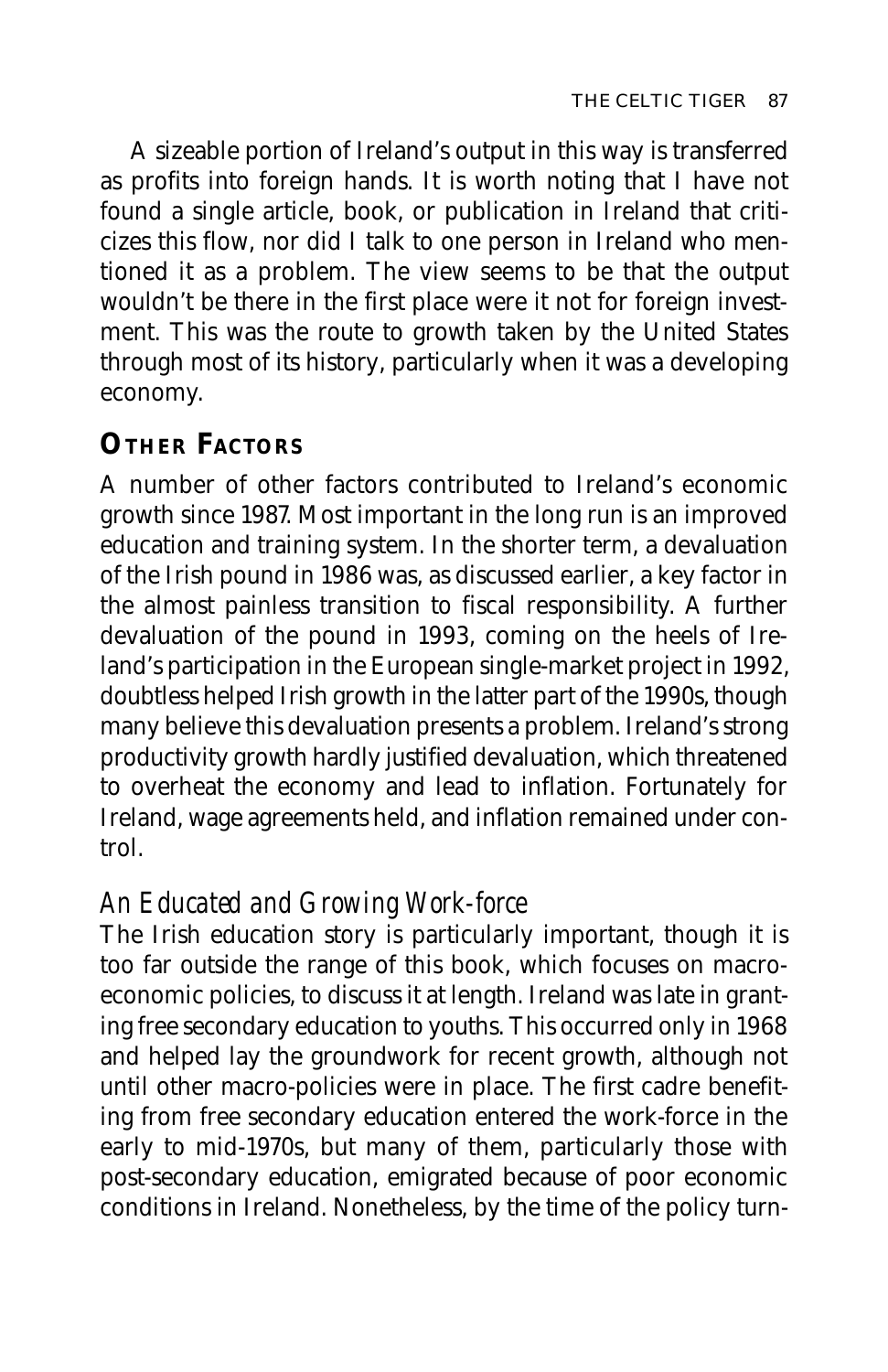about of the late 1980s, Ireland's populace had broader and better education than ever before in the nation's history. The availability of educated workers for the jobs being created, particularly in the high-tech sector, sustained and furthered Ireland's recovery.

Ireland also advanced its technological, technical, and trades training programmes and institutions, as well as establishing new apprenticeship programmes. As can be seen from chart 2-17, the availability of skilled workers and the educational level of the workforce are both powerful attractions for investment. In Europe, only Germany scores higher for availability of skilled workers, and Ireland leads the pack on relevance of education.

Many Irish commentators believe the increasingly welleducated and well-trained Irish work-force will continue to propel growth, particularly as younger workers enter the work-force and older, less-skilled workers retire. This also highlights Ireland's favourable demographics. Through the 1990s, the labour force should increase by about 2 per cent a year, though Ireland's slowing birth rate will reduce labour-force growth in future years.

The current increase in the work-force — rather than creating a drag on the economy, as it sometimes has in the past, when the labour force grew more rapidly than employment — should help sustain Ireland's growth as the demand for skilled labour increases. Although shortages of skilled workers are already apparent, the growth of the labour force will mitigate the negative effects. Reforms of the social-welfare system, designed to make work a more attractive alternative to social-welfare payments at the bottom end of the income scale will also boost labour-force growth. This, too, is positive, since shortages of low-skilled workers have begun to appear, though they are not as acute as shortages for high-skilled workers. As well, training programmes have been targeted to help these workers to increase their skills.

The situation is summed up in the ESRI's *Medium-Term Review: 1997-2003* (1997a):

Over the last decade the Irish labour market has been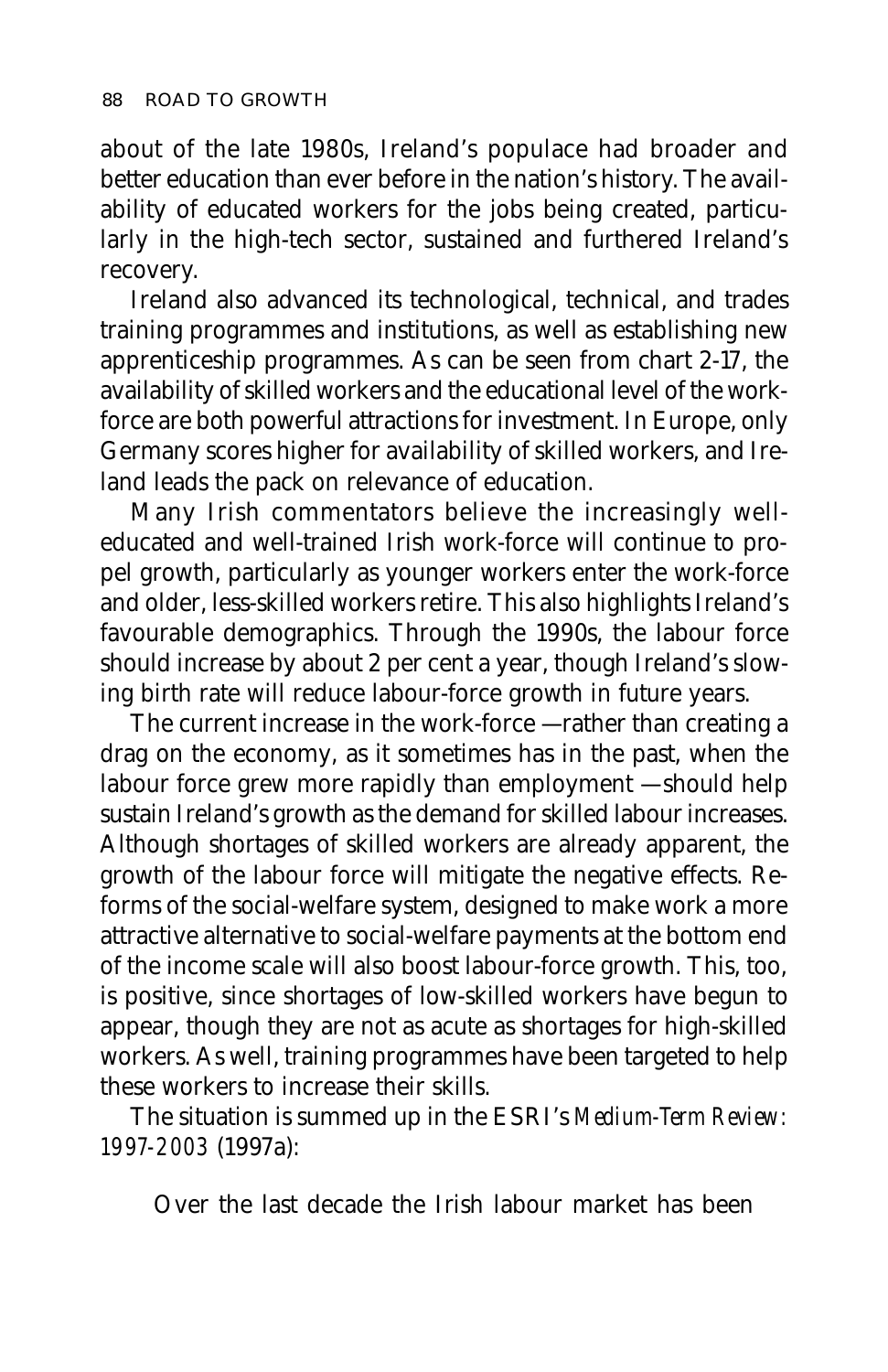profoundly affected by a number of different factors which have altered the supply of labour. These factors include changing demographic trends, rising female participation rates and the medium and long-term effects of changes in domestic policies in the education system and the social welfare system. These policy changes have had the effect of increasing the supply of skilled labour and gradually reducing the supply of unskilled labour. This has led to an increase in the stock of human capital and the rate of human capital accumulation. (47; for a more extensive discussion, see pages 7–33 in the same publication)

#### *European Union Funds*

Two other factors are often cited for Ireland's recent success, though they have played a relatively small role. These factors are EU subsidies to Ireland and Ireland's business subsidies. Canadian commentators, in particular, tend to focus on these elements of Irish recovery, perhaps to justify similar policies in Atlantic Canada.

EU subsidies have clearly helped Ireland, but both the size of the transfers and their use distinguish them from the Atlantic Canadian experience. Total transfers rose from just over 5 per cent of GDP in 1986 to a peak of 7 per cent in 1991, and have now fallen to about 4 per cent of GDP. This compares to net transfers to Atlantic Canada which peaked at about 40 per cent of GDP and are now equal to between a quarter and a fifth of GDP (see *Retreat from Growth* (McMahon 2000)). The actual per-capita transfers are even more unbalanced, since, through much of this period, Atlantic Canada's per capita GDP exceeded Ireland's. If such transfers were a significant part of the story, Atlantic Canada should have raced ahead of Ireland instead of falling well behind.

EU transfers need to be broken into two key component parts, each of roughly equal weight. One component is EU agricultural subsidies. These boost rural incomes but have little impact on investment and may retard economic adjustment by keeping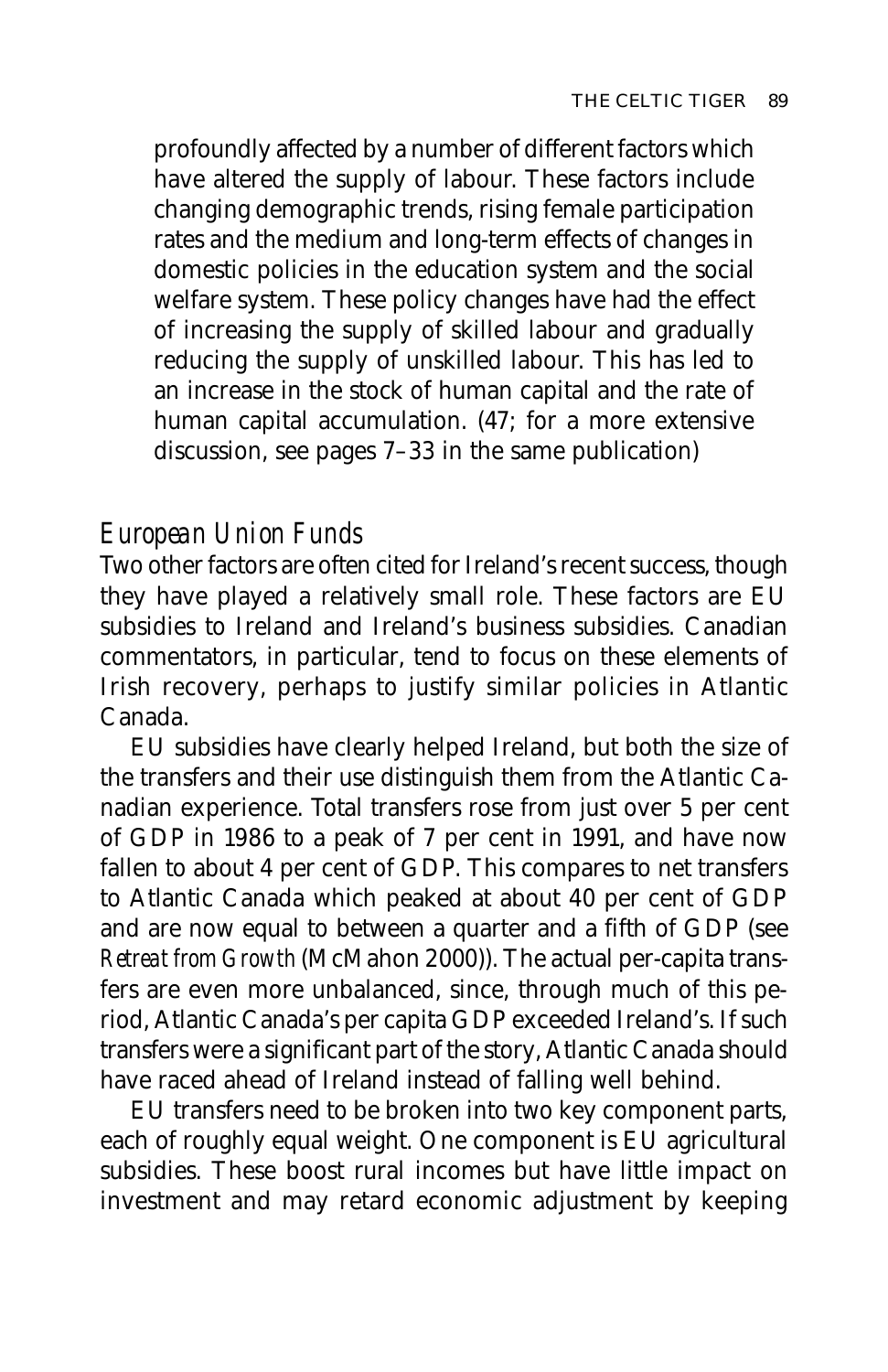rural populations artificially high. Yet, despite these subsidies, Ireland's rural population and income continue to shrink. (See *Retreat from Growth* (McMahon 2000) for a fuller discussion of rural development.)

EU structural funds are the other key component. These are meant to build economically important infrastructure. Unlike in Atlantic Canada, where transfers seem to have added little to useful economic infrastructure — aside from failing coal mines, heavywater plants, a money-losing steel mill, and a proliferation of fish plants and fishing vessels chasing often-declining stocks — Irish policy-makers, particularly the ESRI and the NESC, carefully track the use of EU transfers to ensure they are directed to useful investment, though some fungibility is probably inevitable. Nonetheless, Irish policy-makers set high standards for the use of EU structural funds. As the ESRI says in its 1997 evaluation of EU structural fund expenditures:

Our evaluation … begins with the premise that the opportunity cost of public funds is high. All public spending must be measured on a competitive basis against the best alternative use of funds. It is not enough to say that a particular expenditure is within budget and contributing to the goals set for it. We must try to assess whether it could be better spent. (ESRI 1997b, xv)

#### *Economic Development Subsidies*

Ireland's use of industrial incentives through the Industrial Development Agency (IDA) Ireland to attract investment has also generated much attention in Atlantic Canada, but considerably less attention in Ireland. The IDA's performance never came up in the interviews I conducted in Ireland unless I introduced the topic. In the several thousand pages on the Irish experience I have reviewed, the IDA is seldom mentioned, and, when it is, the discussion often concerns some controversial aspect of its performance (Ó Gráda 1997, 54; 113-128).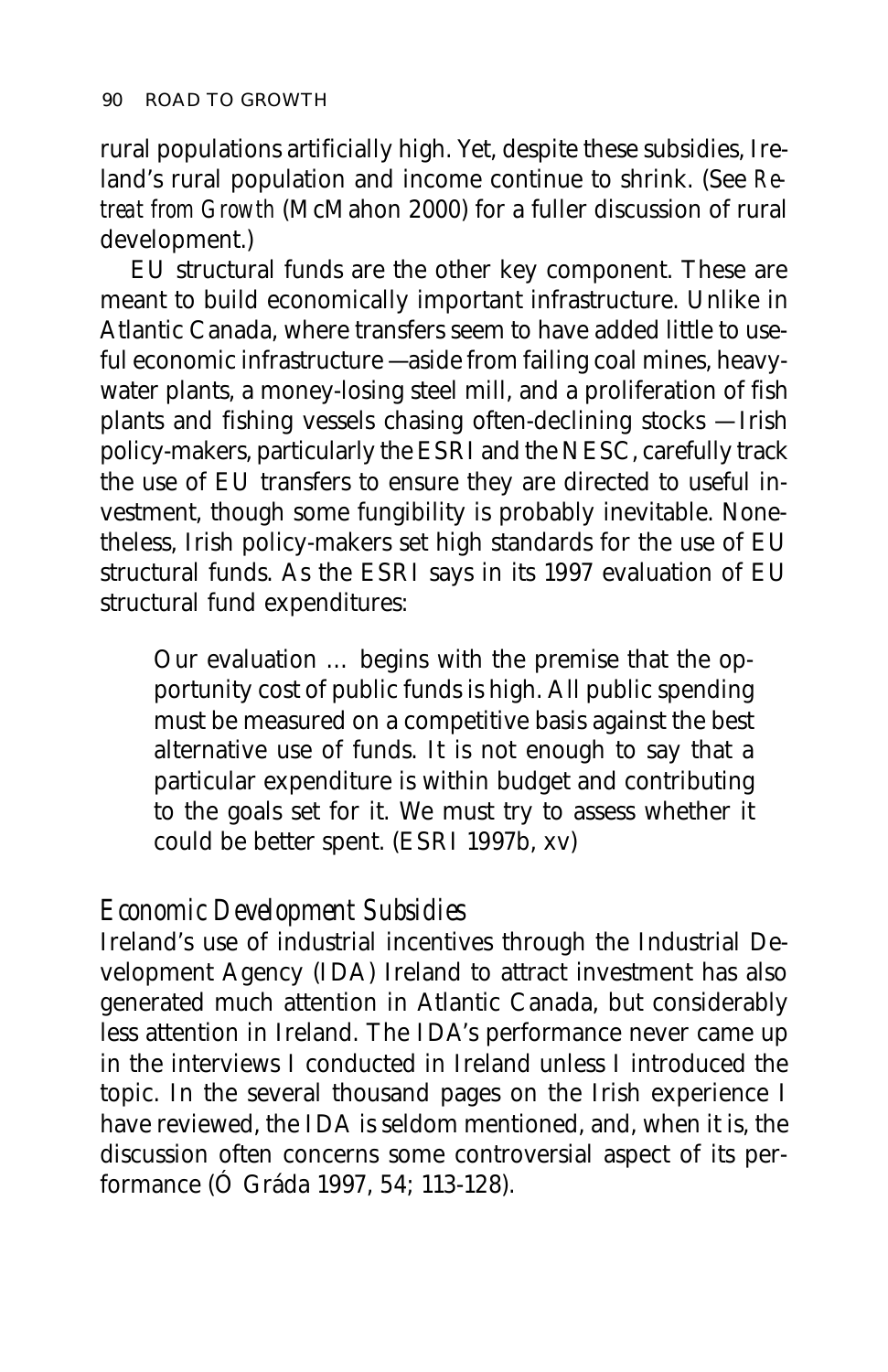In fact, subsidies were reduced as part of Ireland's fiscal reforms in 1987, yet the loss of subsidies certainly did not slow the powerful growth, the strongest in Ireland's history, that followed these reforms. The IDA's subsidy muscle was strongest in the early 1980s, yet growth was slow despite IDA intervention. By the early 1990s, IDA subsidies were at about half the level of a decade earlier, yet growth was strong.

In the OECD (1997a) report on Ireland, the IDA is mentioned only once and then only as the source of information for a chart. The IDA is not listed in the index of any of the books I've reviewed on Ireland.11 Interestingly, IDA officials themselves do not credit the subsidy game as being a particularly important part of the Irish economic story, save in one regard — as a defensive strategy against other jurisdictions which offer large subsidies. In fact, the IDA is highly critical of the subsidy game:

[T]he trends in continental Europe — and especially in more centrally located areas — for increased financial incentives to secure foreign investment is of concern to us, both from a cost-efficiency point of view and its logic. (Irish Development Agency 1995)

IDA officials rightly take pride in their marketing abilities bringing to the attention of foreign firms the strengths of Ireland as a profitable place for investment. Here, their marketing arsenal is full and effective. It focuses on costs in the economy — the tax structure, in particular the 10 per cent corporate tax rate,<sup>12</sup> and labour costs. It is worth noting that these low cost factors are simply part of the economic landscape and thus avoid the pathologies

<sup>11.</sup> Though this may be somewhat deceptive. The IDA is mentioned briefly in both Ó Gráda and Gray, and more extensively in O'Sullivan (1995), though it is not found in the index to these books. Nonetheless, Irish analysts simply do not consider the IDA a key part of the Irish economic story in the way Atlantic Canadians once fastened their hopes on various subsidy agencies to attract investment. 12. This, and much of the Irish tax structure, is under review. In particular, the EU has been clear in its displeasure with Ireland's tax competition, which is seen on the continent as a key reason for Ireland's economic success.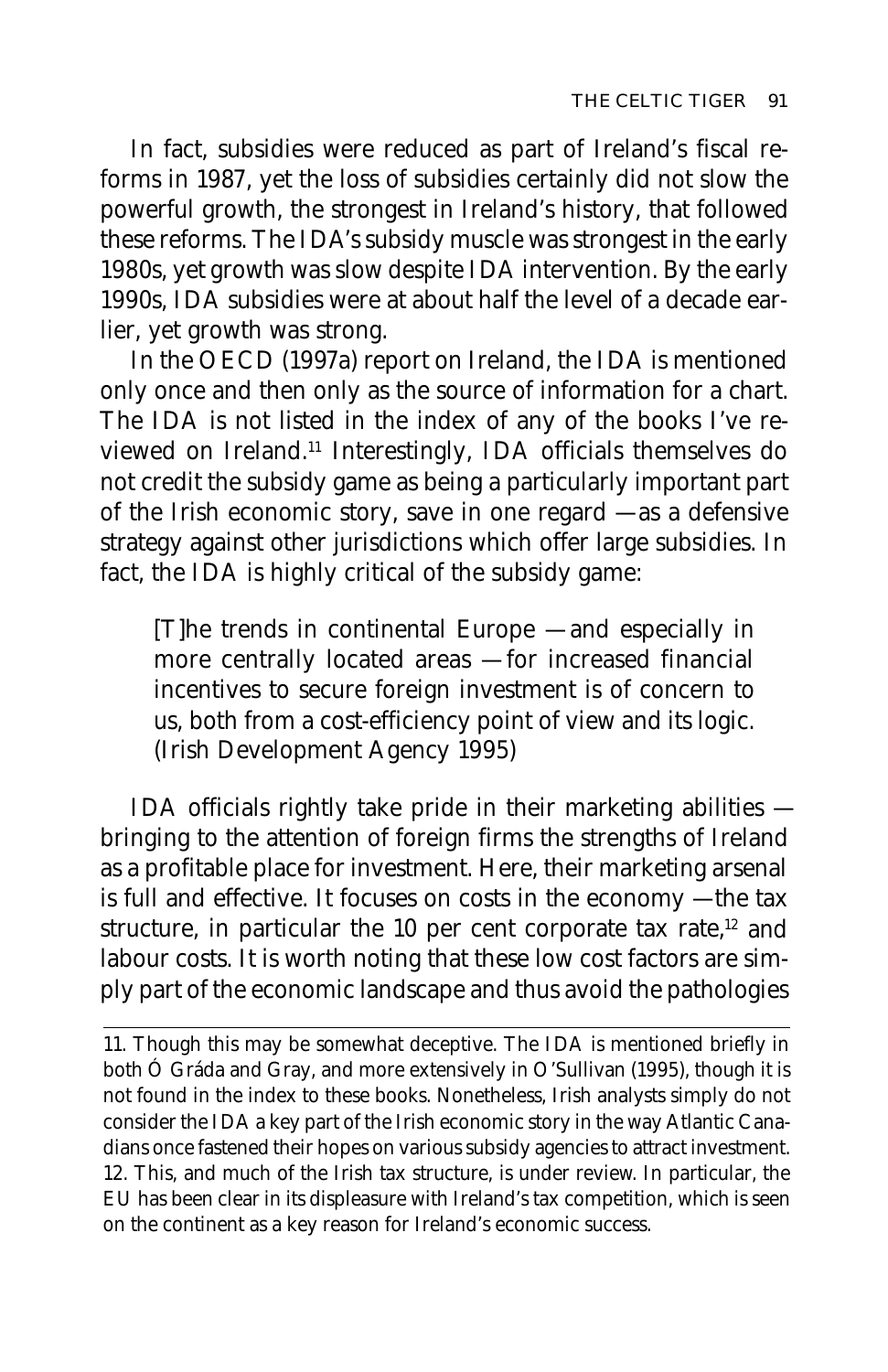of politically motivated subsidies discussed in the next volume. In its marketing, the IDA ties the cost advantages of Ireland to its open economy and the attractiveness of the European market. According to IDA officials, subsidies do not attract companies to Ireland; they are merely a defensive measure against subsidies granted elsewhere.

As O'Sullivan notes, Ireland's industrial incentive policy has been in place since the early 1950s, but rapid economic growth only followed the macro-economic reforms. During Ireland's weakest period of growth, 1981 to 1986, Ireland's industrial aid, as a percentage of manufacturing gross value added, reached 12.3 per cent, more than twice the European average, but obviously these aids were ineffective in spurring economy-wide growth. They declined to 6.4 per cent in the period 1986 to 1988, compared to a European average of 4 per cent. They were lowest as Ireland's growth took off between 1988 and 1990, at 4.9 per cent, compared to a European average of 3.5 per cent (O'Sullivan 1995, 383; she does not present numbers for the years after 1992).

De la Fuente and Vives (1997, 104–5) provide a GDP-based calculation of subsidies which also shows a roll-back. From 1980 to 1984, subsidies equalled 3.5 per cent of GDP; from 1990 to 1994, a period of strong growth, subsidies equalled 1.1 per cent of GDP. As de la Fuente and Vives show, the subsidy cut-backs were not motivated by improved economic times but by Ireland's aggressive moves to cut back government in order to lower taxes, which in turn generated new growth.

In any event, it is difficult to credit subsidies, at their lowest level, with Ireland's strong growth in recent years, when one considers the much higher subsidies in the 1980s during Ireland's experiment with a large interventionist government, a period of dismal growth and job creation. The clear consensus among Irish economists is that fundamental economic reforms — wage moderation, tax cuts, reductions in the size of government, etc. spurred the recent growth, not industrial incentives.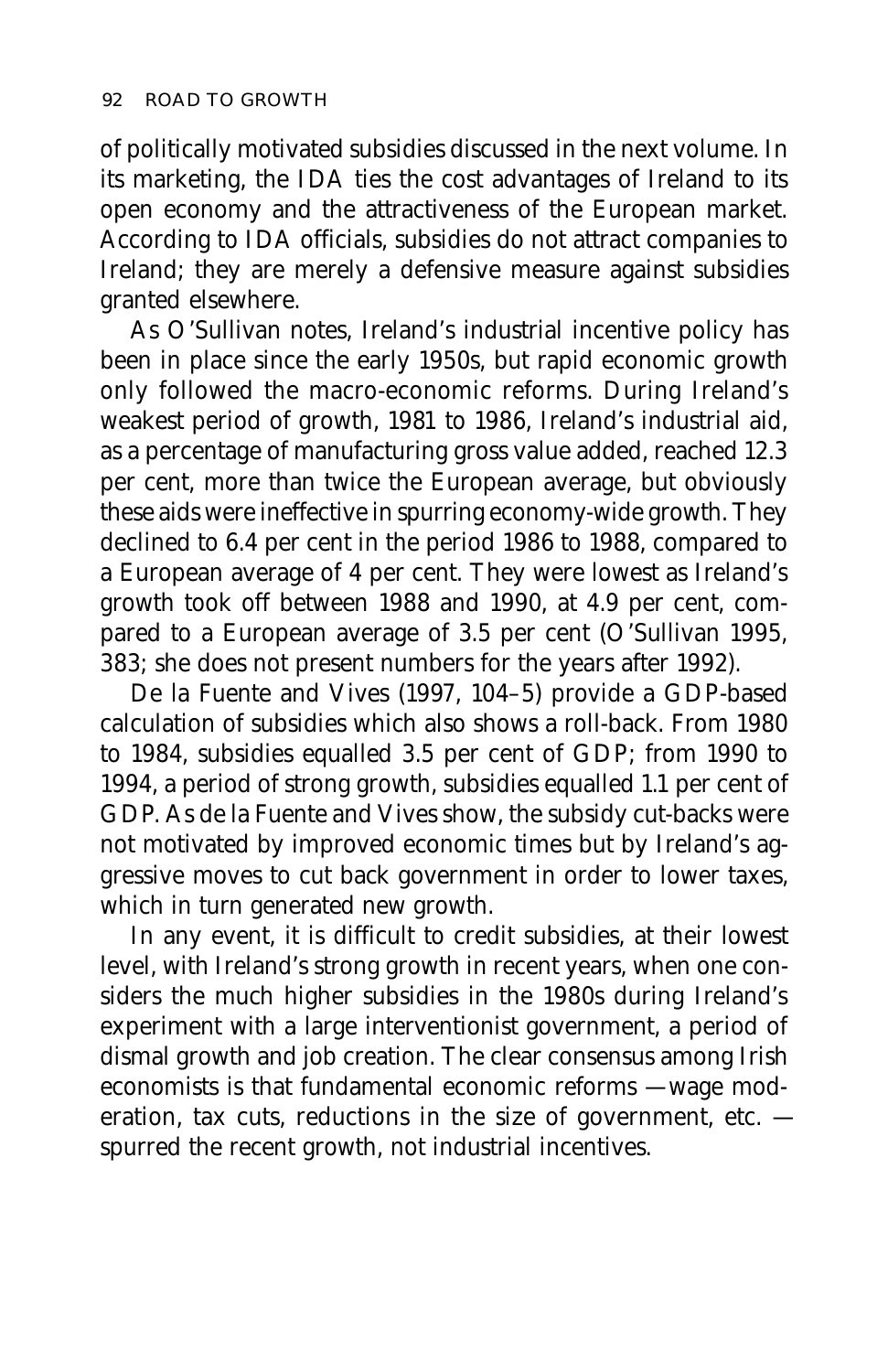# **KILLING THE GOLDEN GOOSE**

Good times are already beginning to chase away the memories of bad times — and the memories of why tough medicine was needed to cure Ireland's economic malaise. Although the union leadership remains committed to wage moderation, the membership has become restive. Large minorities of union membership now vote against wage-moderation agreements, and inflationary fires have begun to burn under the Irish economy.

Government policies are part of the problem. After large reductions in government expenditure as a percentage of GDP between 1986 and 1989, expenditures have begun to creep up again. Tansey, one of the key architects of the 1987–88 turn-around, is highly critical of the government's action (Tansey 1998, particularly pp. 175-240). Real growth in spending has been exceeding even the red-hot growth of the economy, and so the expenditureto-GDP ratio has steadily edged upward since 1989. Although this ratio remains substantially below the levels through the first seven years of the 1980s, government is clearly expanding its role in the economy again.

Increasing spending could not come at a more difficult time. If anything, Irish growth has been too strong, threatening an overheating. To the extent that the old Keynesian mechanisms work at all, the prescription would be restrained government spending. The fiscal side of the equation becomes even more important now that Ireland does not have monetary mechanisms to dampen economic activity. That, of course, is because of European monetary union in which Ireland is an enthusiastic participant. But growth on the continent is sluggish. Thus, the continental interest rates which European monetary union will bring to Ireland are far lower than are suitable for Ireland's red-hot economy.

The other side of government, taxation, has steadily moved up as well. Although a number of agreements have limited taxes, the tax take again has risen even faster than growth, perhaps because, as the Irish become richer, more of the GDP is taxed at higher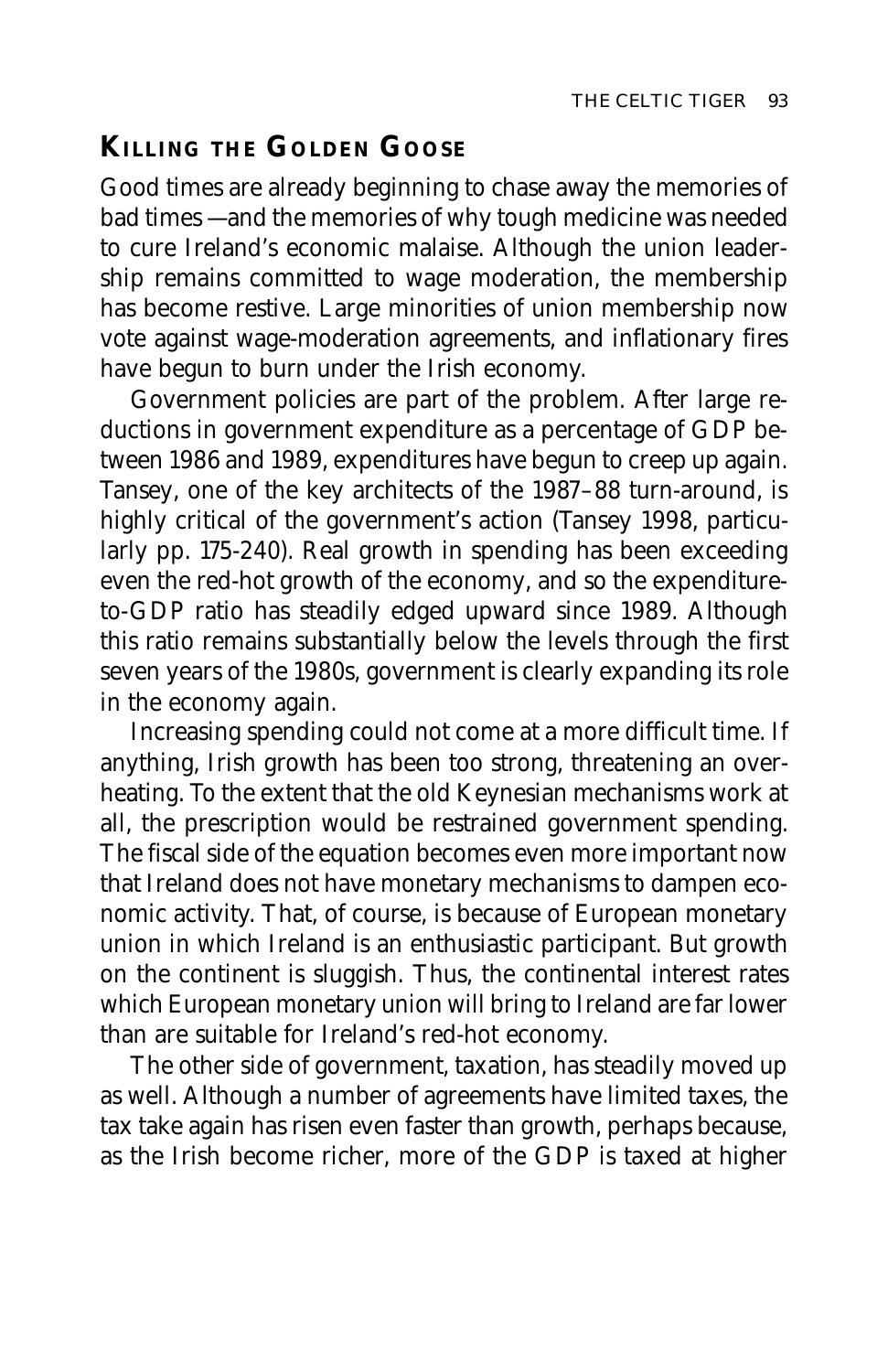marginal rates. Ireland's newest labour pact contains the promise of further tax cuts, so how all this will balance out in the long run remains an open question.

The number of jobs in Ireland has soared, and the unemployment rate has fallen dramatically even though the labour force is growing dramatically. From 1994 to 1997, over 50,000 additional jobs were created each year. In 1998, the number of jobs in Ireland rose by nearly 100,000. Unemployment has fallen each year, and by mid-1999, it dropped below 6 per cent.

This is partially revealed by the gap between Live Registered Unemployment and the Labour Force Survey, as discussed earlier. Doubtless even the survey overstates real unemployment, as some who are not truly seeking work will claim to be. Shortages are already showing up in the labour market, putting further pressure on wages. While the unions try to police wage settlements, some employers are making under-the-table payments to employees to maintain their services. While labour shortages are most extreme in high-skill jobs, like computer programmers, shortages of many different types of workers are common, as reflected in an article from the *Irish Independent* (20 June 1998, 6):

Top chefs such as Michael Martin at Dublin's Clarence Hotel constantly receive job offers. Michael Martin estimates he receives 10 job offers a year ... "We like to play by the rule book here, but there is a lot of poaching of staff now in Dublin. I know of places where they are offering under the table payments of £600" [Martin is quoted as saying].

The same article notes that bricklayers can earn over £250 a day, or over \$100,000 Canadian over the course of a year. The headline "Skilled workers who can't afford a job" reflects the fact that the labour market is so tight that skilled workers can often earn more freelancing than in full-time work where wage scales are covered by Ireland's labour pacts.

Sachs (1997, 63) notes the "risk to Ireland's export-led growth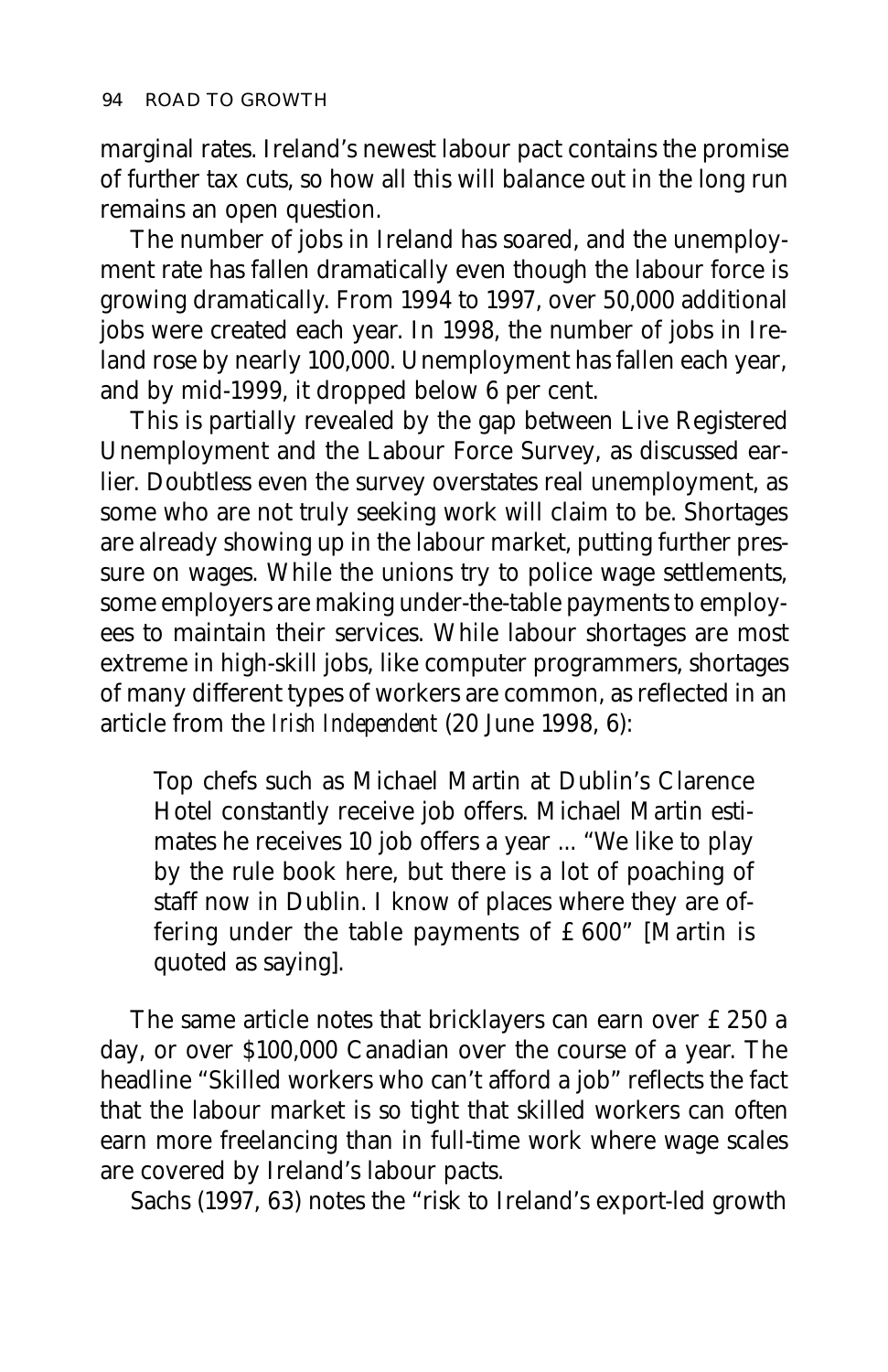model. Ireland must maintain cost competitiveness, with changes in wage levels appropriately reflecting changes in productivity and world-wide demand for Ireland's products." The wage agreements discussed earlier are typically in part based on research on such things as productivity growth. But if such agreements come unravelled, Ireland is in a more precarious position than in the past. Previously, for example, in 1986 and 1993, Ireland was able to use devaluation when domestic costs reached uncompetitive levels. With the move toward a single European currency, this will not be possible in the future.

So, as suggested in the first chapter, the corporatist turn-around may be time-limited. The key costs Ireland struggled to reduce in the late 1980s may soon start growing again. Despite strong economic growth, taxes have increased as a percentage of GDP; uncontrolled economic growth could lead to another bout of inflation and its associated costs; and the labour agreements are in danger of coming unravelled.

Yet, whether or not the Irish economy continues to grow at its present pace or becomes derailed, it has pointed to key aspects of policy which can lead to accelerated economic and employment growth. The question is whether these will be maintained in future years.

# **CONCLUSION**

For generations, Ireland had been the most economically backward nation in northern Europe. Unable to generate enough prosperity and jobs for even its small population, Ireland exported people rather than goods and services. Independence did little to change this dismal situation — Ireland still lagged behind all its neighbours, and economic refugees continued to flee the island.

Ireland's experiment with a closed economy and job generation through import substitution was an unmitigated disaster. It isolated Ireland from the powerful wave of growth and prosperity that swept through western Europe after the end of World War II. The results were so dismal that even the architects of the closed